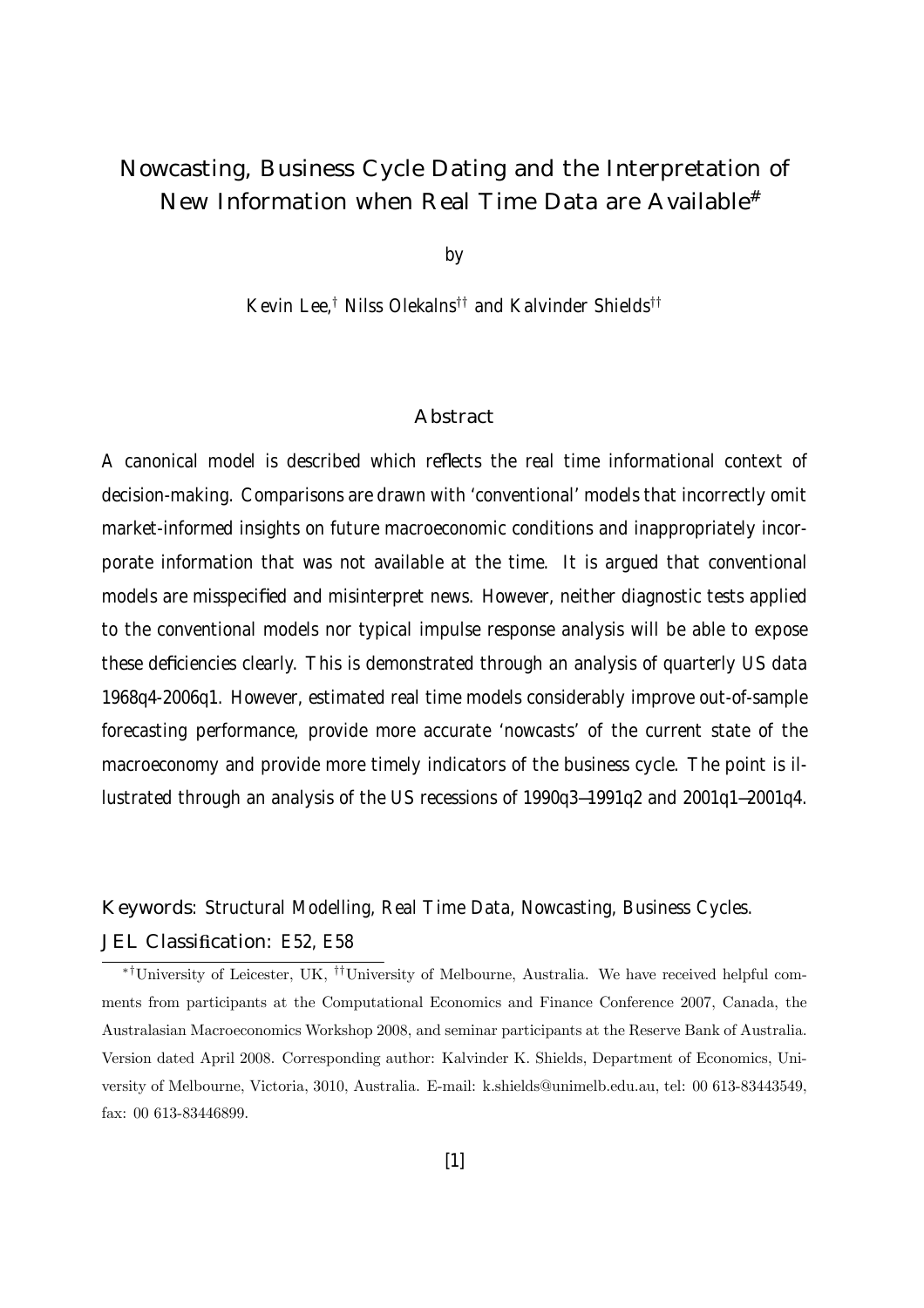#### 1 Introduction

The recent increased availability of detailed real-time data sets, consisting of the successive vintages of data that have been released over time, makes it possible to analyse more systematically the informational context in which decisions are made. It has been argued that this could be important both for understanding policy decisions made in the past and for providing policy advice in the future (see Blinder, 1997, Orphanides et al, 2000, Orphanides, 2001, and Cogley and Sargent, 2005 for example) although the use of real time data in macroeconomic analysis remains relatively rare. This paper considers the circumstances and extent to which models based on real time data can improve on more conventional models, focusing on the interpretation of new information as it arrives and on decision making that is sensitive to accurate business cycle dating.

Real-time data focuses attention on two interrelated aspects of the informational context within which macroeconomic decisions are made. The first is concerned with end-ofsample issues that arise because decisions are based on the currently-available data in the context of measurement and future uncertainty. This aspect includes issues surrounding forecasting (or "nowcasting" if information on today's position is published only with a delay) and the problems encountered in finding the appropriate model and econometric techniques to minimise and accommodate forecast uncertainties. These problems are compounded when variables are measured with error and there has developed a considerable literature concerned with the need to accommodate and anticipate the effects of revisions in published data in decision-making at the end-of-sample (as highlighted in Kishor et al (2003) or Croushore and Evans (2006), for example).

The second aspect of macroeconomic decision-making highlighted by real time data concerns processing issues. This includes the interpretation of the "news" that becomes available in each period and has been discussed in the literature concerned with the identification and impulse response analysis of monetary policy or other types of shocks. Here, attention has frequently focused on the timing and sequencing of decisions to obtain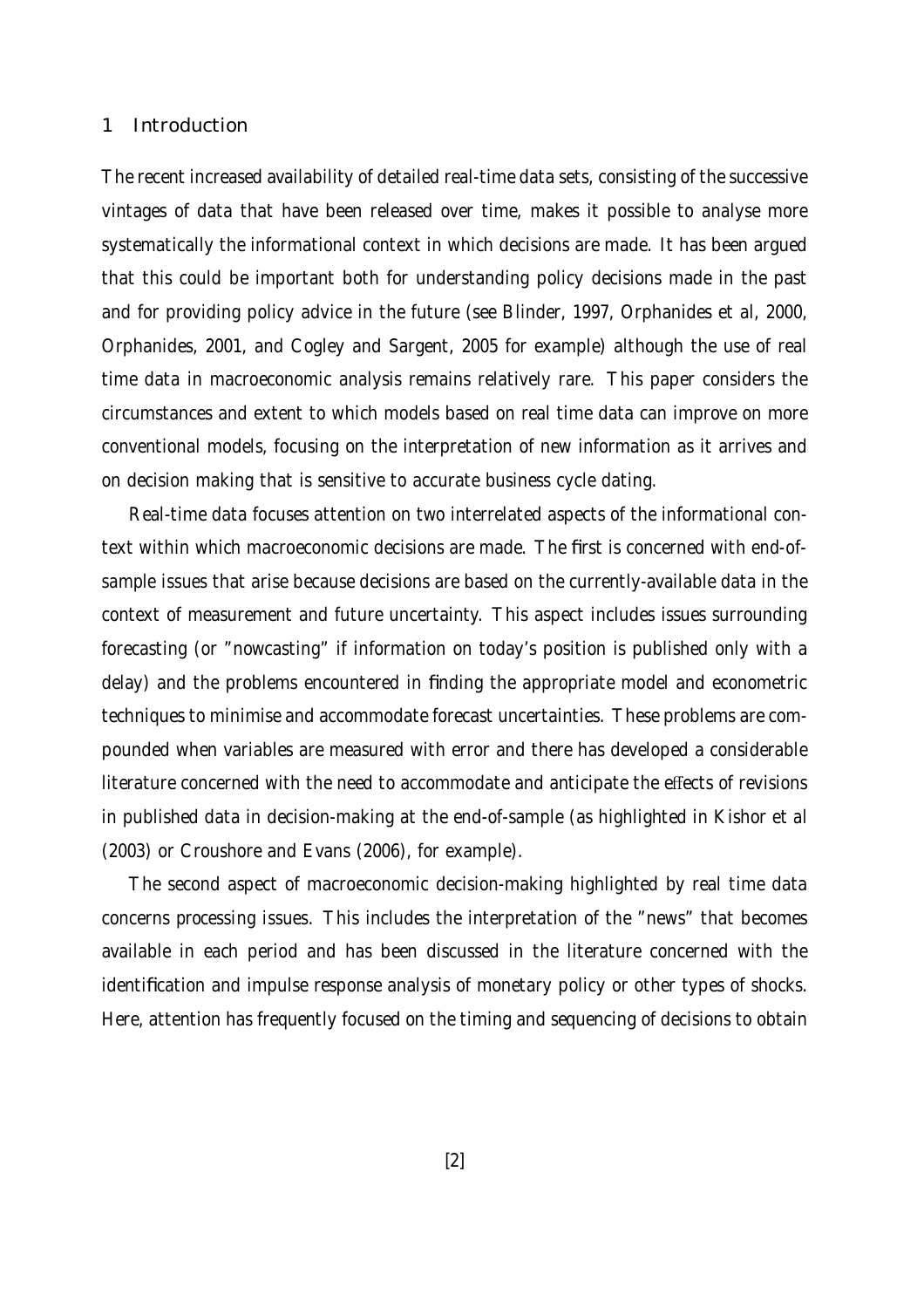impulse responses that describe the impact of particular policy innovations.<sup>1</sup> The role of the timing of decisions in the analysis highlights that it is important to use the relevant vintage of data to properly reflect the real-time informational context. But 'processing issues' also include questions on how to best interpret and exploit the wealth of information that is available to describe the current and expected future prospects of the economy, including direct measures of expectations available from surveys and market information (in financial markets, say). $2$  The macroeconomic implications of the processing issues have been highlighted by Mankiw, Reis and Wolfers (2003), for example, who propose a 'sticky-information' model to explain business cycle properties. Similarly, Orphanides and Williams (2002) emphasise the importance of understanding the nature of inflation expectations to properly interpret the successes and failures of monetary policy. And, more recently, Gali and Gertler (2007) discuss the significance of the role of private sector expectations of the future performance of the economy and future policy actions in the monetary transmission mechanism.<sup>3</sup>

The importance of the two aspects of real time data for any modelling activity will depend on the purpose of the modelling. If the purpose of the analysis is to test a particular economic theory or to interpret and understand past policy episodes, then the analysis is likely to place more emphasis on the interpretation and processing of data. If the purpose of the modelling is to facilitate real-time decision-making and forecasting, then the focus will be on end-of-sample issues. The aim of the paper, then, is to evaluate the use of real time data in modelling in principle and in practice, distinguishing between the use of the data in interpreting new information and its use in nowcasting/forecasting and in making decisions influenced by business cycle conditions. In the first part of the

<sup>&</sup>lt;sup>1</sup>Important examples are provided in Bernanke and Mihov (1998), Sims and Zha (1998), Christiano et al. (1999), Rotemberg and Woodford (1999) and Brunner (2000), inter alia.

<sup>2</sup>There is a well-established empirical literature showing that direct measures of expectations contain useful information to explain future economic outcomes; see Batchelor (1986), Lee (1994), Smith and McAleer (1995), Roberts (1995, 1997) and Lee and Shields (2000) on the use of surveys, and Estrella and Trubin (2006) and Bordo and Haubrich (2008) on the use of yield curve information, say.

<sup>3</sup>The literature on learning is also relevent here; see Evans and Honkapohja (2001) for a comprehensive review.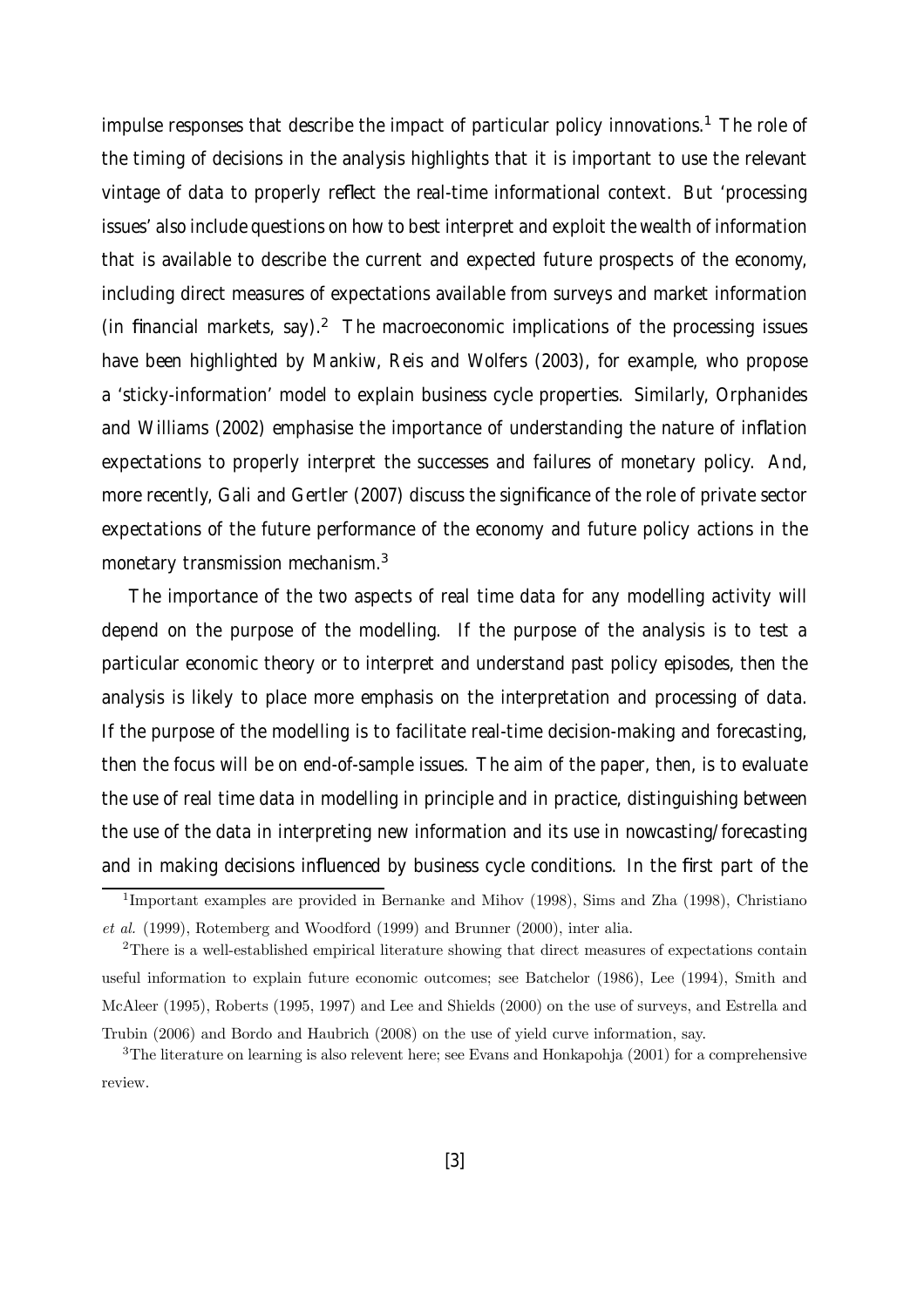paper, we describe a canonical model that explicitly reflects the real-time information context of decision-making, accommodating the end-of-sample and the processing issues raised above. The model captures the simultaneous determination of first-release measures of macroeconomic variables, their expected future values and their subsequent revisions and illustrates the (typically extensive) restrictions required to identify economicallymeaningful relations and the associated structural innovations. The canonical model also provides a means of considering the nature of conventional models found in the literature. Conventional models are based on "final vintage" datasets which measure variables after all the revisions have taken place and they omit the direct measures of expected future values that were available at the time. They both incorporate information on revisions that was not available at the time and ignore survey-based and market-informed insights on future macroeconomic conditions that were available. These provide the standard framework within which macroeconometric analysis takes place though, so it is useful to consider how the results of conventional analyses should be interpreted in the light of the canonical model framework and whether standard statistical tools will expose the misspecification.

The second part of the paper examines the extent to which these issues are important empirically through an analysis of quarterly US data over the period 1968q4 — 2006q1 using the empirical counterparts of the canonical and the conventional models. The analysis shows that the misspecification of the conventional models is not exposed either by diagnostic tests applied to the models or by typical impulse response analysis. However, their out-of-sample forecasting performance is considerably weaker than that of the fullyspecified real time model. The real time analysis is particularly powerful in providing 'nowcasts' to accurately describe the current state of the macroeconomy and in providing more timely indicators of the business cycle. Therefore, in contrast to the conclusions of Croushore and Evans (2006), we argue that real time considerations do have practical significance for economic decision-making and policy analysis. The power of the real time model is illustrated through a case study of the use of information in recognising the recessions experienced in the US in 1990q3—1991q2 and 2001q1—2001q4.

The layout of the paper is as follows. Section 2 introduces the canonical modelling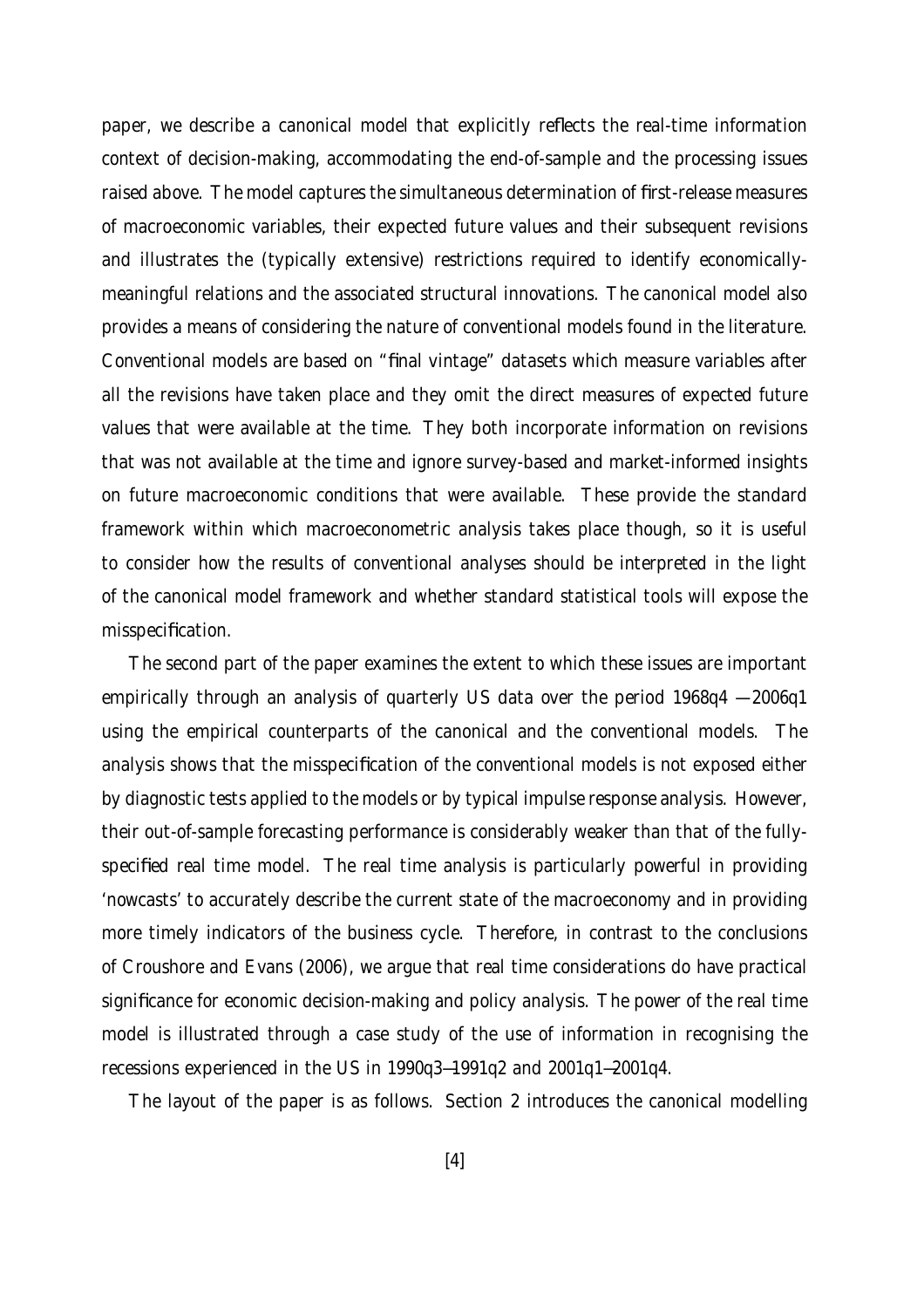framework proposed to take into account the information available in real time. The section illustrates the identification issues involved and discusses the links between this model and the conventional models typically found in the literature. Section 3 describes the US real time data, including a summary of the sequencing of data releases. It also introduces three alternative and increasingly sophisticated empirical models that can be estimated making progressively greater use of the data available in real time. This aims to establish quantitatively the importance of taking into account the various sources of information available in real time in macroeconomic policy analysis. Section 4 reports on the use of the models in constructing nowcasts and forecasts of recessions in real time. The section describes a case study analysing the information flows that would have informed decision makers in the recession of 2001q1 — 2001q4 and compares this with the use of information in the recession that occurred a decade earlier in 1990q3 — 1991q3. Finally, section 5 concludes.

# 2 A Modelling Framework to Accommodate Real Time Information

In this section, we describe a canonical model that is able to accommodate explicitly the information available in real time, including the release of different vintages of data and of direct measures of expected future outcomes. Comparison of the canonical model with a "conventional" model of macroeconomic dynamics helps establish the ways in which real-time data might improve macroeconomic analysis and those where it might be less useful. Broadly-speaking, we argue that the real-time data are important in dealing with 'end-of-sample' issues but are probably less helpful in addressing 'processing issues'.

In what follows,  $tX_{t-s}$  is the measure of the (logarithm of the) variable x at time t – s as released at time t and  ${}_{\mathsf{t}}\mathsf{x}_{\mathsf{t+s}}^{\mathsf{e}}$  is a direct measure of the expected value of the variable at  $t + s$ , with the expectation formed on the basis of information available at the time the measure is released, t. The sample of data runs from  $t = 1, ..., T$ . We write  ${}_{t}x_{t} = ($  $_{\text{t}}$ x<sub>1t</sub>, ...,<sub>t</sub> x<sub>mt</sub>)', an m  $\times$  1 vector of variables, so that  $\mathbf{x}_{\text{t}}$  might be a 4  $\times$  1 vector containing data on the interest rate, output growth, price inflation, and money growth, for example. For ease of exposition, we assume in the first instance that the determination and firstmeasurement of variables is synchronised and that data are revised once following its first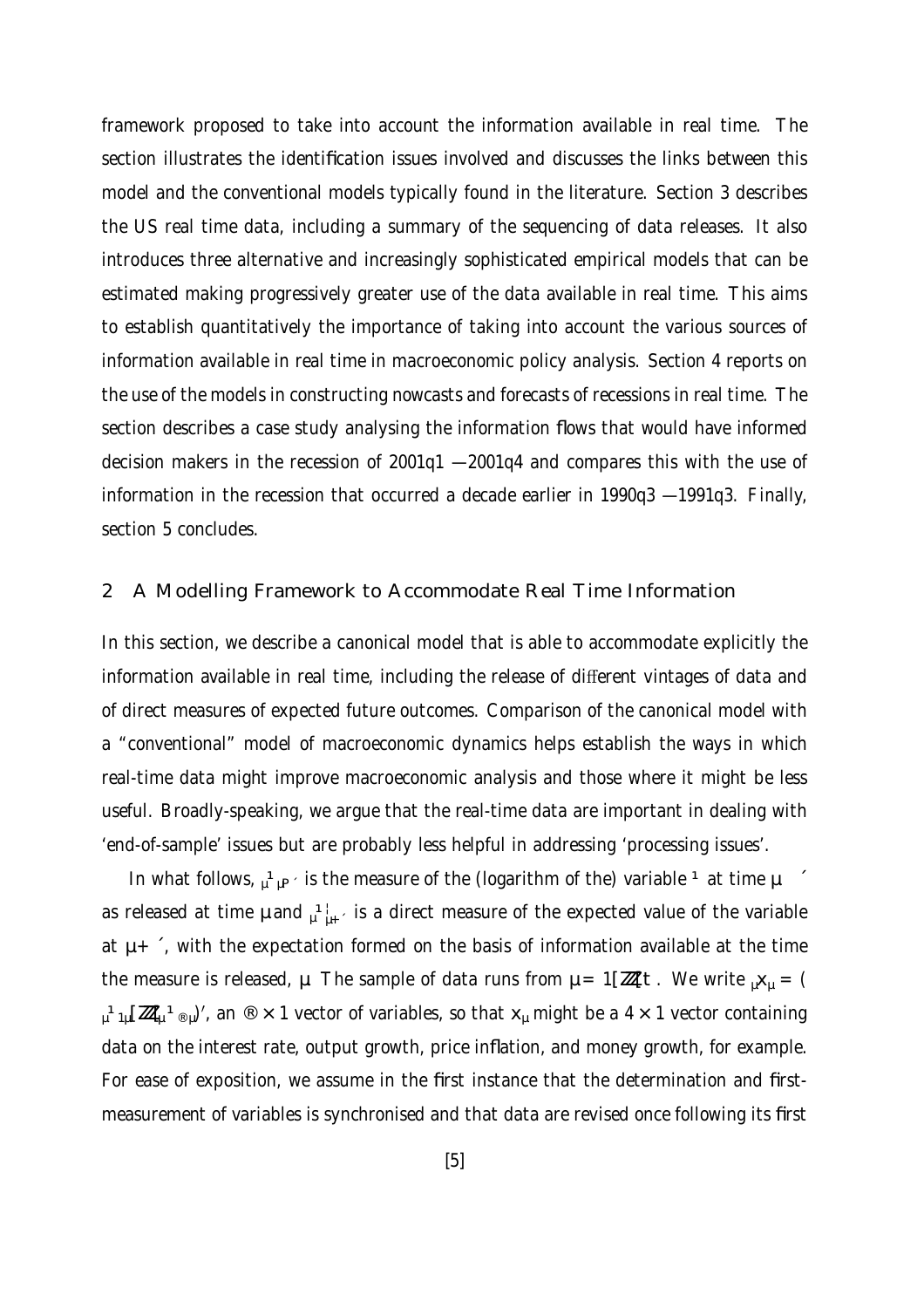release. In this case, the model is:

$$
A_{11 t}x_{t} = -A_{12 t}x_{t+1}^{e} - A_{13 t}x_{t-1} + B_{11 t-1}x_{t-1} + B_{12 t-1}x_{t}^{e} + B_{13 t-1}x_{t-2} + d_{13t}x_{t})
$$
\n
$$
A_{22 t}x_{t+1}^{e} = -A_{21 t}x_{t} - A_{23 t}x_{t-1} + B_{21 t-1}x_{t-1} + B_{22 t-1}x_{t}^{e} + B_{23 t-1}x_{t-2} + \epsilon_{et}(2.2)
$$
\n
$$
A_{33 t}x_{t-1} = -A_{31 t}x_{t} - A_{32 t}x_{t+1}^{e} + B_{31 t-1}x_{t-1} + B_{32 t-1}x_{t}^{e} + B_{33 t-1}x_{t-2} + \epsilon_{rt}(2.3)
$$

where  $A_{ij}$  and  $B_{ij}$ , i, j = 1, 2, 3, are m  $\times$  m matrices of coefficients and  $\varepsilon_{bt}$ ,  $\varepsilon_{et}$  and  $\varepsilon_{rt}$ are m  $\times$  1 vectors of shocks with mean zero and diagonal covariance matrices  $\Omega_{\sf b}$ ,  $\Omega_{\sf e}$  and  $\Omega_r$ , respectively. We can normalise the diagonal elements of  $A_{11}$ ,  $A_{22}$  and  $A_{33}$  to unity so that the equations of the system explain, respectively, the time-t measure of each of the variables in  $x_t$ , the time-t expectation of  $x_{t+1}$  and the time-t revised measures of  $x_{t-1}$ .<sup>4</sup> The structural model (2.1)-(2.3) reflects the fact that three interrelated processes occur here simultaneously and in real time: (i) 'behavioural' economic decisions are made by economic agents to determine the actual values of the variables at each time; (ii) expectations are formed on the variables by those same economic agents; and (iii) the economic outcomes are measured reflecting the data collection and survey practices of the statistical agencies.

The equations in (2.1)-(2.3) can be stacked to obtain

$$
A z_{t} = B z_{t-1} + \varepsilon_{t},
$$
\n(2.4)\nwhere  $z_{t} = ({}_{t}x_{t}, {}_{t}x_{t+1,t}^{e}x_{t-1})', A = \begin{bmatrix} A_{11} & A_{12} & A_{13} \ A_{23} & A_{22} & A_{23} \ A_{31} & A_{32} & A_{33} \end{bmatrix}, B = \begin{bmatrix} B_{11} & B_{12} & B_{13} \ B_{21} & B_{22} & B_{23} \ B_{31} & B_{32} & B_{33} \end{bmatrix}$  and  $\varepsilon_{t} = (\varepsilon_{bt}, \varepsilon_{et}, \varepsilon_{rt})'$  with covariance  $\Omega = \begin{bmatrix} \Omega_{b} & 0 & 0 \ 0 & \Omega_{e} & 0 \ 0 & 0 & \Omega_{r} \end{bmatrix}$ . The corresponding reduced form  $\text{VAR}$  is

form VAR is

$$
\mathbf{z}_{t} = \mathbf{C} \ \mathbf{z}_{t-1} + \mathbf{u}_{t}, \tag{2.5}
$$

<sup>&</sup>lt;sup>4</sup>The equation in (2.3) can obviously be written in the 'revision' form  $\mathbf{A}_{33}$  ( $_t\mathbf{x}_{t-1}$  -  $_{t-1}\mathbf{x}_{t-1}$ ) = ... +  $(\mathbf{B}_{31} - \mathbf{A}_{33})_{t-1}\mathbf{x}_{t-1} + ...$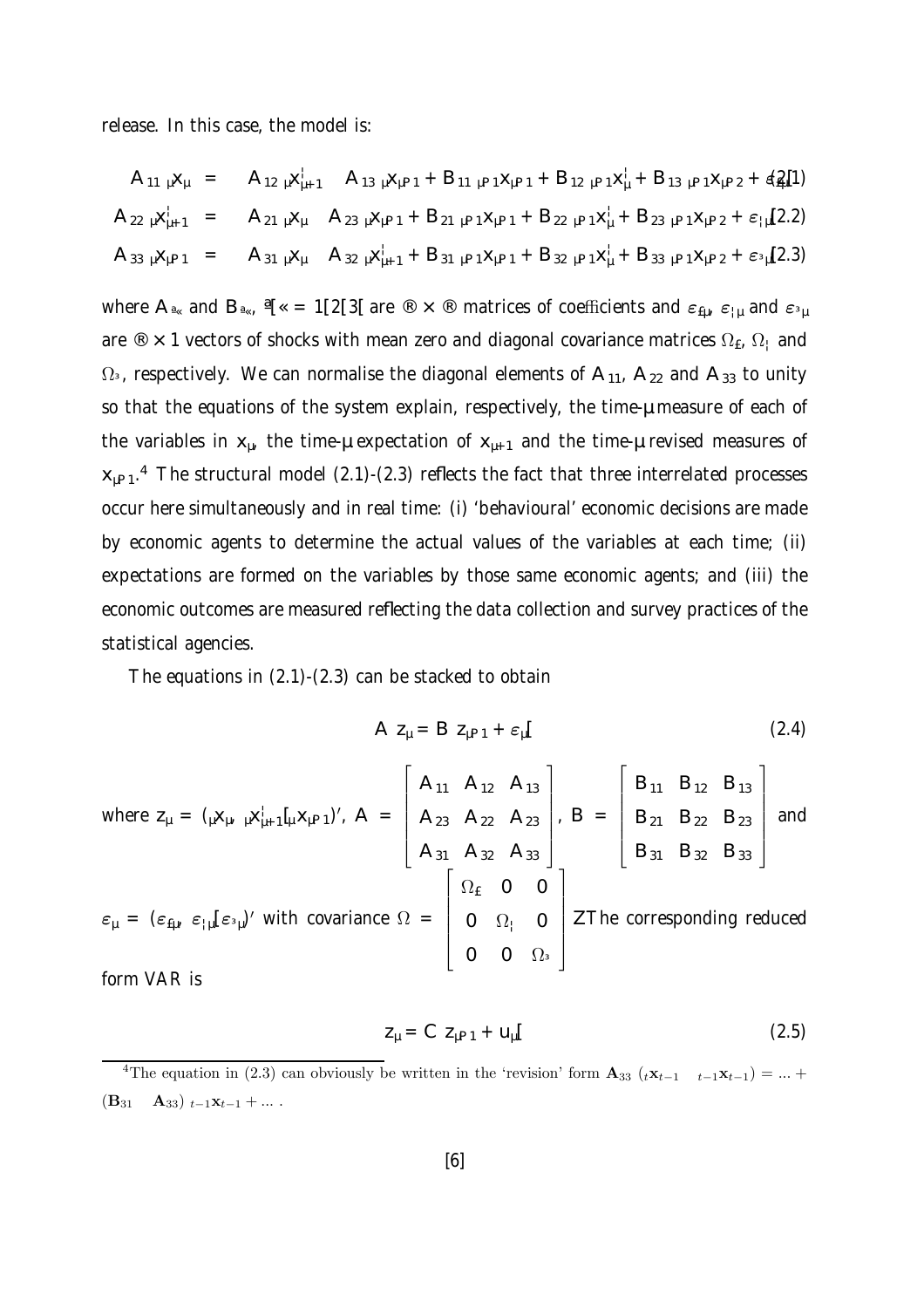where  $C = A^{-1}B$  and  $u_t = A^{-1}\varepsilon_t$  with covariance matrix  $\Sigma = A^{-1}\Omega A^{-1}$ . Given that the contemporaneous interactions between variables are accommodated explicitly in the A matrix, it is typically assumed that the structural innovations in  $\Omega$  are orthogonal to each other.<sup>5</sup> Identification of the parameters of the structural model in (2.4), and the associated structural innovations, from the parameters in (2.5) requires  $\frac{9 \text{m}^2 + 3 \text{m}}{2}$  restrictions based on a priori theory, although subsets of the parameters and innovations might be identified on the basis of fewer relevant restrictions.

It is worth reflecting on how the canonical model of (2.4) and the associated reduced form of (2.5) relate to the more conventional models of macroeconomic variables found in the literature. These ignore real-time considerations by making use only of the final vintage of data and, usually, by eschewing the direct measures of expectations that are available. The relationship between the models becomes clearer by noting that conventional models effectively focus on the post-revision series <sub>t</sub>x<sub>t-1</sub> only. If data are revised only once (and remains unchanged thereafter), then  $_{T} x_{t-1} = _{t} x_{t-1}$ ,  $t = 1, ..., T$ . In this case, apart from the observation at the end of the sample, the final vintage of data TX<sub>t</sub> is the same series as the post-revision series <sub>t</sub>X<sub>t−1</sub> measured at time T

$$
{}_{T}X_{t} = \{ {}_{T}x_{1}, {}_{T}x_{2}, {}_{\ldots, {}_{T}x_{T-2}, {}_{T}x_{T-1}, {}_{T}x_{T}} \},
$$
  

$$
{}_{t}X_{t-1}
$$
 measured at time T = { ${}_{2}x_{1}, {}_{3}x_{2}, {}_{\ldots, {}_{T-1}x_{T-2}, {}_{T}x_{T-1}, {}_{\varnothing} \},$ 

where  $\varnothing$  represents a missing entry. If the sample of data is sufficiently long (so that the difference at the end of the series is unimportant), any model estimated using the final vintage of data will be equivalent to that obtained using the post-revision series only. Further, the canonical model of  $z<sub>t</sub>$  determines the nature of the model that should be estimated for any subset of the variables in  $z_t$ . The reduced form (2.5) means  $z_t$  =  $(I - CL)^{-1}u_t$  and the time series model of any variable or subset of variables in  $z_t$  is determined by the lag structure of  $(I - CL)^{-1}$  and the properties of the  $u_t$ . The point is

<sup>5</sup>This 'standard' assumption has important implications for the interpretation of the structural innovations. Realistically even structural innovations could be correlated with each other. The orthogonality assumption implicitly means that one of the innovations is reconfigured so that the correlation is subsumed into the structural parameters in  $A_0$  and the innovation is redefined as that part of the original which is orthogonal to the rest.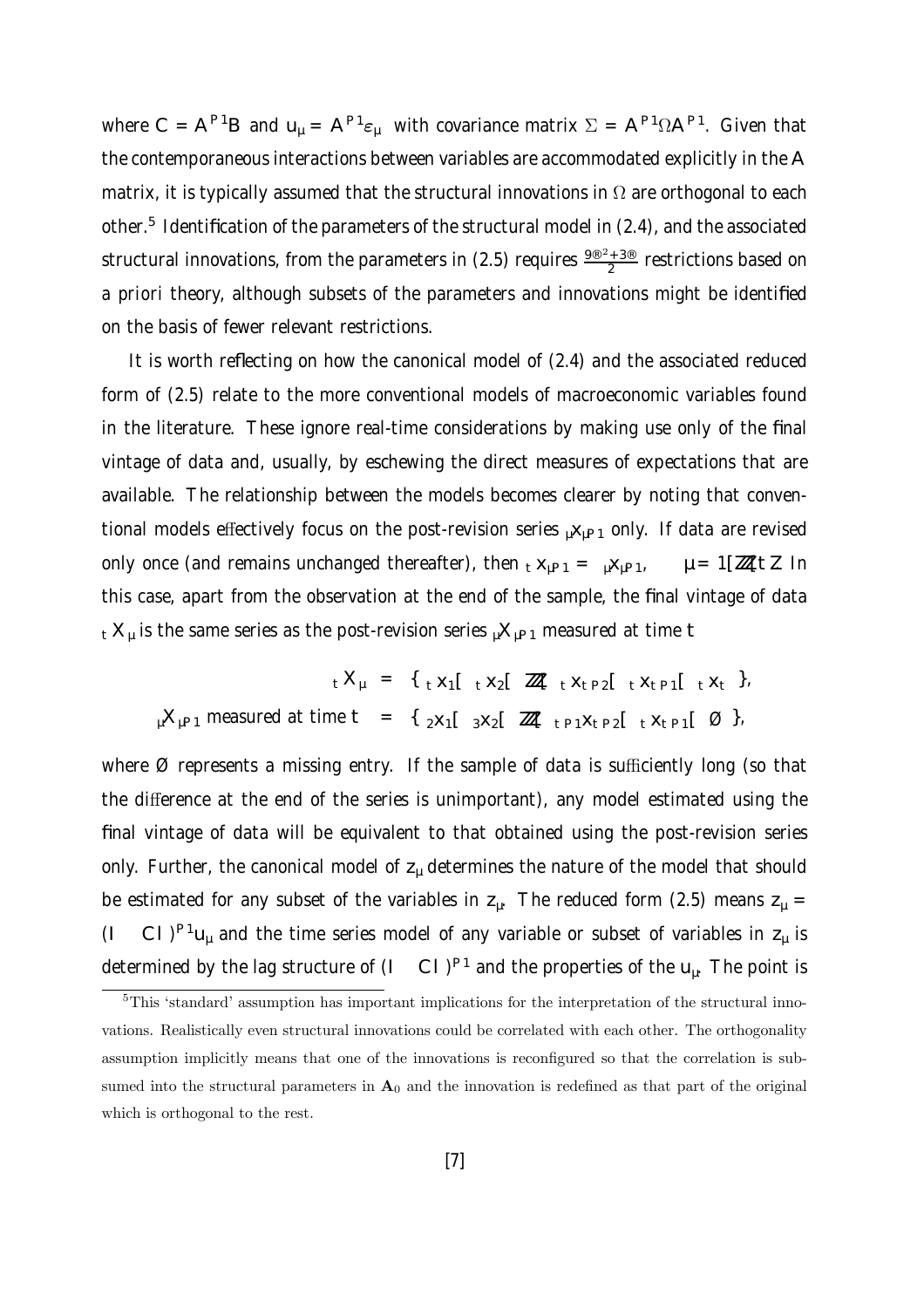illustrated simply if we consider  $x_t$  to contain just one variable. In this case, the system in (2.5) is a three-variable VAR of order 1. But each individual series also admits a univariate ARMA(3,2) specification so that we can write, for example,

$$
tX_{t-1} = 1 t - 1X_{t-2} + 2 t - 2X_{t-3} + 3 t - 3X_{t-4} + V_t - 1 V_{t-1} - 2 V_{t-2}, \t t = 1, ..., T,
$$
\n(2.6)

where the  $_{1}$ ,  $_{2}$  and  $_{3}$  are functions of the parameters in C while the  $_{1}$ ,  $_{2}$  and properties of the errors  $v_t$  are determined by matching its correlelogram with that of the combination of shocks given by  $(I - CL)^{-1}u_t$ . Estimation of (2.6), or the corresponding univariate autoregressive approximation, will provide the same estimates of the and parameters whether we use use the post-revision series or the final vintage series, subject to the sample not being dominated by the differences at the end of the data.

#### 2.1 Real time data and information processing

An argument put forward for the use of models that employ real-time data is that they can help clarify the processing issues surrounding the use of information and the interpretation of news. The canonical model of (2.4) illustrate the potential for identification provided by the detail of real-time data. But it also shows that considerable a priori information is required to define meaningful structural relations, and this will include information on the nature and measurement of data and on the expectation formation process as well as on the decision-making of economic agents. For example, if the system of (2.4) included data on the four variables, interest rates, output, inflation and money, we would require 78 identifying restrictions to be imposed to identify the structural model and all of the underlying behavioural shocks from the associated reduced form VAR. The availability of these restrictions will vary from one modelling exercise to another, but it is worth elaborating on three particular sources here to clarify the real time issues that are involved.

<sup>6</sup>Noting that  $(I - CL)^{-1} = [det(I - CL)]^{-1}$ adj $(I - CL)$ , the autoregressive element is based on  $\det(\mathbf{I} - \mathbf{C}L) = 1 - \lambda_1 L - \lambda_2 L - \lambda_3 L$  and the moving average element depends on the combination of reduced form errors given adj( $I - CL$ ). See Hamilton (1994, p. 349) for details.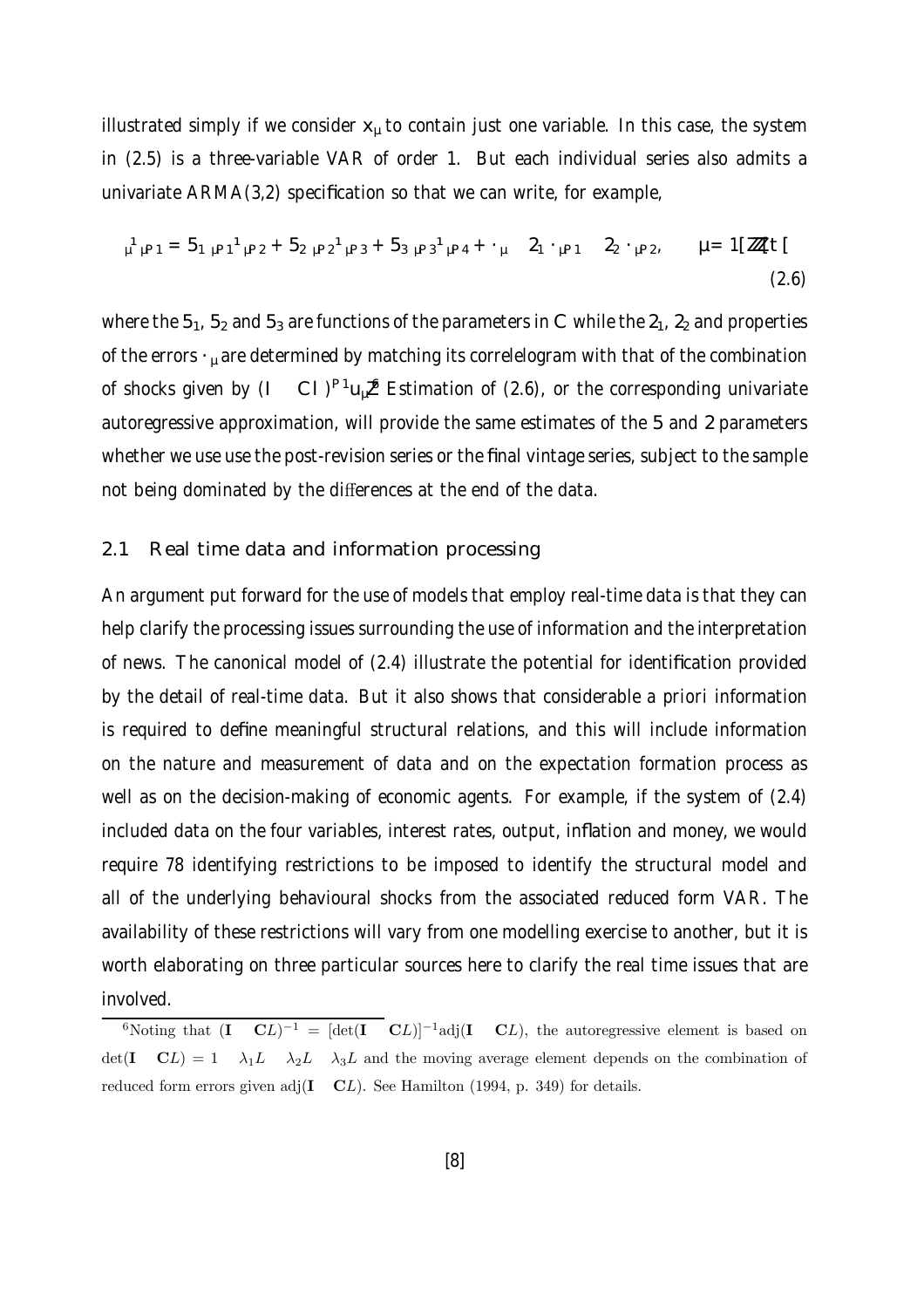One source of potential identifying restrictions is from economic theory. For example, recently, there have been many 'New-Keynesian' models described in the literature which have clearly specified micro-foundations and which provide well-defined dynamic relationships between key macroeconomic variables; see the references in Gali and Gertler (2007), for example. If measurement issues are ignored, then such models can be readily accommodated within a VAR framework and the structure suggested by the theory provides (many) over-identifying restrictions, on the contemporaneous and lagged parameters, with which the theory can be tested.<sup>7</sup> The identifying restrictions for recovering these structural relationships in estimation would be more complex, however, if consideration is given to the type and nature of the information set that is available in real time. This is because the microfoundations of a New Keynesian Phillips curve, say, would require assumptions to be made not only on firms' price setting behaviour but also on which information the firms use to form expectations; i.e. whether they based their decisions on first-releases of published data or on expectations of post-revision data, and so on.<sup>8</sup> Agents in the model would also need to form a view on the extent to which the statistical agency publishes the 'raw 'data obtained as the outcome of a clearly defined data collection exercise (even if this includes systematic measurement error of unknown source) or whether the agency attempts to purge the data of systematic error prior to publication.<sup>9</sup>

A second potential source of identifying restrictions on the system in (2.4) is through assumptions on the nature of the expectations formation process. The characterisation of expectations in (2.1) makes no assumptions on the expectation formation process but can accommodate many alternative assumptions through the imposition of restrictions on the parameters of the model. This includes the rational expectation (RE) hypothesis, for example. However, implementing the identifying restrictions arising from the RE assumption in (2.4) requires assumptions to be made on which measure of the variables

<sup>7</sup>See Kim and Pagan (1995) or Pesaran and Smith (2006), for example.

<sup>8</sup>See Croushore and Evans's (2006) related discussion on whether policy decisions are based on observed first release data or the 'true' underlying state of the economy when estimating policy rules.

<sup>9</sup>See Jacobs and van Norden (2006) for discusson of the sources of revision error in published data and

the extent to which the revisions reflect the 'news' or 'noise' described in Mankiw and Shapiro (1983).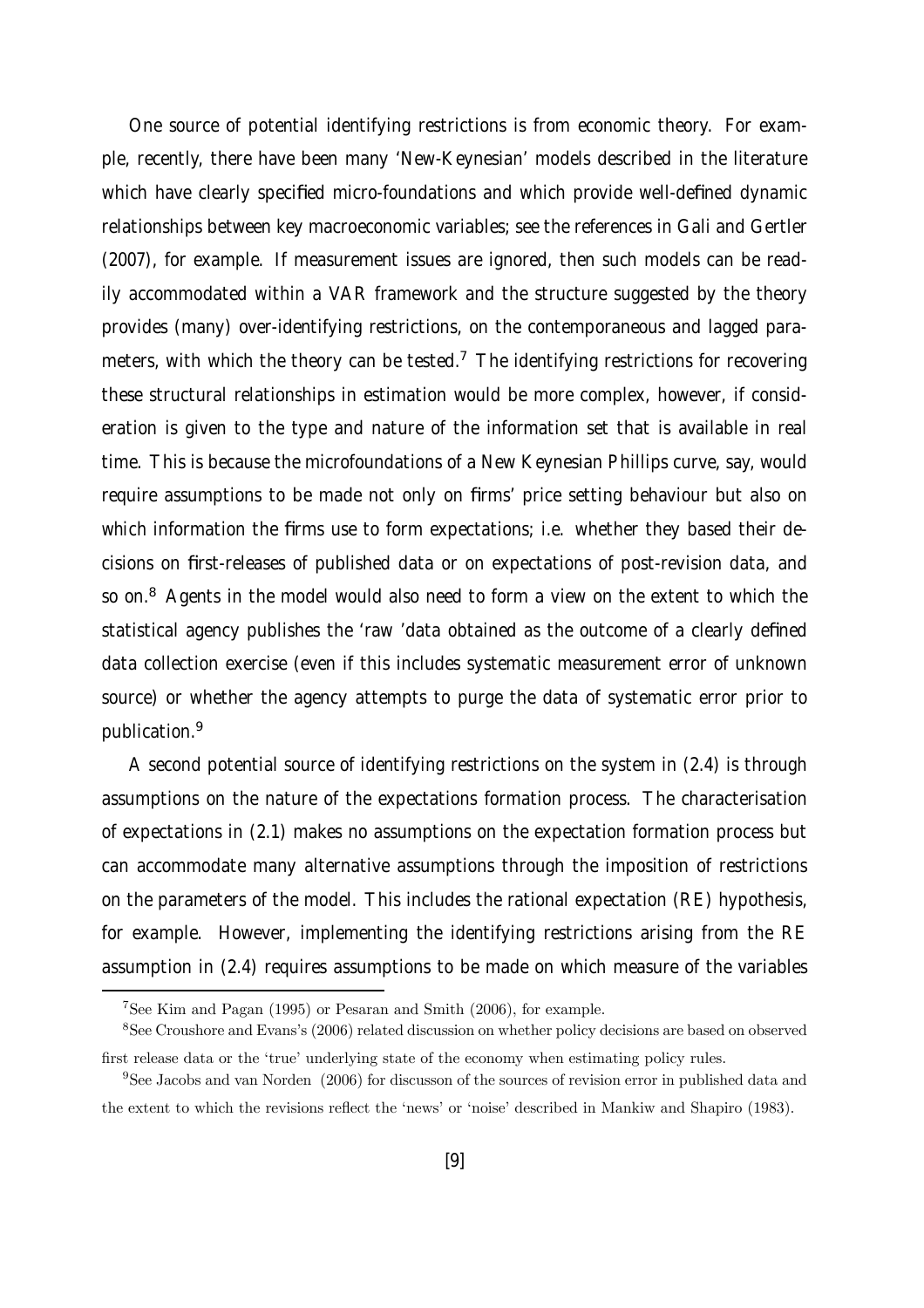agents had in mind when reporting their expectations. For example, the identifying restrictions relating to (2.2) will be quite different depending on whether respondents in a survey report their expectation of the first release measure, so <sub>t−1</sub> $\mathbf{x}_t^e = \mathsf{E}\left[\frac{1}{t} \mathbf{x}_t \mid \mathbf{I}_{t-1}\right]$ , or they report their expectation of the "actual" post-revision measure, so <sub>t−1</sub> $\mathbf{x}_t^e$  = E [<sub>t+1</sub> $\mathbf{x}_t$  | I<sub>t−1</sub>]. In the former case, for example, we can write  $B_{12} = I_m$ ,  $A_{12} = A_{13} = B_{12} = B_{13} = 0$  so that <sub>t</sub> $x_t = t_{-1}x_t^e + \epsilon_{et}$  in (2.1) and  $\epsilon_{bt}$  has a clear interpretation in terms of "news on the first release measure becoming available at time  $t^{\prime\prime}$ .<sup>10</sup> The identifying structure would be quite different if  $_{t-1}x_t^e = E[t_{t+1}x_t | I_{t-1}]$  however.

A third form of a priori information used to provide identifying restrictions on the system in (2.4) is through assumptions on the timing and/or sequencing of decisions. These assumptions are typically used to motivate a diagonal, or block diagonal, structure in the 'contemporaneous' matrix corresponding to  $A$  in VAR models of macroeconomic variables. This approach is well illustrated in studies of the effects of monetary policy where the use of identifying restrictions based on the timing and sequencing of decisions are particularly common. The use of real-time data allows a more precise description of the timing of new information, including the sequence of the arrival of news within the period if quarterly data are used. This might enable some if not all shocks to be identified. For example, given that interest rate data are available at any point during a quarter while quarterly output, price and money data are published at various specified times during the quarter, one could choose to use the beginning-of-quarter measure of the interest rate to unambiguously place this *first* in the sequence of behavioural decisions determining these four variables.<sup>11</sup> On the further assumption that interest rate and other forecasts are also determined after the policy decision, then we can place the interest rate first in the vector of variables  $z_t$  and write the first row of  $A = (1, 0, 0, 0, ...)$  in (2.4). The reduced form equation for the interest rate will then provide an estimate of the structural interest rate equation and the shocks to the reduced form interest rate equation can be

<sup>10</sup>Here,  $\mathbf{z}_t = \mathbf{A}^{-1} \mathbf{B} \mathbf{z}_{t-1} + \mathbf{A}^{-1} \boldsymbol{\varepsilon}_t$  and  $E[\mathbf{z}_t | I_{t-1}] = \mathbf{A}^{-1} \mathbf{B} \mathbf{z}_{t-1}$ . Focusing on the first row, we have  $E[tX_t|I_{t-1}] = (\mathbf{I}, \mathbf{0}, \mathbf{0})\mathbf{A}^{-1}\mathbf{B} \mathbf{z}_{t-1} = t_{-1}X_t^e$  so  $(\mathbf{I}, \mathbf{0}, \mathbf{0})\mathbf{A}^{-1}\mathbf{B} = (\mathbf{0}, \mathbf{I}, \mathbf{0})$ . For this to hold for any behavioural relation and any measurement process, we have  $B_{12} = I_m$  and  $A_{12} = A_{13} = B_{12} = B_{13} = 0$ .

<sup>&</sup>lt;sup>11</sup>A more detailed description of the timing of US data releases is provided in the following section.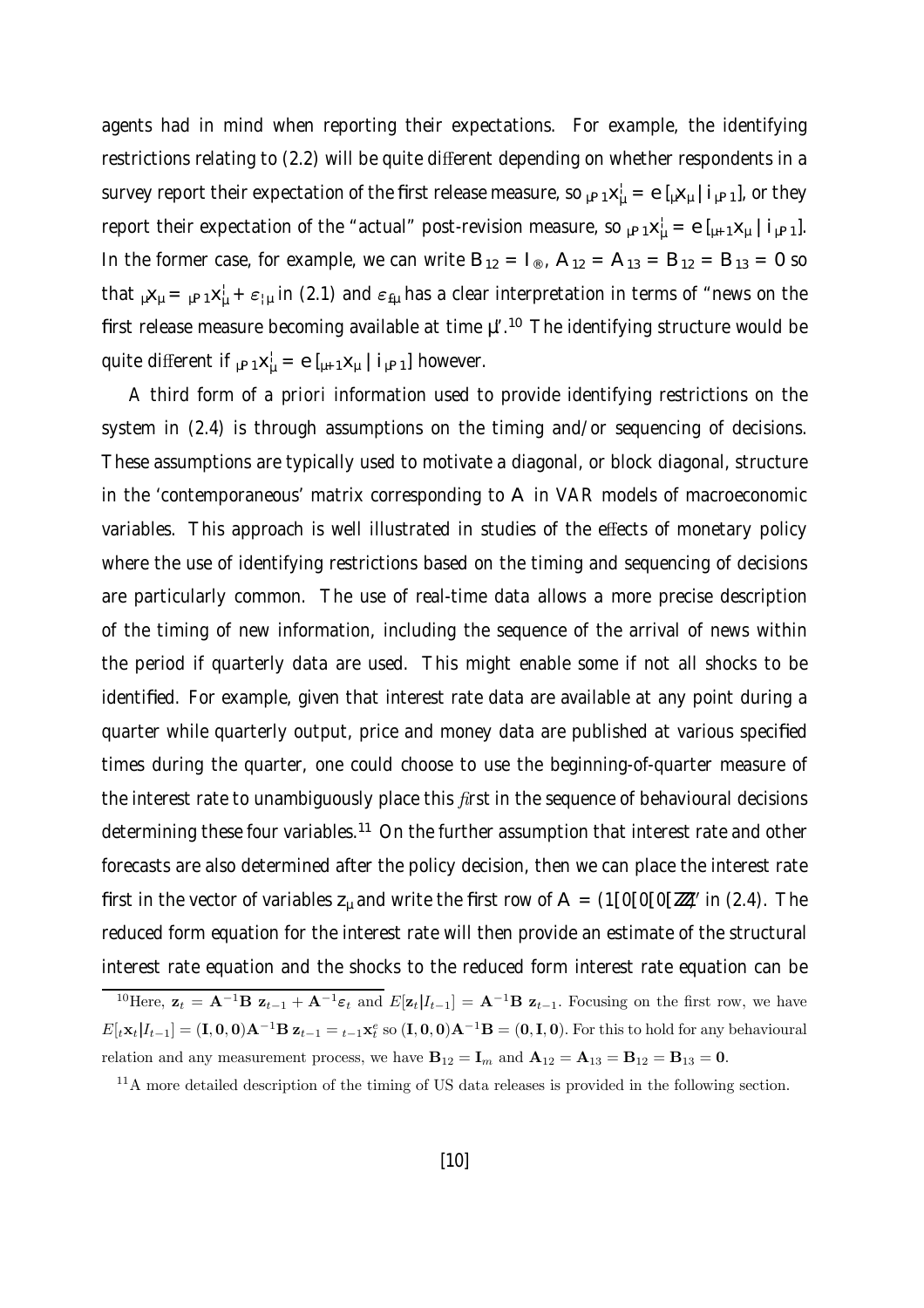given the standard interpretation as reflecting structural monetary policy shocks.<sup>12</sup>

This discussion shows that the use of real time data might help in identifying and processing information in some circumstances, especially where the sequencing of decisions is well understood. But the discussion also makes clear that the extra detail of the data typically requires a corresponding increase in the detail of the structure provided by a priori information for it to be useful in identification. In the absence of this detailed a priori structure, models that employ real time data are unlikely to have any advantage over simpler conventional models in providing insights on behavioural/structural interpretations of news, testing economic theory, policy evaluation, and so on.

The real-time models would, however, highlight difficulties in interpretation which are obscured in more conventional models. For example, in the absence of identifying restrictions, the dynamics of the macroeconomy might be characterised through a Generalised Impulse Response analysis of the reduced form system in (2.5), following Koop et al. (1995). This type of impulse response describes the effects of a shock to a variable of interest taking into account the innovations that are typically observed elsewhere in the system when such a shock occurs. It is acknowledged that the shock cannot be interpreted in terms of an economic innovation of a particular type and is recognised as being an amalgam of the true underlying behavioural shocks. This approach contrasts with the more straightforward interpretation of impulse responses typically offered in the literature on the basis of more conventional models estimated using final vintage data. If the conventional model is recognised as the lower-order VAR model that focuses on the post-revision series as a subset of the  $z<sub>t</sub>$  in (2.4), then the discussion surrounding (2.6) shows the shocks in the conventional model are actually a convoluted combination of the true structural innovations.<sup>13</sup> The real time data highlight that the straightforward

<sup>12</sup>Garratt et al. (2006) illustrate that, assuming that interest rates are set 'first', a structural interest rate equation of this form can be derived as the outcome of the optimising decisions of a monetary authority faced with a structural model of the form in (2.4) and an objective function that is quadratic in some or all of the other variables in  $x_t$ .

<sup>&</sup>lt;sup>13</sup>As (2.6) makes clear, the time-t innovation in the lower-dimension model consists of shocks to expected future values of the series and to revisions as well as shocks to first-release and revised measures of the series.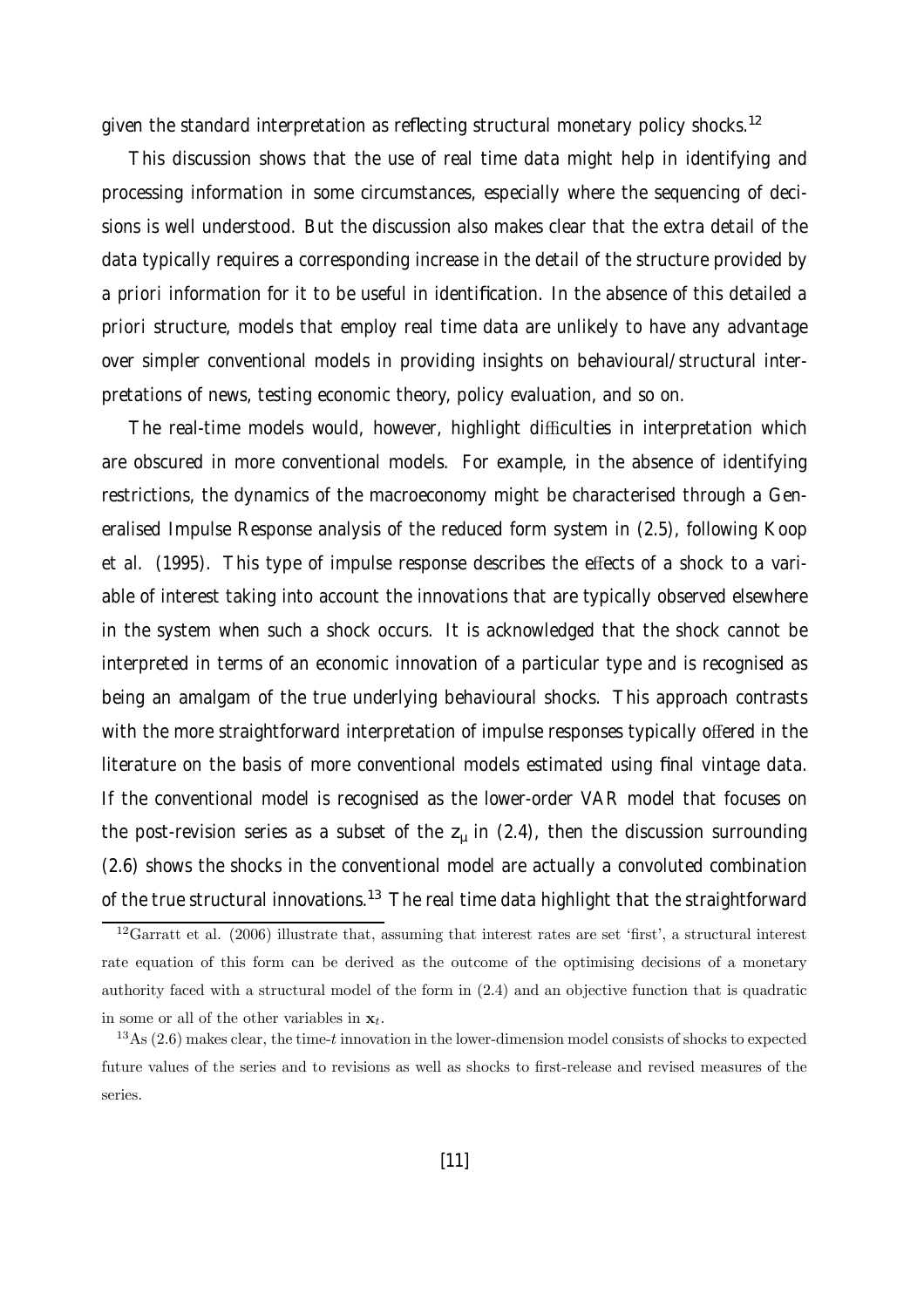interpretation of impulse responses based on conventional models should be treated with caution therefore.

## 2.2 Real time data and diagnostic testing

The discussion above suggests that, in the absence of detailed a priori information on the structural relations, the real time and conventional models are equally admissible as representations of the macroeconomy. In these circumstances, we might evaluate the use of the real time data by testing the statistical adequacy of the models to reflect the data. However, as the discussion surrounding the simplified model at (2.6) made clear, the conventional models will typically provide an entirely adequate representation of the data even if the true data generating process is as in the real time model of (2.4). The conventional model will have a more complicated ARMA structure than the original and, in practice, these might be approximated with high-order AR models in estimation. Standard diagnostic tests (on serial correlation, functional form, non-normality, outliers, and so on) might appear poor if the approximation is poor. But in principle, if the real time model is well-specified, then there is no reason to expect the diagnostic tests for the conventional model to indicate misspecification.

An alternative approach to testing the statistical adequacy of conventional models in the presence of data revisions is by looking for instability in models estimated using different data vintages; see Orphanides (2001) or Croushore and Evans (2006), for example. However, the arguments presented above suggest that if the underlying real time model is an adequate representation of the data, then the corresponding conventional model will also be an adequate representation. If the sample size is large enough for the final observation to have an insignificant impact on the estimation, the exercise will provide sensible, unbiased estimates of the parameters of the conventional model (which are functions of the true underlying parameters of (2.4)). These estimates will remain stable over time, irrespective of the vintage of data used in estimation.<sup>14</sup>

<sup>&</sup>lt;sup>14</sup>The univariate conventional model of  $(2.6)$  corresponded to a three-variable VAR of order 1 where there is one revision only. If the data is revised p revisions, then the multivariate model would be a  $p+2$ -variable VAR and the corresponding univariate represntation would be  $ARMA(p+2, p+1)$ . Nevertheless,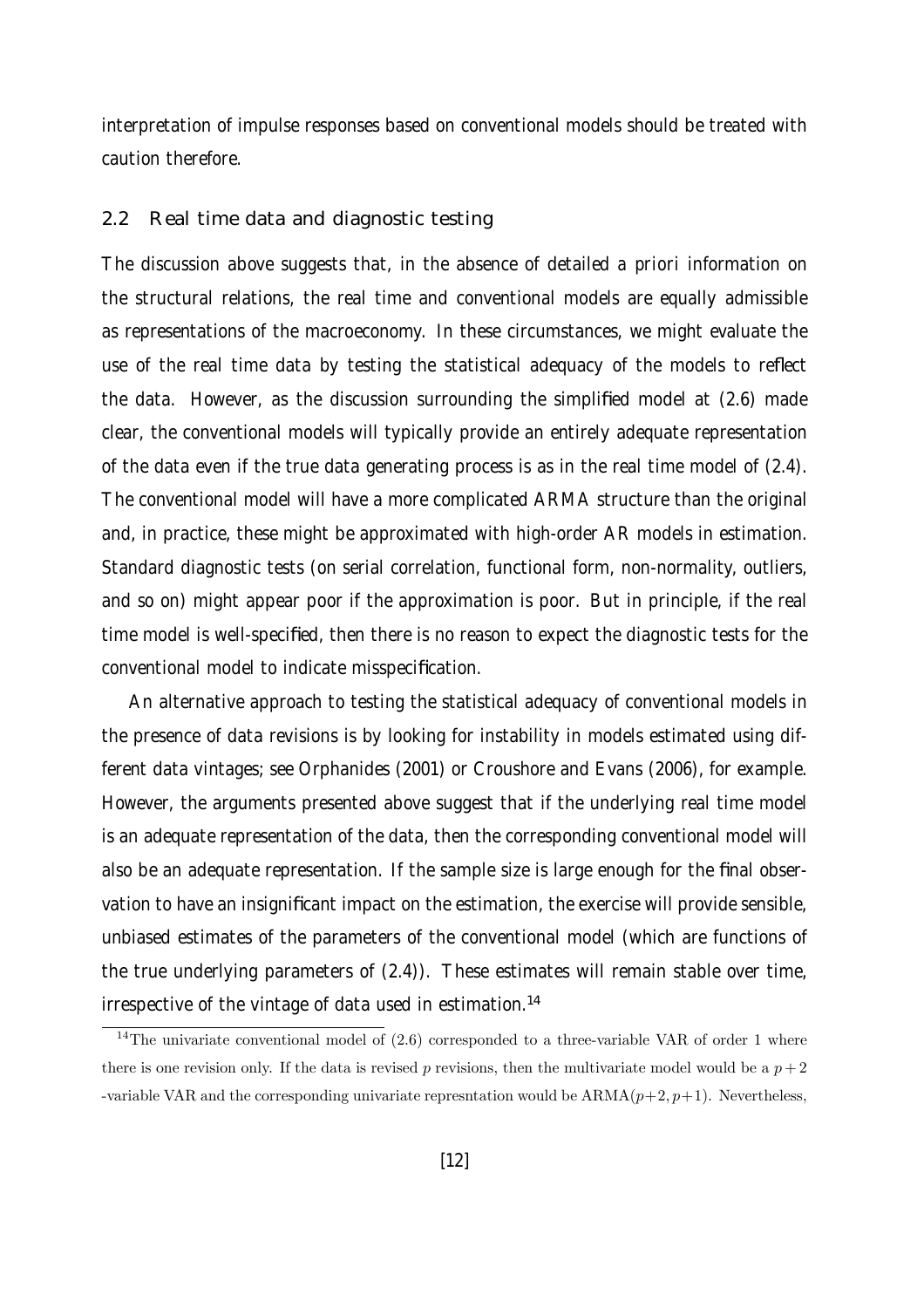The structural stability of the conventional model is based on the assumption that the real time model is itself stable over time. Structural instability in the real time model will, of course, translate to structural instability in the conventional model. The extent to which this misspecification shows in diagnostic tests of the conventional model will depend on the details of the real time model. But it is intuitively reasonable to think that the conventional model might be relatively sensitive to structural breaks because a structural break in any one of the relationships of the real time model will show as instability in the corresponding conventional model. Generally speaking, then, diagnostic testing of the conventional model is unlikely to expose model misspecification, although structural instability tests might be more sensitive than other tests.

# 2.3 Real time data and forecasting

The most striking deficiency of conventional models relative to those using real time data is likely to be exposed in nowcasting and forecasting exercises. The estimated real time model of (2.5) can be used, of course, to produce directly the one-step-ahead forecasts of the next period's survey expectation  $T_{+1}y_{T+2}$ , of the first-release measure of  $T_{+1}y_{T+1}$  and of the post-revision nowcast measure  $T_{+1}y_T$ . The forecast performance will depend on the context and it is widely recognised that forecasts based on estimated versions of the true data generating process can be outperformed by simpler misspecified models, in a mean squared error sense, if the true model includes variables with relatively little explanatory power (see Clements and Hendry, 2005). However, the direct measures of expectations are likely to have good explanatory power; indeed, the direct measures will themselves provide the optimal forecast if expectations are formed rationally and relate to the postrevision measure. Further, there is considerable evidence that there is a systematic and predictable element in data revisions which will contribute to a model's forecasting performance. This suggests that the complete real-time model, including expectations data and revisions data, will produce relatively good forecasts. The model can also be used in a straightforward way to obtain unbiased forecasts of the future values of the post-revision series at longer forecast horizons and to produce forecasts of specific events. This is the

the same arguments would apply.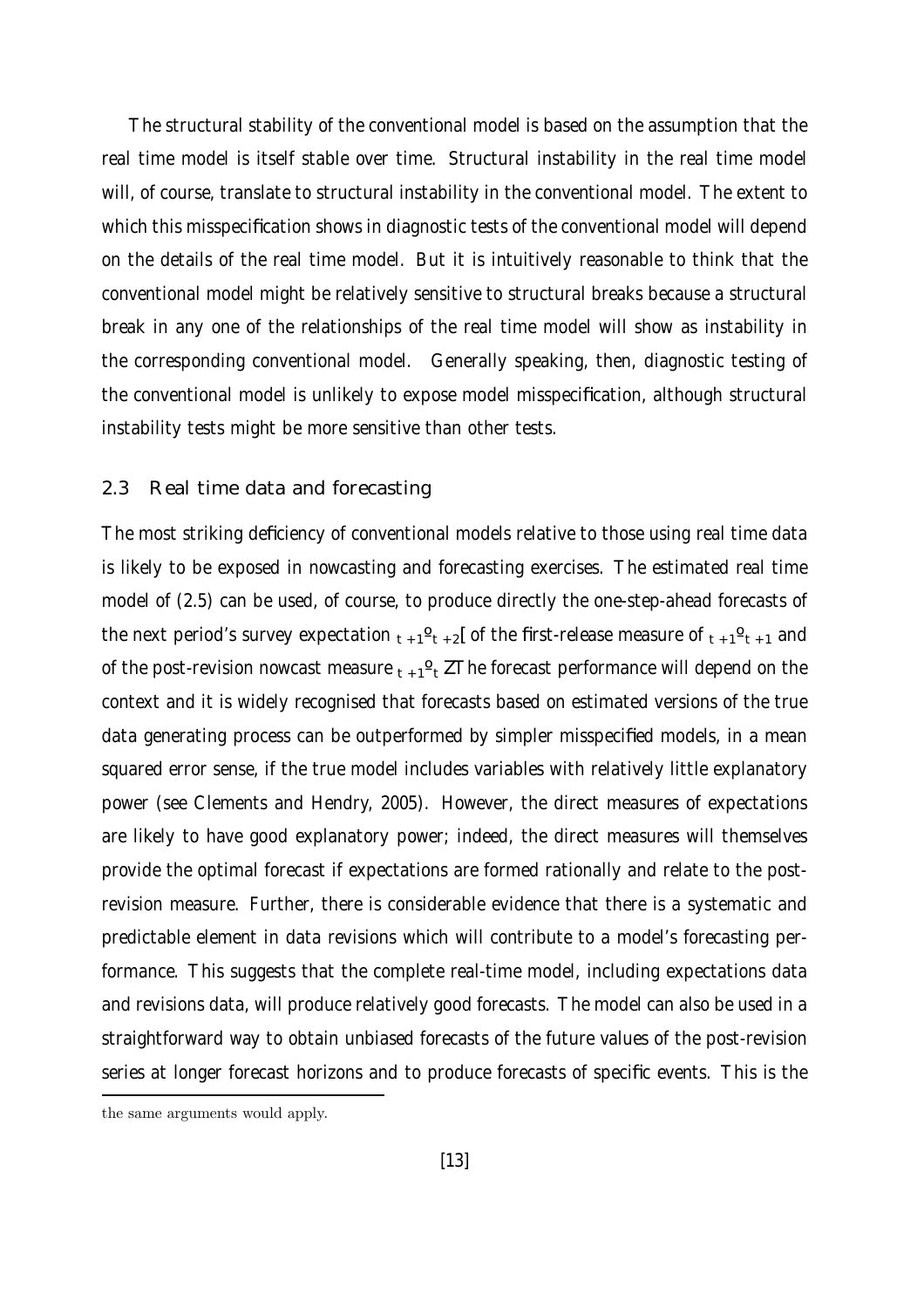case even where the events are defined by a complicated function of different variables at different forecast horizons; forecasting the probability of two consecutive periods of negative growth, for example, or the occurrence of turning points or of some other conjuncture of variable outcomes associated with recession or another business cycle feature.<sup>15</sup>

This contrasts with forecasting exercises obtained using the conventional model. Although the first-release observation on the data at the end-of-sample  $T y_T$  is available automatically in the time-T vintage of data, this will provide a biased estimate of the postrevision nowcast measure in which we are interested, assuming that there is a predictable element in revisions. The measurement error will contaminate subsequent forecasts at longer horizons and the characterisation of the uncertainty surrounding the forecasts will also be incorrect. Event probability forecasts will be biased too. In brief, it seems likely that conventional models which do not make use of direct measures of expectations or take into account revisions in data will be particularly poor at forecasts that focus on the end of the sample when decisions are made. This is ultimately an empirical issue, however, and we therefore explore the relative forecast performance of various models of US macro data in the following section.

# 3 The Informational Content of US Real Time Data

In this section, we provide an analysis of US data on output growth, inflation, money and interest rates to investigate the information content of the first-releases of measures of these series, of revisions in these data and of direct measures of expectations of the variables. The real time dataset is obtained from the Federal Reserve Bank of Philadelphia at www.phil.frb.org/econ/forecast/ and consists of 161 quarterly vintages of data; the first was released in 1965q4 and the final vintage used in this paper is dated 2006q1. All vintages include variable observations dated back to 1947q1. The analysis in this section is primarily statistical aimed at illustrating the issues raised in the previous section to evaluate the usefulness of real time data. The usefulness is judged first in the context of identifying and tracing out the macroeconomic effects of monetary policy shocks and

<sup>&</sup>lt;sup>15</sup>See Garratt *et al* (2003) for discussion of the simulation methods that underlie the production of the event probability forecasts.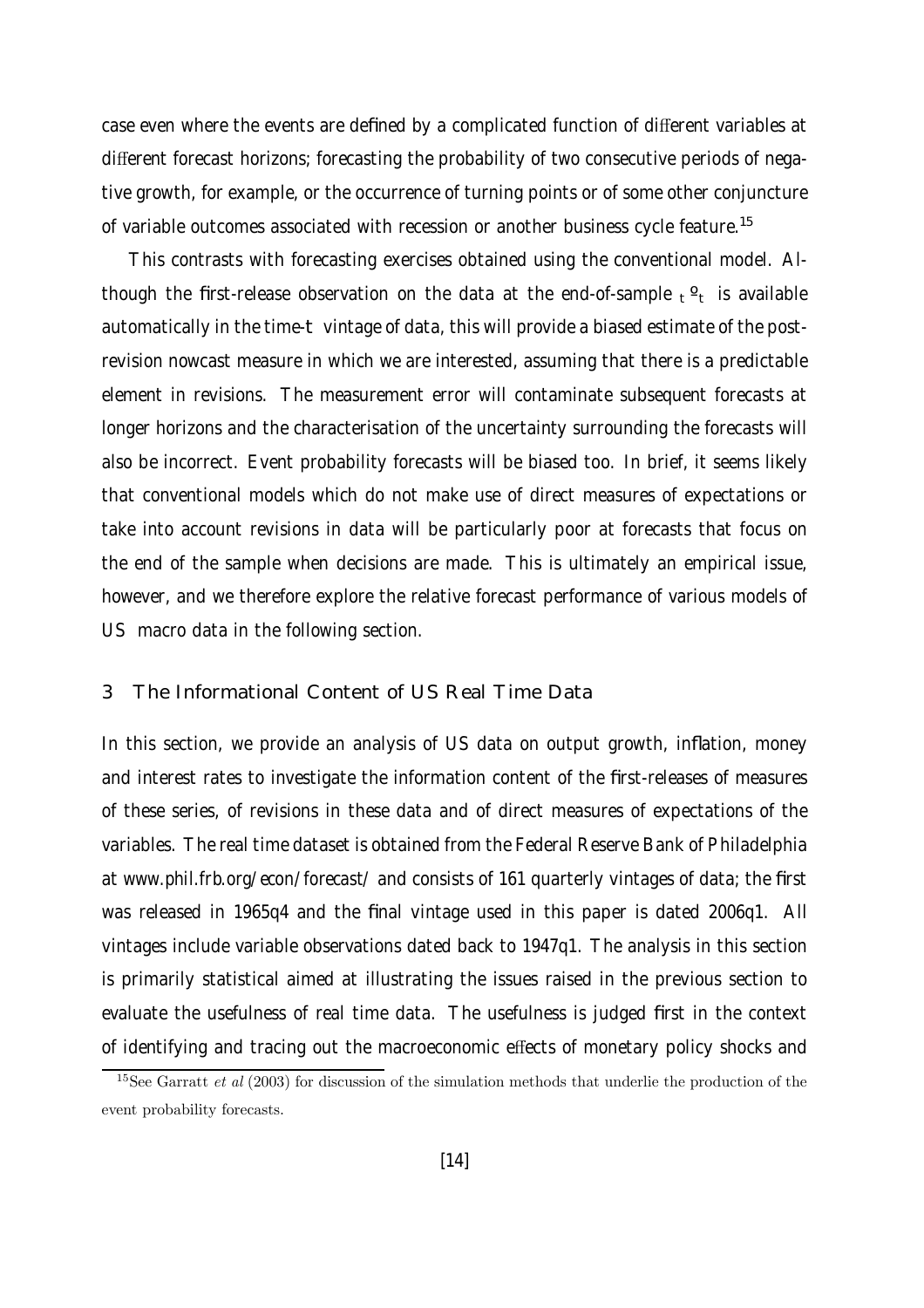then in the context of 'nowcasting' and forecasting the current and future state of the macroeconomy.

#### 3.1 Timing of US Data Release

The empirical analysis starts with a description of our macroeconomic data taking proper account of the timing of the data releases in the US. For aggregate output, data on real GDP in quarter t is released for the first time at the end of the first month of quarter t + 1. This figure is reported in the Federal Reserve Bank of Philadelphia's real time data set as the mid-point of the  $(t + 1)$ <sup>th</sup> quarter and is it is denoted by  $_{t+1}y_t$  in what follows, where  $y_t$  is the logarithm of real GDP, t = 1947q1 - 2006q1. Revisions that subsequently take place in output measures in the months up to the mid-point of the  $(t + 2)^{nd}$  quarter are reported in  $_{t+2}y_t$ . Likewise,  $_{t+3}y_t$  incorporates any revisions that are then made up to the mid-point of the  $(t + 3)$ <sup>th</sup> quarter, and so on.

Money and price measures are released monthly with a one month's delay. In this analysis, p<sub>t-1</sub> refers to the average value of the (logarithm of) the consumer price index (CPI) over the three months of quarter  $t - 1$ . The observation for prices in the third month of quarter t - 1 is not released until the end of the first month of quarter t and so, matching the timing of the release of the output data, we take each quarter's price observation to be released at the mid-point of the succeeding quarter, denoted <sub>tPt−1</sub>. So, for example, the average data for the months that constitute the first quarter, January, February and March, are assumed to become available in the following May; the average data for the months that constitute the second quarter, April, May and June, are assumed to become available in the following August, and so on. The timing of the release of data on the M1 measure of the money supply is exactly the same and so  $t^m t-1$  also refers to the average of the data relating to the three months of quarter t − 1 released for the first time at the mid-point of quarter t.

Our measure of the rate of interest,  $r_t$ , is the Federal Funds rate. The Federal Reserve's Open Market Committee usually meets eight times a year; in February, March, May, July, August, September, November and December and the outcome of its deliberations are immediately made known. The decision on how to measure the rate at the quarterly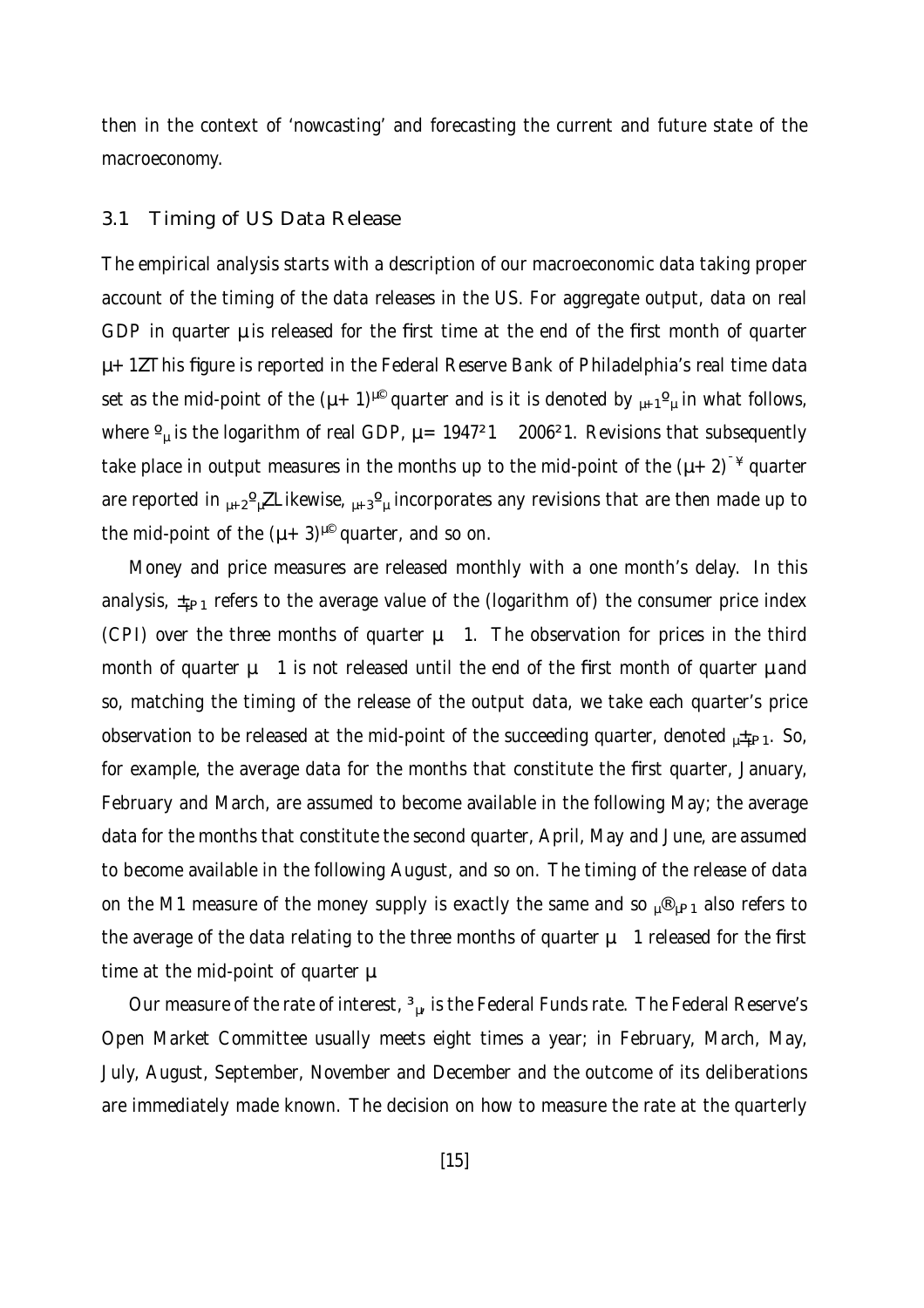frequency is relatively arbitrary, and so we can choose to measure the rate in a way that justifies any assumptions on the timing of interest rate decisions. To be consistent with the assumption that interest rate decisions are made first within the quarter, we take as our measure of the quarterly interest rate,  $_{\rm tr}$ , the Federal Funds rate as observed at the beginning of January, April, July, and October, i.e. the interest rate holding on the first day of the relevant quarter.

To investigate the informational content of 'forward-looking' variables, we make use of the interest rate spreads (to reflect market expectations of future rates) and experts' forecasts on output and prices as provided in the Federal Reserve Bank of Philadelphia's Survey of Professional Forecasters (SPF), from 1968q4 — 2006q1. The spread is denoted  $t$ <sub>t</sub>sp<sub>t</sub> and is defined as the difference between the three-month Treasury Bill Secondary Market Rate, converted to a bond-equivalent basis, and the market yield on US Treasury securities at a 10 year constant maturity (quoted on investment basis).<sup>16</sup> Both series are obtained from the H.15: Selected Interest Rates publication of the Board of Governors of the Federal Reserve System. The observations for the spread are taken at the beginning of each quarter to coincide with the interest rate series. Forecasts taken from the SPF are made around the mid-point of quarter t although, in fact, the forecasters have available to them the first release information on the previous quarter's output and price level,  $t y_{t-1}$ and  $t p_{t-1}$  at the time when the forecasts are made.<sup>17</sup> The nowcasts relating to quarter t's output and price level are denoted by  $_t y_t^f$  and  $_t p_t^f$ , and the forecasts of quarter  $t + s$ output and price level,  $s > 0$ , are denoted by  $_{t}y_{t+s}^{f}$  and  $_{t}p_{t+s}^{f}$ , respectively.

## 3.2 Model Specifications

To investigate the informational content of the various data that become available, we estimate three simple macroeconomic models which make increasingly specialised use of the data: a 'conventional' model which ignores real time considerations; a specification that pays attention to the timing of data releases and revisions but does not include any

<sup>16</sup>See Estrella and Trubin (2006) for discussion.

<sup>&</sup>lt;sup>17</sup>Given that the spread information becomes available at the start of quarter t, the SPF will have internalised this source of contemporaneous information also.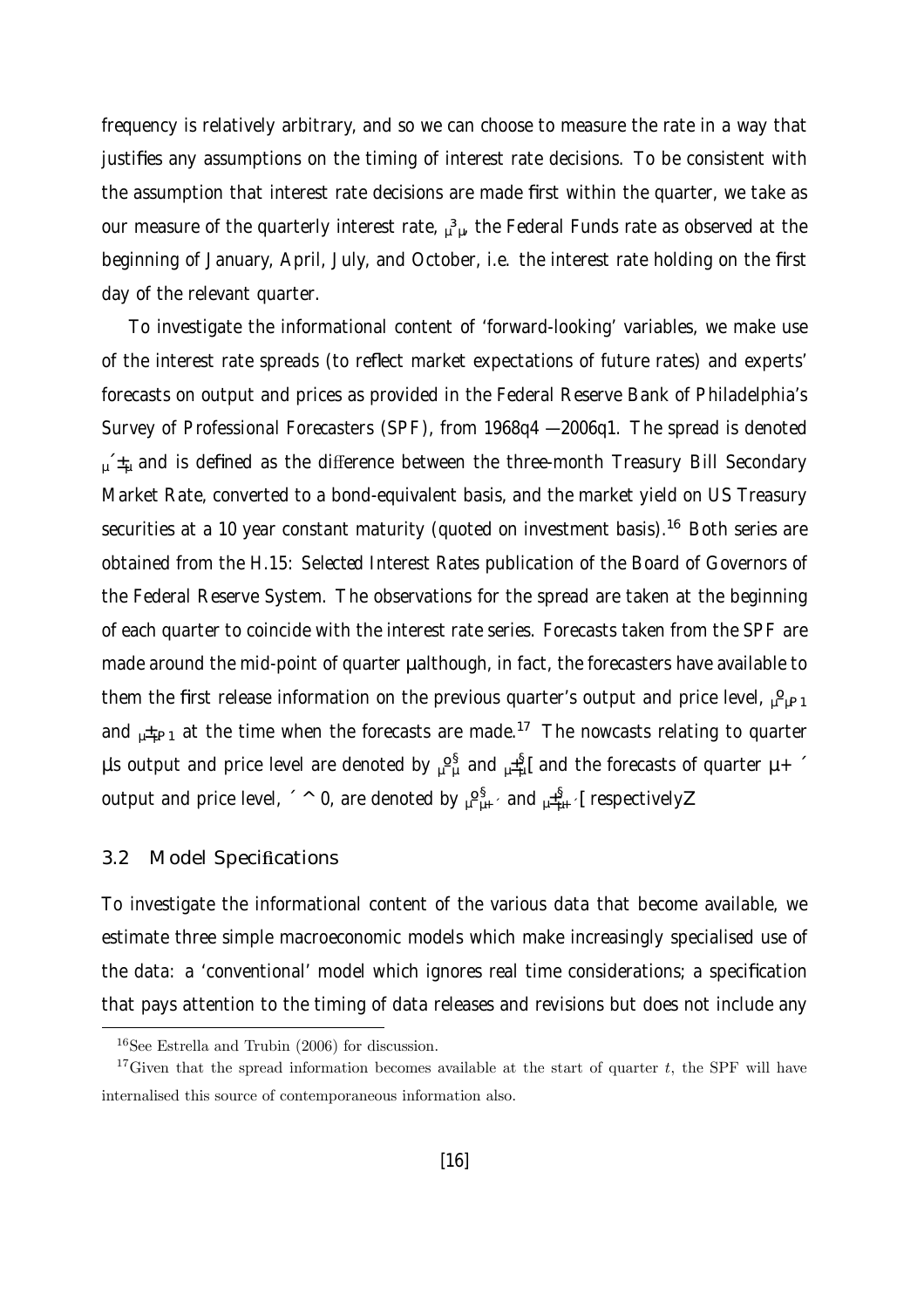forward-looking information; and a model which includes all the information available in real time. Following the discussion of the previous section, attention focuses on interest rates, output, prices and money. However, preliminary investigation shows that although interest rates are stationary, output, prices and money series are integrated of order one and need to be differenced to obtain stationarity. In our models, we consider output growth, price inflation and money growth in the analysis, measuring these using changes in the (log) of the first-release data in our models that accommodate data revision. As shown in Garratt et al (2006), a model that explains this growth measure alongside the revisions data is entirely justifiable statistically on the assumption that growth in the respective series is stationary and that measurement errors and expectational errors are all stationary.<sup>18</sup> In all three models, shocks to interest rates and growth rates die out in the infinite horizon but have persistent effects on the levels of output, prices and money.

Model 1; Specification with Conventional Timing The first model we consider is a simple four-variable Vector Autoregressive Model explaining interest rates, output growth, price inflation and money growth using the final vintage data series only; i.e. a model of the form in (2.5), using

$$
z_{t} = (r_{t}, r_{t}, (r_{t}y_{t} - r_{t}y_{t-1}), (r_{t}p_{t} - r_{t}p_{t-1}), (r_{t}m_{t} - r_{t}m_{t-1})')',
$$

for  $t = 1, ..., T$ . The timing of this model is 'conventional' in the sense that this is the form of the data that is typically employed in macroeconomic analysis. Here, the investigator considers only the most recent (time-T) data series available, assuming that these were the data available at the time decisions were made (presumably subject to some innocuous measurement error) and effectively ignoring the fact that revisions have taken place. Further, the data here are aligned temporally on the basis of the time period t to which the observation refers, not of the date of release. This assumes that all of the data that relate to time period t were available at time period t despite the publication delays

<sup>&</sup>lt;sup>18</sup>The VAR model can be written as a cointegrating VAR with cointegrating relations existing between, respectively, the first-release, expected values and revised values for each variable with cointegrating vectors  $(1, -1, 0)$  and  $(1, 0, -1)$ .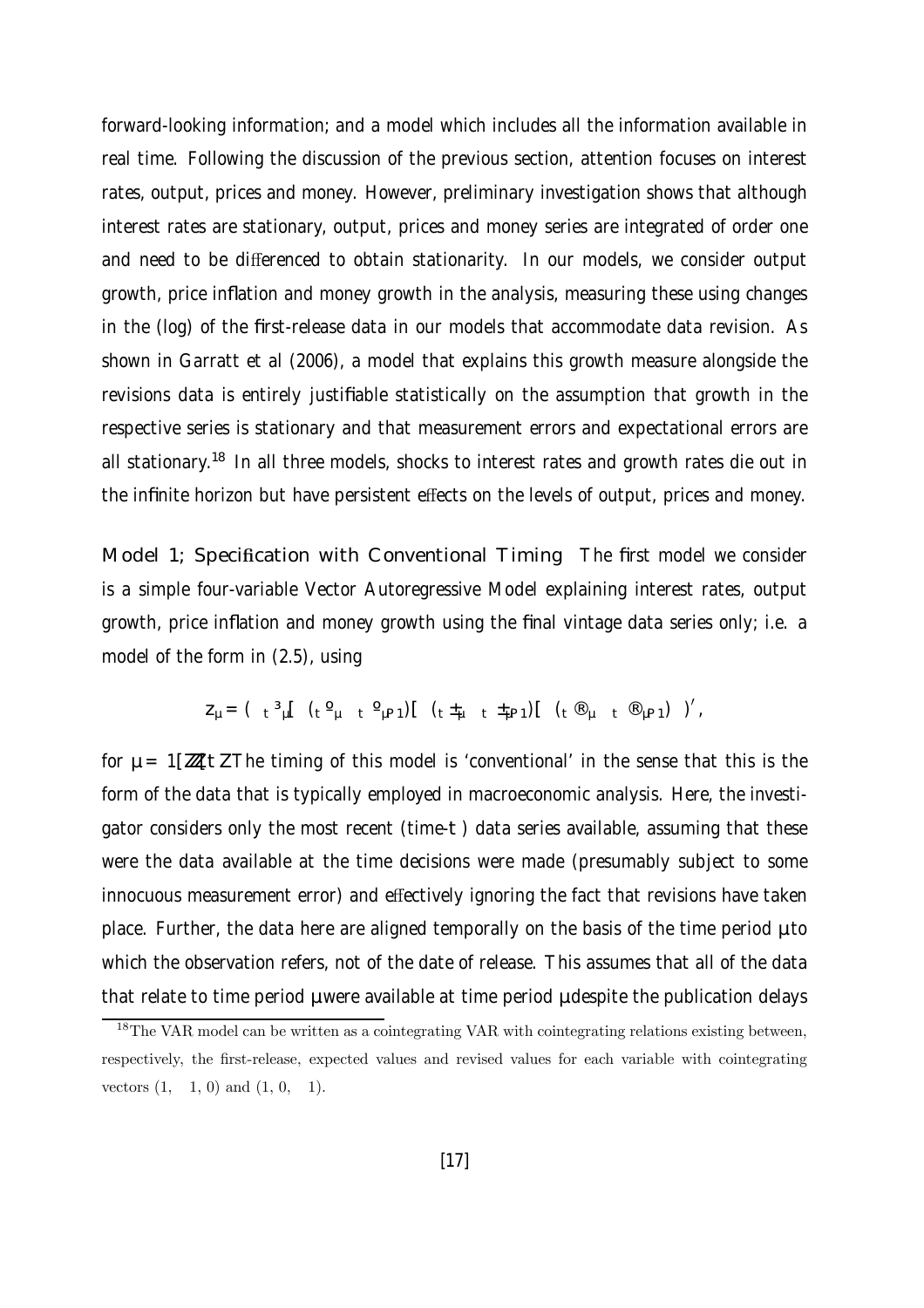known to operate in practice. This model provides the baseline comparator, therefore, abstracting from all real time considerations.

Model 2; Specification with Real Time Data and Revisions Our second model specification takes into account the release of information at each point in time, estimating a model of the form in (2.5), using

$$
z_{t} = (t_{t}r_{t}, (t_{t}y_{t-1} - t_{-1}y_{t-2}), (t_{t}p_{t-1} - t_{t}p_{t-2}), (t_{t}m_{t-1} - t_{t}m_{t-2}),
$$

$$
(t_{t}y_{t-2} - t_{-1}y_{t-2}), (t_{t}y_{t-3} - t_{-1}y_{t-3})')',
$$

for  $t = 1, ..., T$ . This model includes the real time measures of the four macroeconomic series of interest, measured taking into account the one-quarter publication lag described earlier, plus two output revisions. The model more realistically replicates the decision making context faced by agents using information actually known to policy makers and other economic agents at the time at which decisions are made. Simple variable exclusion tests lead us to include up to two revisions of output in the model only and to drop revisions in money and prices altogether.<sup>19</sup>

Model 3; Specification with Real Time Data, Revisions, and Economic Indicators Our third model specification supplements the system of Model 2 with direct measures of expectations of current and future economic activity available in real time, estimating a model of the form in (2.5), using

$$
z_{t} = (t_{t}r_{t}, (t_{t}y_{t-1} - t_{-1}y_{t-2}), (t_{t}p_{t-1} - t_{t}p_{t-2}), (t_{t}m_{t-1} - t_{t}m_{t-2}),
$$
  
\n
$$
(t_{t}p_{t}^{f} - t_{t}p_{t-1}), (t_{t}y_{t}^{f} - t_{t}y_{t-1}), (t_{t}p_{t+1}^{f} - t_{t}p_{t}^{f}), (t_{t}y_{t+1}^{f} - t_{t}y_{t}^{f}), t_{t}p_{t}
$$
  
\n
$$
(t_{t}y_{t-2} - t_{-1}y_{t-2}), (t_{t}y_{t-3} - t_{-1}y_{t-3})')',
$$

for  $t = 1, ..., T$ . The model therefore includes, in addition to the variables of Model 2, time-t measures of the nowcast of inflation and output growth from the SPF, direct

 $19$ To be more specific, although the money and price series are revised, these revisions have no systematic, statistically significant pattern and their lagged values make no significant contribution to the explanation of the other variables in the system. Similar comments apply to the third (and longer) revisions in output. Test results are available from the authors on request.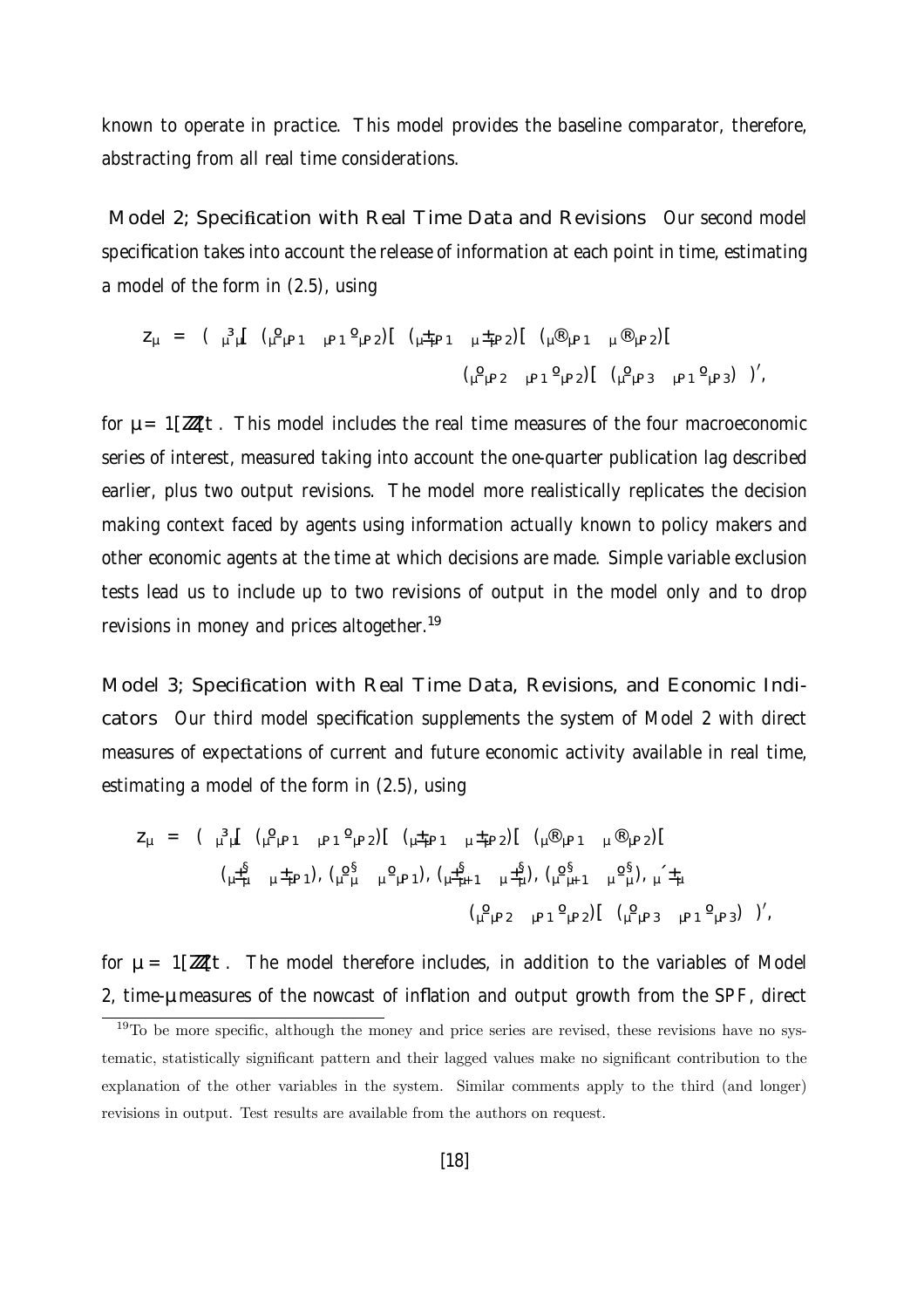measures of one-quarter ahead forecasts of the same series and the long- and short-term interest rate spread.

#### 3.3 Estimation Results and Impulse Response Functions

A real time analysis of the models will involve their recursive estimation at each point in time.<sup>20</sup> However, useful insights on the nature of the conventional analyses of Model 1 can be obtained, and compared to the real time analyses of Models 2 and 3, by looking in detail at examples of the estimated models based on a particular sample. Tables 1 and 2 therefore report the estimated VARs of Models 1-3 based on the final vintage of data  $(t = 1967q1, \ldots, 2005q4, T = 2005q4$  for Model 1 and  $t = 1968q4, \ldots, 2006q1, T = 2006q1$ for Models 2 and 3).

Model 1 The results show that there is considerable complexity in the feedbacks between the variables, with standard variable addition tests showing that a VAR of order 4 is appropriate (although lagged money appears to have a relatively minor role in explaining interest rates, growth or inflation). Strong growth and/or high inflation precede interest rate rises, as might be expected with a "Taylor-type" rule, interest rate rises are associated with a subsequent slowdown in growth, and inflation is influenced by positive growth with a long (four quarter) lag.

This overview is confirmed by the impulse response functions (IRFs) plotted in Figure 1, which show the impact of a shock to the interest rate equation to each of the four variables. This is typically interpreted as a monetary policy shock, on the assumption that interest rates are set 'first', as discussed earlier. The IRFs show the effect of a monetary policy shock that raises interest rates by one standard error on impact, with the rate returning to the level obtained in the absence of the shock after one or two years. The output response is protracted, with relatively strong effects lasting some two-three years, including a substantial fall in output relative to the base for over a year (so that

 $20$ For Model 1, this might involve a recursive analysis of the final vintage data, using the appropriate sample periods but using measures of the data which would not have been available at the time. This is termed "quasi real-time analysis" by Orphanides and van Norden (2002).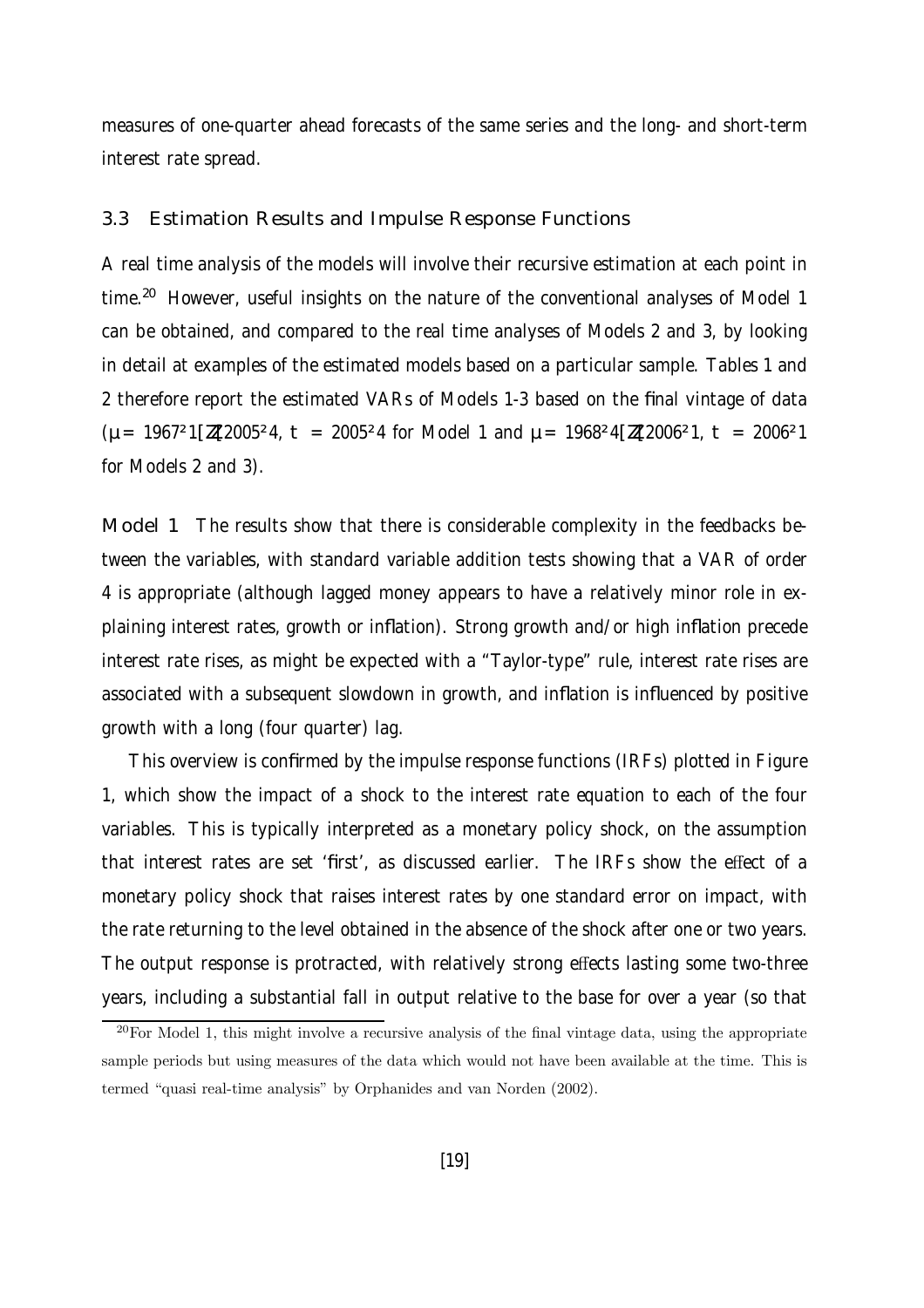output levels will be approximately 25% lower at the infinite horizon than in the absence of the shock). The inflation response reflects the 'price puzzle' often featured in the literature, whereby the interest rate rise is associated with a rise in inflation on impact but shows a small negative/neutral impact in the long run. And the response of money is a substantial reduction in money holdings, both in the short and longer term. In short, then, the 'conventional' system equations appear complex but sensible in terms of the signs and magnitudes of the coefficients and the overall system properties are exactly of the sort that are typically found in empirical exercises of this kind.

The diagnostic statistics in Table 1 also suggest that the four equations in this specification are reasonable ones according to the fit and, generally speaking, to the absence of evidence of serial correlation, functional form problems, heteroscedasticity or non-normality in the residuals. The main indicator of problems with the model is the strong evidence of structural instability, at least in the interest rate, inflation and money equations, identified through the application of the standard  $F$ -test to the sample split in half at 1986q1.<sup>21</sup> Taken at face value, then, Model 1 appears to provide a reasonable characterisation of the data and one that is broadly in line with macroeconomic stylised facts. However, there is evidence of instability which would render the model inappropriate for real time forecasting or policy prescription even if the data were measured without error so that the final vintage data used here had been available at the time.

Model 2 Table 2 reports on Models 2 and 3 obtained using the first-release data and revisions in the series for  $t = 1968q4, \ldots, 2006q1$ . The body of the table describes the estimated VAR for Model 2. This confirms that the analysis of data available in real time, including data on revisions, provides a distinct and even more complicated dynamic characterisation of the macroeconomic data than Model 1. Importantly, there are very clear, statistically-significant, systematic patterns in the first and second revisions of output, and the revisions themselves also play an important role in explaining the evolution of the (first-release measures of) output growth. The interest rate remains positively related

 $^{21}$ Subsequent tests suggest that there was a degree of stability during the first half of the sample (between 1967q1-1986q1) but evidence of further instability within the latter half.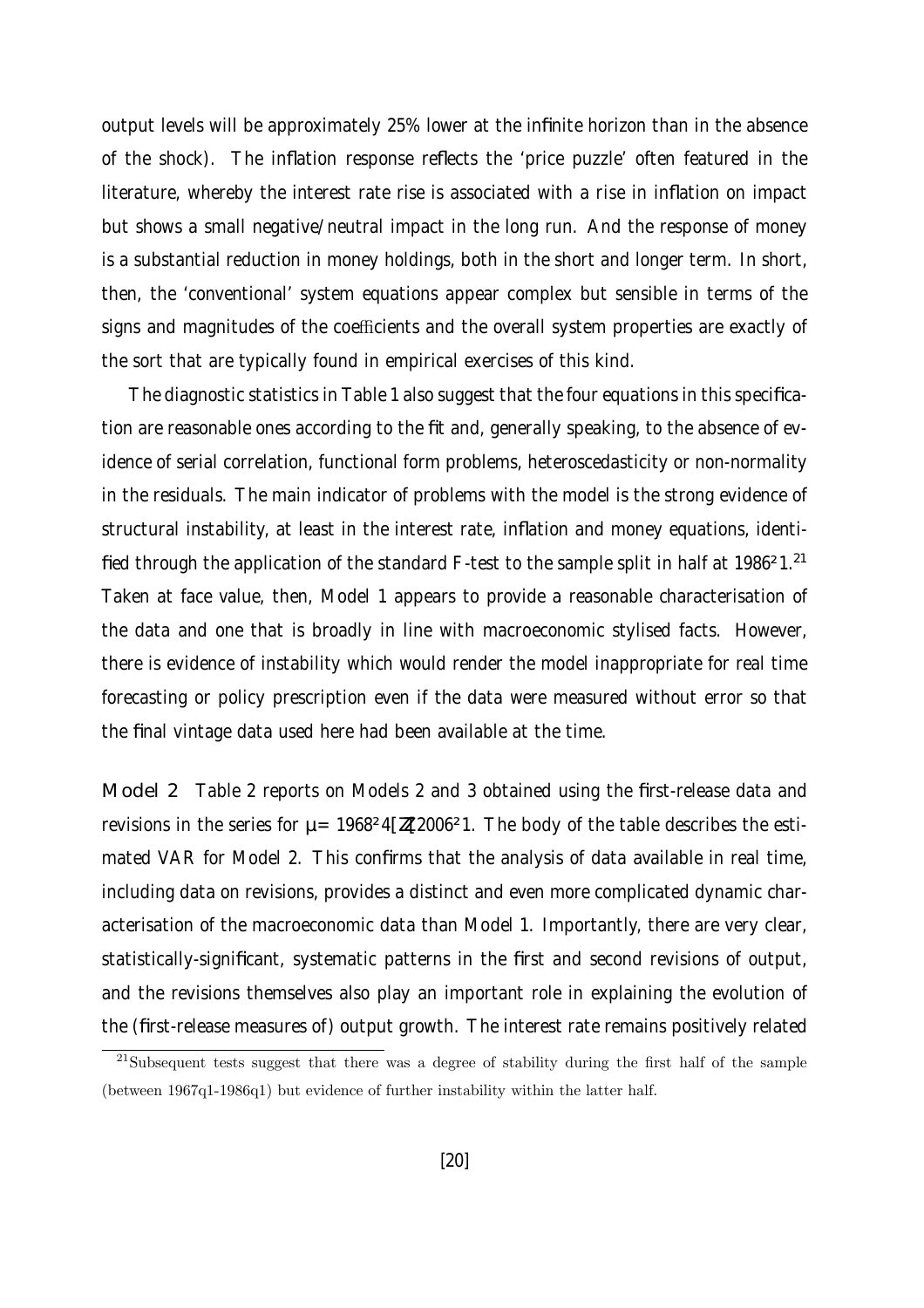to output growth and inflation and the signs of the short-run and long-run elasticities in the growth and inflation equations again appear sensible. But the size and the timing of the effects are quite different to those in Table 1, with this model able to accommodate the interrelatedness of measured output growth, its revision and their impact on the other macroeconomic variables which Model 1 cannot.

The coefficient estimates of Table 2 show clearly the statistical significance of separately modelling the first-release and revised measures of output. However, the differences between the models are obscured when considering the system-wide response to an interest rate shock. This is illustrated in Figure 1 where the effects of an interest rate shock on Model 2 are traced against those in Model 1. The interest rate is assumed to be set 'first' in both Models 1 and 2, so the shock has the same interpretation in both sets of impulses. Further, the impulses have been calculated to trace the effect of the shock on comparable output, inflation and money series in both models. This is because, in Model 2, the impulses relate to the effect of the shock to the post-revision output, inflation and money series (i.e. to  $_{t+3+s}y_{t+s}$  s = 0, 1, ..., in the case of output, where there are systematic revisions for two periods, and  $t_{+1+s}p_{t+s}$  and  $t_{+1+s}m_{t+s}$  for prices and money where the revisions have no systematic content). These series are approximately equal to the final vintage series used in Model 1, therefore.<sup>22</sup> Nevertheless, at first sight, it is surprising to find the impulse responses looking so similar in Models 1 and 2 given the

$$
E[\tau y_{t+s} | I_{t-1}, \mathbf{u}_t = \overline{\mathbf{u}}] - E[\tau y_{t+s} | I_{t-1}], \quad s = 1, ...,
$$

while the response of post-revision output to a shock specified by  $\mathbf{u}_t = \underline{\mathbf{u}}$  for Model 2 is given by

$$
E[_{t+3}y_{t+s} | I_{t-1}, \mathbf{u}_t = \underline{\mathbf{u}}] - E[_{t+3}y_{t+s} | I_{t-1}], \qquad s = 1, \dots
$$

For impulse responses from different models to be comparable, the responses must relate to the impact of the same shock (so  $\overline{\mathbf{u}} = \underline{\mathbf{u}}$ ).

 $22$ Following Koop et al. (1996), we note that an impulse response function illustrates the time profile of a variable in response to a particular shock relative to the profile when no shock occurs. The shock can be to a specific variable assuming no other shocks take place (an orthogonalised impulse response function) or it can be a system-wide shock normalised on a particular variable but taking into account simultanous innovations in other variables too. The definition of the responses of post-revision output to a shock specified by  $\mathbf{u}_t = \overline{\mathbf{u}}$  for Model 1 is given by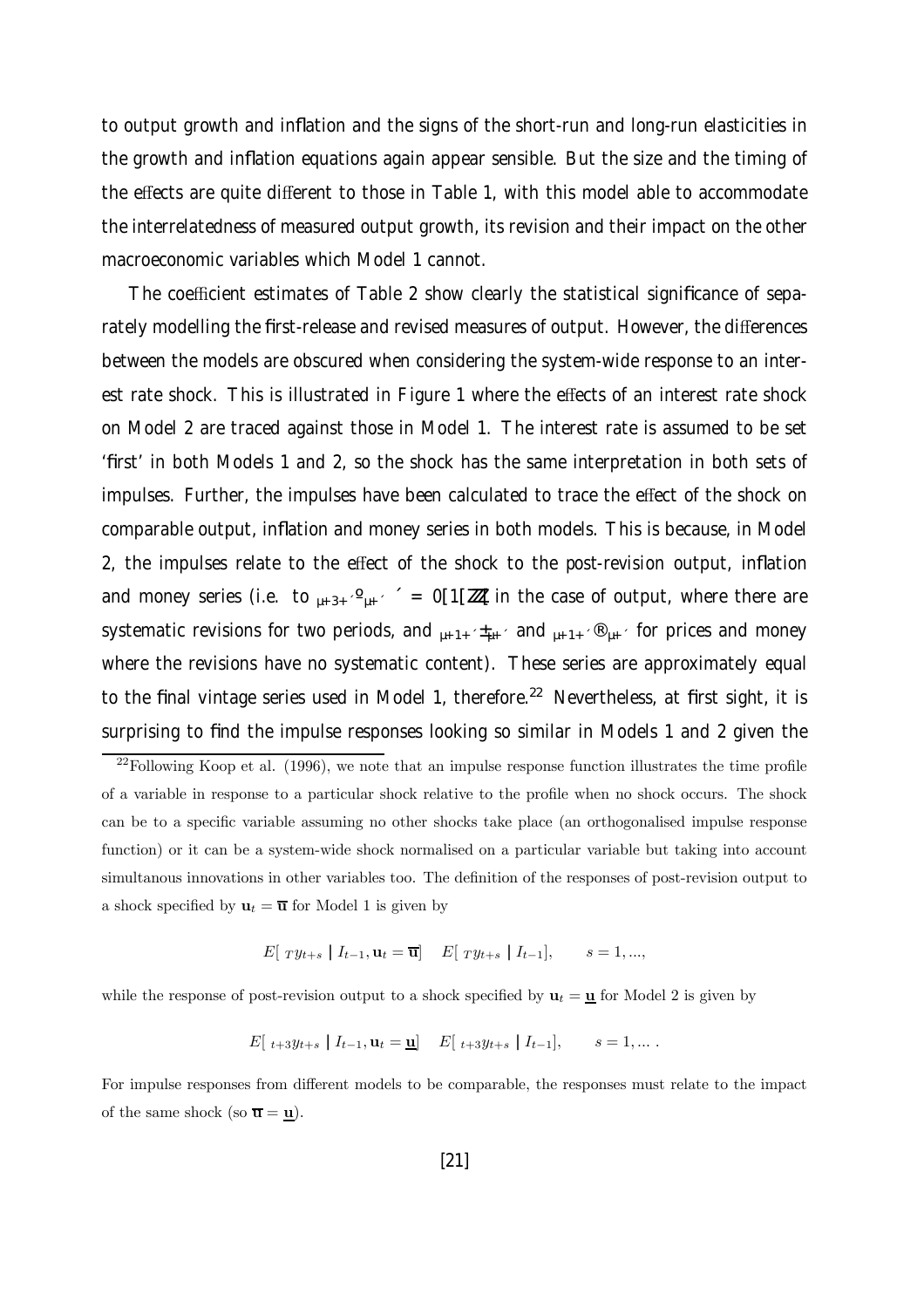statistical significance of the additional dynamics made explicit in Model 2. On reflection, however, this may not be so hard to understand. Specifically, we have already noted that, even if the VAR Model 2 is the true data generating process, it is possible to estimate a VARMA time series model for any sub-set of the variables in Model 2 which will aim to approximate the true DGP. Having recognised that the post-revision series in Model 2 are approximately equal to the final-vintage series used in Model 1, it is clear that Model 1 can be interpreted as a simplified approximate version of Model 2. The estimated impulse responses of the post-revision series in Model 2 illustrate the same properties of the system dynamics captured by the responses of Models 1 to the same interest rate shock, therefore. This is reassuring if this particular impulse response exercise is the purpose of the analysis. But it is misleading if the model was to be used to trace the effect of other types of shock or in forecasting or in providing a structural interpretation to the estimated model.<sup>23</sup>

Further, although the estimated version of Model 1 might provide a reasonable approximation of the true data generating process (as reflected in the system properties of the estimated impulse responses discussed above), this does not mean that the forecast of post-revision output levels will be approximately equal to those obtained from Model 2. Hence, impulse response analysis cannot establish the importance of data revisions for the identification of policy shocks and their effects.

The equation diagnostics again provide broad reassurance on the statistical coherence of the model according to fit and the standard residual-based tests. The evidence for structural instability is weaker for the interest rate and inflation equations (being significant at the 10% but no longer at the 5% level of significance) but remains for the money equation and there is now doubt on the stability of the output equation too (at least at the 10% level of significance). In brief, then, the estimated equations of Model 2 also appear sensible in terms of signs and magnitudes of coefficients and have reasonable diagnostic properties. If estimated recursively, these equations could have been more reliably used

 $^{23}$ The argument suggests that the two models would generate similar impulse responses of the postrevision series if the shock is the same in the two models. However, no shock can be specified that is defined similarly in both Models 1 and 2 apart from that to the interest rate.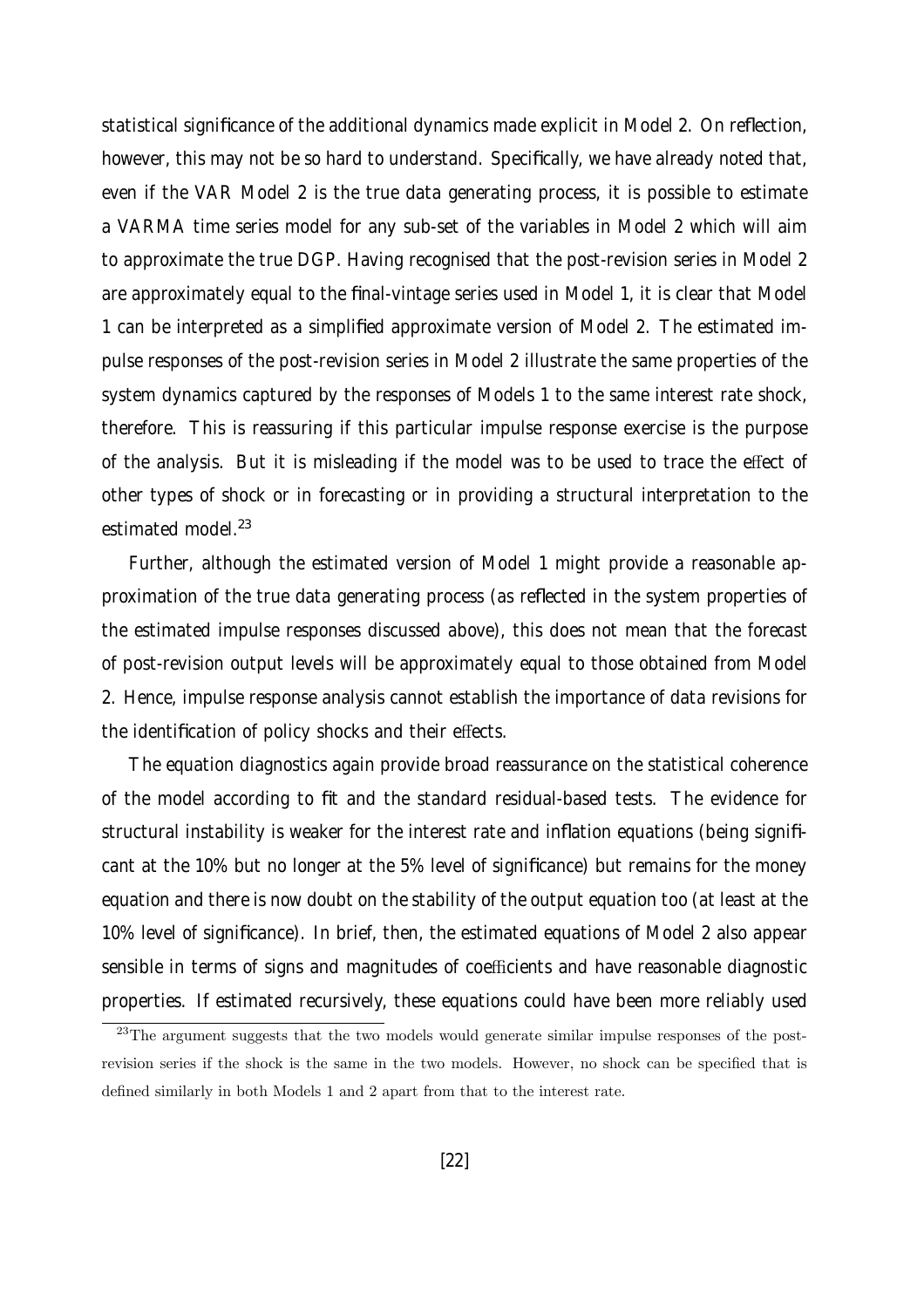to inform policy decisions in real time although some ambiguity on structural stability still remains.

Model 3 The lower section of Table 2 summarises the impact of adding to Model 2 the forward-looking variables suggested in Model 3, again focusing on the model estimated over  $t = 1968q4, \ldots, 2006q1$ . A specification search suggested that six lags of the spread,  $_{\rm t}$ sp $_{\rm t}$ , two lags of each of the SPF nowcasts  $_{\rm t}$ y $_{\rm t}^{\rm f}$  and  $_{\rm t}$ p $_{\rm t}^{\rm f}$  and two lags of the one-quarter ahead forecasts,  $_{\rm t}$ y $_{\rm t+1}^{\rm f}$  and  $_{\rm t}$ p $_{\rm t+1}^{\rm f}$  should be included in the equations and the  $_{\rm L}^{2}$  (14) statistic indicates the significance of these variables in each equation. The other three  $\frac{2}{\text{L}}$  statistics aim to isolate in turn the separate contributions of the spread, the SPF nowcasts, and the one-quarter ahead SPF forecasts. These confirm that all three series have considerable explanatory power in the interest rate, output growth and inflation equations highlighting the potential misspecification problems of macroeconomic modelling exercises that omit forward looking variables.<sup>24</sup> Interestingly, the forward looking data, and especially the spread, also provide significant explanatory power for the revisions, suggesting that these data may reflect agents' expectation of the true underlying data.

The underlying short-run and long-run elasticities of Model 3 are not reported in Table 2 for space considerations. But they are sensible according to sign and magnitudes once more and provide reasonable system dynamics. Indeed, the impulse responses of the postrevision series to an interest rate shock based on Model 3 are again reported in Figure 1 and again correspond closely to those of Models 1 and 2. However, the interpretation now is that Model 3 provides the most comprehensive description of the DGP for these macroeconomic series and that the specifications of Models 1 and 2 are approximations that adequately capture the system dynamics (at least as far as these particular impulse responses are concerned) but would be misleading for more structural analysis.

The fit and diagnostic tests of Model 3 (not reported for space considerations but available on request) again show an improvement over the other models. Indeed, as the figures in the final row of Table 2 demonstrate, the inclusion of the additional forwardlooking variables serves to eliminate any remaining evidence of structural instability. This

<sup>24</sup>The forward-looking data shows little explanatory power for the money growth series.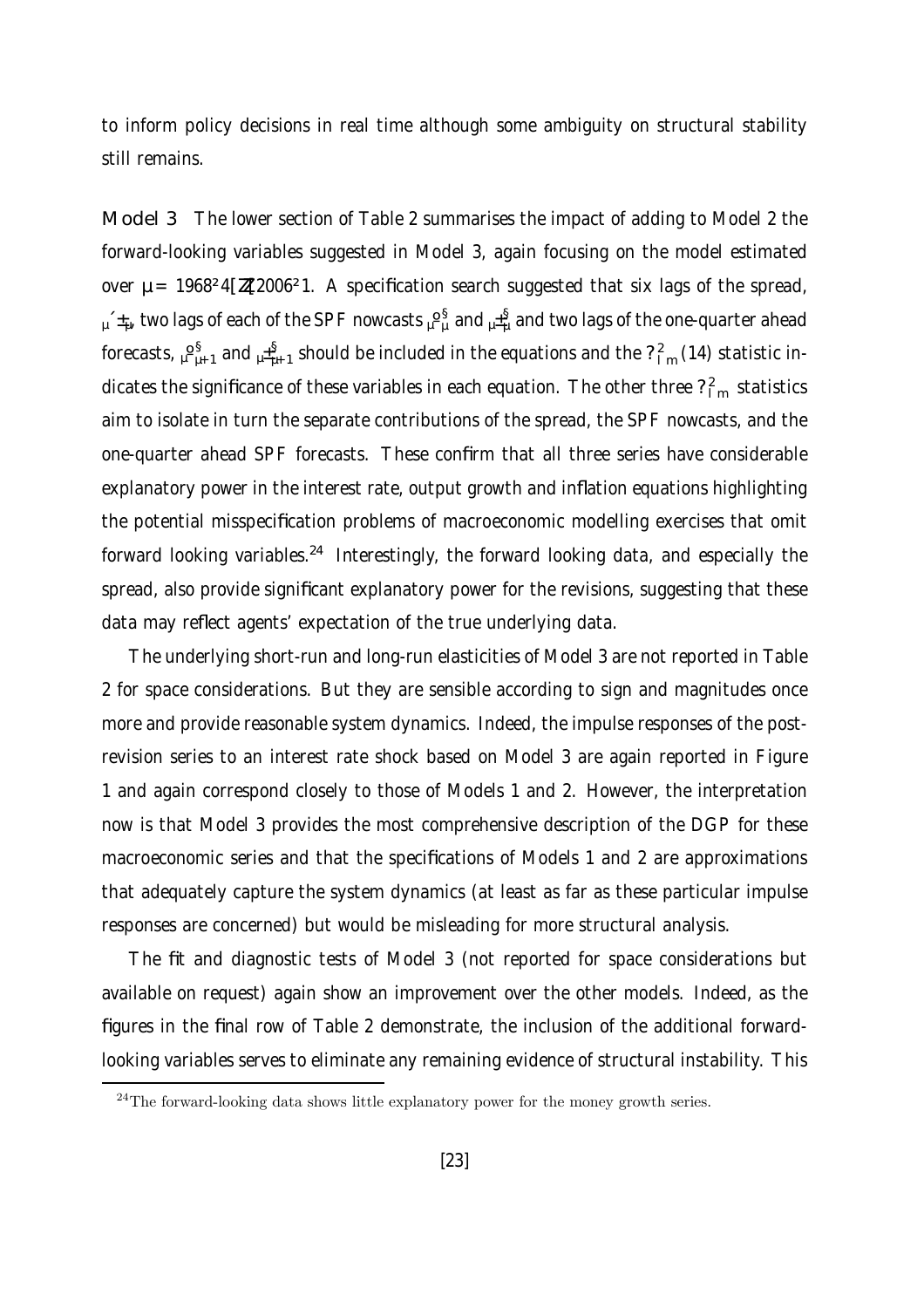is in itself an important empirical finding, showing that a VAR model that attempts to implicitly capture the effect of expectations formation in macroeconomic models is unlikely to succeed.<sup>25</sup> Model 3 represents our preferred model, therefore, accommodating directly all of the information that is available to decision-makers at the time decisions are made, including measures of expected future outcomes, but avoiding the dangers of inappropriately including information that was not available at the time by using real-time data only.

# 3.4 Model Evaluation using Statistical Forecasts

This section provides an evaluation of the out-of-sample point forecasting performance of the different models.<sup>26</sup> The analysis focuses on forecasts of output growth and inflation at various horizons to judge the extent to which the use of the data on revisions and measures of expectations make a useful contribution if decisions are made in real time based on nowcasts or forecasts of these variables.

Table 3 reports root mean squared errors (RMSE's) for Models 1', 2 and 3, where the models are estimated recursively for  $t = 1968q4,...,$  and the relevant out-of-sample forecasts are computed at each recursion for up to two years ahead; i.e. at  $+h$ , h = 1, .., 8. We chose  $= 1985q4$ , ..., 2006q1 – h so that the RMSE's are based on up to N = 80 recursions. Four RMSE's are obtained using forecasts relating to output growth alone and two are obtained relating to price inflation forecasts alone. Specifically, these are based on:

 $^{26}$ Since forecasts from Model 1 are not directly comparable to those of Models 2 and 3, we estimated a Model 1'. This is a VAR in four variables (akin to the variables in Model 1), but obtained in real time; i.e.a model of the form in (2.5), using

$$
\mathbf{z}_t = (t_t r_t, (t y_{t-1} - t_{t-1} y_{t-2}), (t p_{t-1} - t_{t-1} p_{t-2}), (t m_{t-1} - t_{t-1} m_{t-2})')'
$$

 $25$ This should not be interpreted as evidence against rationality in expectation formation. Rather, it suggests that the information content of the direct measures of expectations cannot be captured here by linear function of lagged values and simple structural shocks. This would be the case if, for example, changes in the policy underlying the variables of interest were announced ahead of time and best represented by discrete or other non-linear regime changes.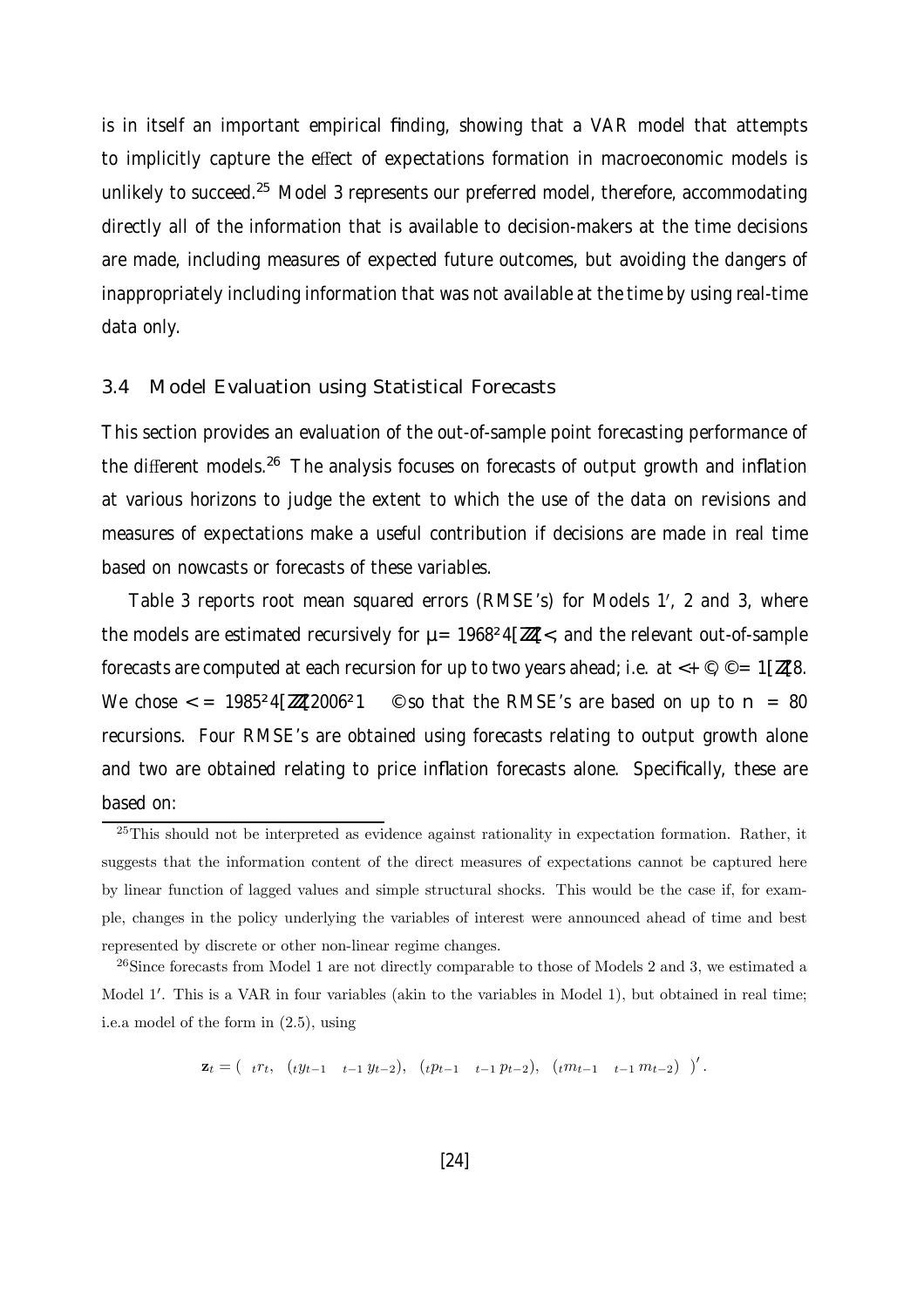- the nowcast of the first-release output level,  $\widehat{+1y} = E_{+1y} | I |$ , which effectively involves a one-step ahead forecast since output is released with a one quarter delay;
	- the nowcast of actual, post-revision output level,  $\widehat{+3y}$ , which will involve three-quarter ahead forecasts accounting for the one-quarter delay in the release of output and for two quarterly revisions;
	- the forecast of actual output two-quarters ahead  $\widehat{+5\gamma +2}$ ;
	- the forecast of actual output four-quarters ahead  $\widehat{+7\gamma_{+4}}$ ;
	- the nowcast of the first-release price series,  $\widehat{p+1p}$ , and
	- the forecast of prices four-quarters ahead  $\widehat{+4\mathsf{p}_{+3}}$ , where systematic revisions are assumed unimportant.<sup>27</sup>

In addition, we also report RMSE's based on functions of output and inflation forecasts that might be of more direct interest to decision-makers. Specifically, we also focus on

• – the nowcast of the output gap,  $x_t|\Omega_{t+s} = t_{+3}y_t - \tilde{y}_t$ , defined as the gap between actual output at t and the trend measure,  $\tilde{y}_t$ , obtained by running the Hodrick-Prescott filter through the forecast-augmented actual output series  ${\ldots}$ t−1yt−4, tyt−3, t+1yt−2, t+2yt−1, t+3yt, t+4yt+1, ...}. The post-revision output available at time t is augmented with forecasts of the future post-revision series formed on the basis of  $\Omega_{t+s}$  i.e. information available at time t + s,  $S = 0.^{28}$ 

<sup>&</sup>lt;sup>27</sup>Clearly, the RMSE relates equally to forecasts of output growth or price inflation relative to any common baseline; for example, the nowcast of the first-release output growth is  $\sqrt{1}$  $\frac{1}{N-1}\sum_{\tau=1}^{N-1} ((\tau+1y_{\tau}-\tau y_{\tau-1}) - (\widehat{\tau+1y_{\tau}} - \tau y_{\tau-1}))^2 = \sqrt{\frac{1}{N-1}}$  $\frac{1}{N-1}\sum_{\tau=1}^{N-1} \left(\tau+1\mathcal{Y}\tau-\widehat{\tau+1\mathcal{Y}\tau}\right)^2$ , while the forecast of inflation over the coming year is  $\sqrt{\frac{1}{N-1}\sum_{\tau=1}^{N-1}((\tau+4p_{\tau+3}-\tau p_{\tau-1})-(\tau+4p_{\tau+3}-\tau p_{\tau-1}))^2}$  $\sqrt{1}$  $\frac{1}{N-1} \sum_{\tau=1}^{N-1} \left( \tau + 4p_{\tau+3} - \widehat{\tau + 4p_{\tau+3}} \right)^2.$ 

 $^{28}$ Details of the computation of the gap measure are given in Garratt et al  $(2008)$ , where the gap is based on a forecast-augmented Hodrick-Prescott smoother.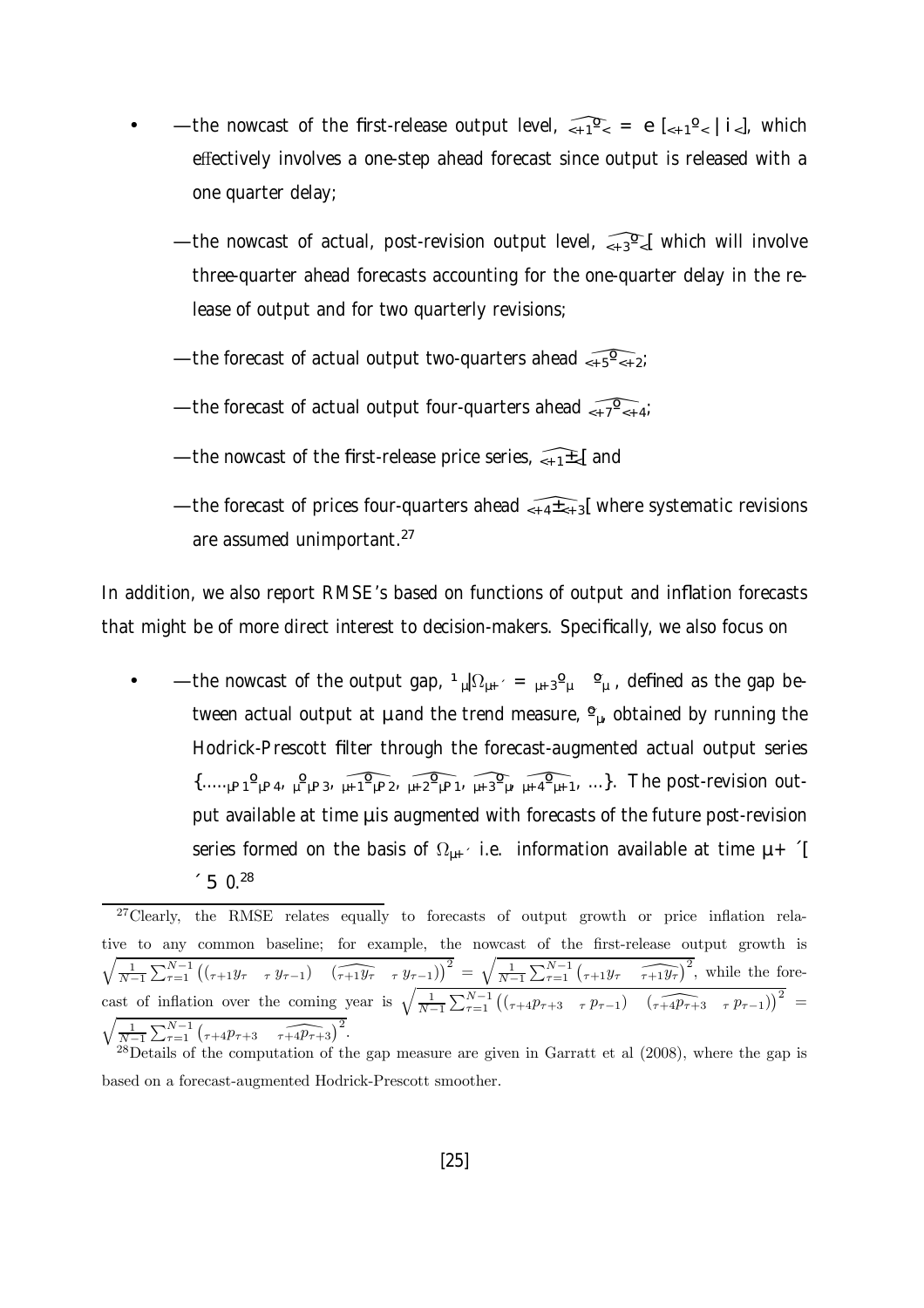— the nowcast of a policy objective,  $g_t|\Omega_t = (\tilde{X}_t|\Omega_t) + (t_{t+1}p_t - t p_{t-1})^2$  defined as a weighted aggregate of the output gap and inflation where the weight on the gap is varied from  $= 0.1, 0.3, 0.5$ .

The table also shows the outcome of two sets of tests of forecast accuracy. The first set is provided by the Diebold-Mariano (DM) statistics which test the null of equal predictive accuracy of Models 1' and 2 and then Models 2 and 3 respectively, based on the differences in the reported root mean square errors and an estimate of the asymptotic variance of this difference. A consistent estimate of the long run variance is obtained by taking a weighted sum of the available sample autocovariances (see Diebold and Mariano (1995)). The second set of tests compares Models 2 and 3 only and is obtained from a simulation exercise based on the assumption that the estimated Model 2 obtained using data for  $t = 1968q4$ , ..., is the true data generating process for  $t = 1968q4$ , ..., + h. Under this assumption, 100, 000 replications of the data sample were generated. Then, for each replication r: Model  $2<sup>(r)</sup>$  and Model  $3<sup>(r)</sup>$  were estimated; forecasts were made for the period  $+1, ...$  + h; corresponding RMSE<sup>(r)</sup> were calculated from the two alternative models; and the difference between these (i.e [RMSE<sup>(r)</sup> based on Model 2] - [RMSE<sup>(r)</sup> based on Model 3]) was recorded.<sup>29</sup> The 100, 000 simulated difference statistics obtained in this way provide an empirical distribution for the statistic under the null that Model 2 is true. The  $<sup>†</sup>$  and  $<sup>†</sup>$  indicate whether the difference in RMSEs observed in the table</sup></sup> is greater than the upper 10% or 5% of that empirical distribution. This test statistic is likely to be a more powerful test of the usefulness of the extra variables in Model 3 for forecasting than the DM test when comparing forecasts of nested models (see Clark and McCracken (2001)) and can be readily applied no matter even when the prediction criterion is a complicated function of forecasts of different variables and over different forecast horizons.

Comparison of the RMSE statistics for Models 1' and 2 shows that the revisions data are useful in the nowcasts of first-release and actual output growth. The RMSE of the output growth nowcasts from Model 2 are some 25% lower than those from Model 1'

<sup>&</sup>lt;sup>29</sup>Although Model 2 is nested within Model 3, the inclusion of any irrelevent variables would damage the forecasting performance of Model 3 (see Clements and Hendry (2005)).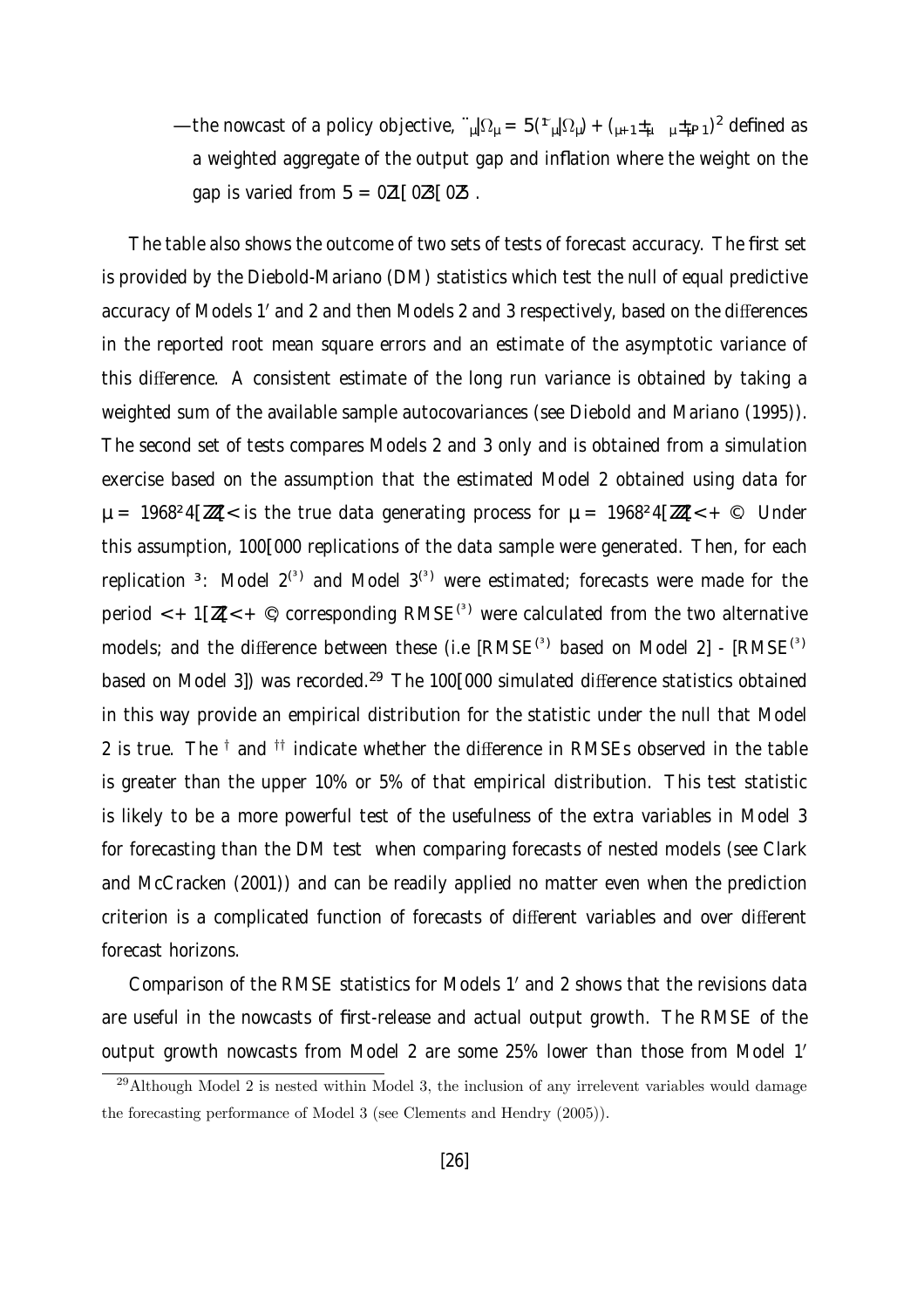and the DM tests show this to be very strong evidence of improved forecast accuracy. The performance of the longer horizon forecasts of output growth, or for inflation, is not enhanced by the inclusion of the revision data (with the RMSE of Model 2 actually being worse, although not significantly so). This is not so surprising for the inflation series, where revisions were seen to be unimportant. But it also means that the improved forecasting performance achieved through inclusion of the revisions data is achieved primarily on nowcasts and is less pronounced for forecasting over the medium or longer term. This is not to deny its importance; the end-of-sample forecasting performance is crucial in real-time decision-making, for example. But it shows clearly where the gains arise.

Comparison of the RMSE for Models 2 and 3 show even more strikingly the usefulness in forecasting of including all the information available at the time decisions are made, including direct measures and market-based measures of expectations. The RMSE errors calculated using Model 3 are substantially and statistically significantly less than those calculated using Model 2 for all the forecasts considered, covering all the variables and combinations of variables at every horizon (the weakest evidence again being for long horizons for output growth, although the tests based on simulations show the differences to be statistically significant here too). Improvements of up to 40% in the RMSE are observed across the various criteria with the expectations data providing particular forecast improvement on the inflation series. It is worth emphasising that these results are found without using a very sophisticated specification search; we have noted the diagnostics used to choose appropriate lag lengths, for example, but there has been no further search conducted and many variables remain in the model with relatively low t-values. The clarity of the findings on the improved forecasting performance is not the outcome of sophisticated data-mining therefore but simply reflects the importance of including these explanatory variables and fully exploiting the information that is available to forecasters at the time forecasts and decisions are made.

# 4 The Usefulness of Real Time Data for Nowcasting and Forecasting

The results of the previous section show that, in terms of purely statistical criteria, there is a strong argument for using real time data, including direct and market-based expectations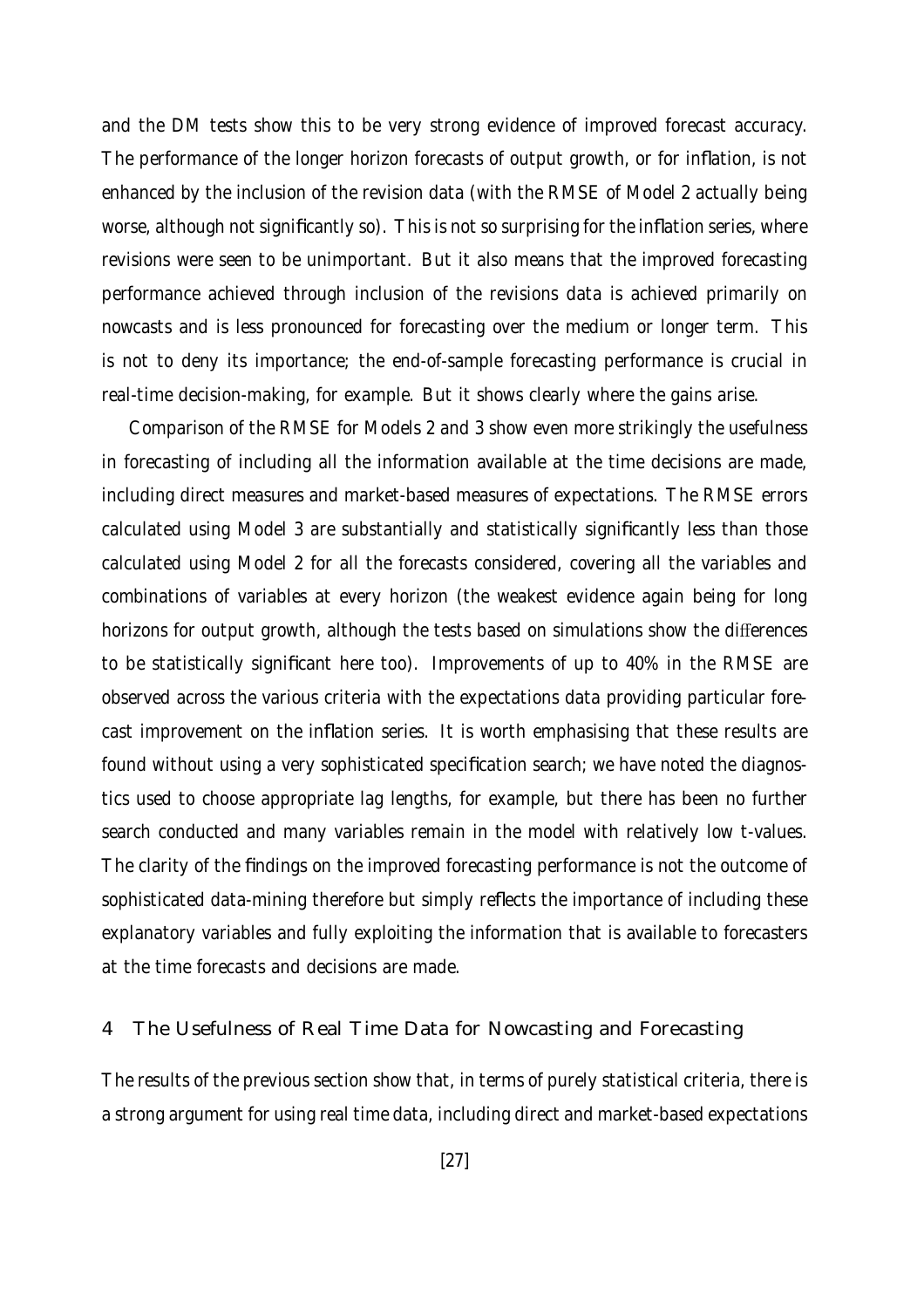measures, in modelling. In this section, we show that the use of the available information in modelling and forecasting is equally important using more economic criteria in the context of decision-making. To this end, we propose specific economic events of interest relating to the business cycle and use these as a basis for evaluating Model 2 and Model 3 by comparing the models' performance in forecasting the likelihood of the events taking place.

The calculation of probability forecasts (i.e. forecasts of the probability of specified events taking place) is relatively unusual in economics. This is surprising given that, compared to the point forecasts and confidence intervals that are usually reported, probability forecasts are better able to focus on events of interest to decision-makers and can convey the uncertainties associated with the event of interest more directly. Further, the methods are relatively straightforward to implement using simulation methods. Garratt et al. (2003) describe the methods in detail, but the idea can be briefly outlined if we consider an example where we calculate the probability density function (pdf) associated with the nowcast of output growth defined by  $(\widehat{t+3}x)$ t $\widehat{t+2}y$ t $-1$ ).<sup>30</sup> Here, one would use the estimates from a model (i.e. Model 2 or Model 3), including the estimated variancecovariance of the innovations, to generate R replications of the future outcomes, including  $\widehat{h_1h_1h_2h_3}$ , h = 0, 1, ... and r = 1, .., R and the '(r)' superscript denotes the value taken in the r<sup>th</sup> simulation. The values of  $\widehat{t+ny_{t-3+h}}^{(r)}$  obtained across replications directly provides the simulated pdf of forecast post-revision output time t − 3 + h and the values of  $(\widehat{t+3}t^{(r)} - \widehat{t+2}t^{(r)})$  provide the pdf of the nowcast of actual output growth.<sup>31</sup> Further, counting the number of times in which  $\widehat{(t+3)}$ t $\widehat{(t')}$  –  $\widehat{t+2}}$  $\widehat{(t')}$  exceeds zero out of the R replications provides a direct estimate of the nowcast probability that output growth is positive. This statistic will be much more useful to a decision-maker concerned with this specific feature of the business cycle than the point forecast of growth and 95% confidence intervals typically reported.

 $30\,\text{We}$  abstract from parameter uncertainty in this example although this feature can be readily accommodated. See Garratt et al (2003) for details.

 $31$ It is worth emphasising that this growth nowcast involves forecasts of series at different forecast horizons which are not independent. However, the simulated pdf automatically reflects all the uncertainties associated with these forecasts.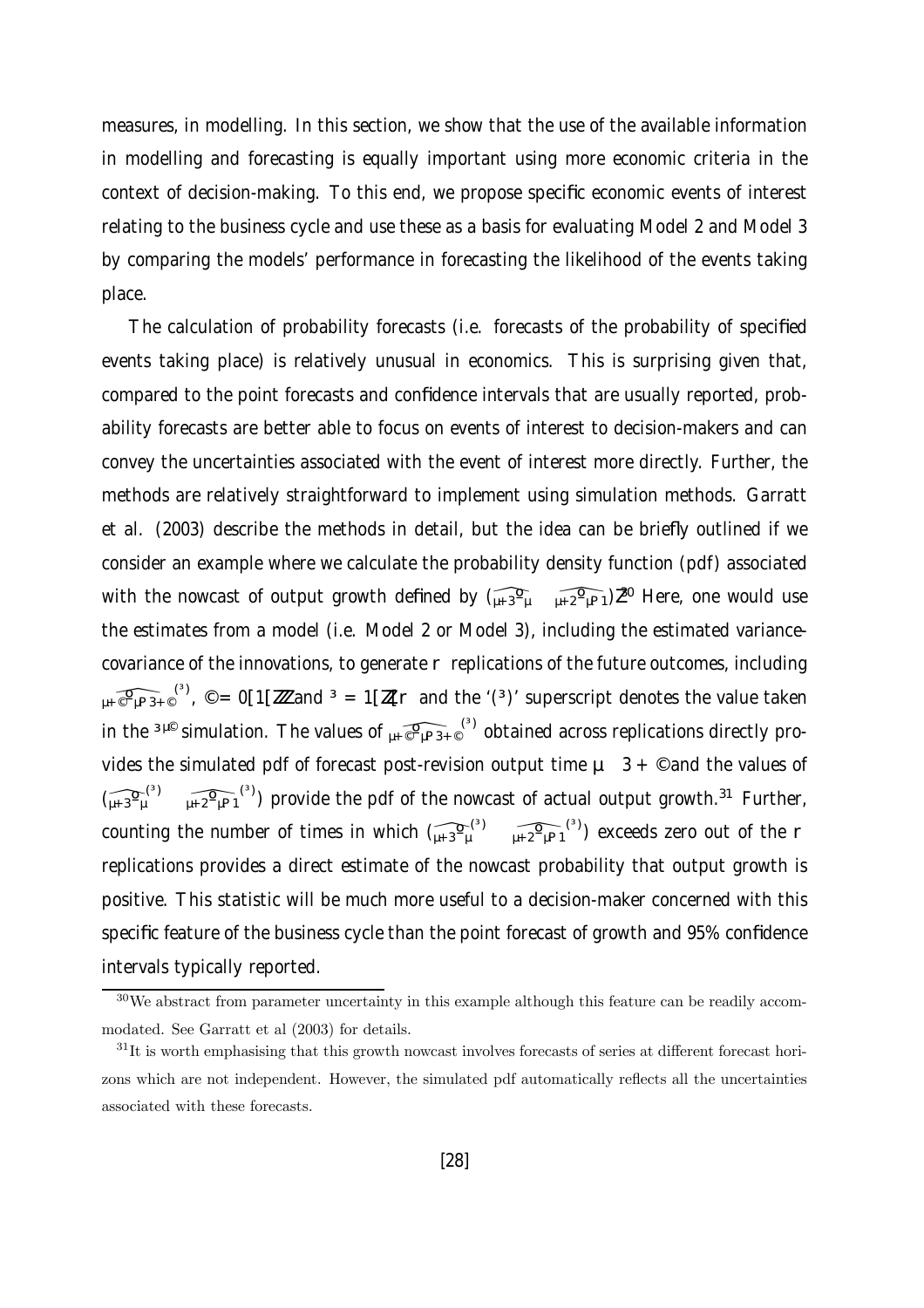To illustrate the importance of using real time information in this context, we focus on two events relating to the time-t perception of the business cycle at time t. The first considers the likely occurrence of two periods of consecutive negative growth at t and t−1; i.e. Pr{A} where event A is defined by A : {  $[(t_{+2}y_{t-1} - t_{+1}y_{t-2}) \lt 0]$   $[(t_{+3}y_{t} - t_{+2}y_{t-1}) \lt 0]$  }. This is one simple but frequently used definition of "recession". Figure 2 plots these probabilities for the period 1986q1 — 2006q1 as calculated from the estimates of Model 2 (dashed line) and the estimates of Model 3 (solid line) obtained recursively in real time and on the basis of R = 200,000 replications. The figure also plots the actual occurrence of two periods of consecutive negative growth (the dotted line), given by  $[(t_{t+2}y_{t-1} - t_{+1}y_{t-2}) < 0]$   $[(t_{t+3}y_t - t_{+2}y_{t-1}) < 0]$ . As it happens, this is a relatively unusual event and occurred in only two out of the 80 quarters of the last two decades of our sample (namely 1991q1 and 2001q4). This profile is reflected in the nowcasts of the probability of the event occurring which remain close to zero in most periods for both models (rising above 10% on just three occasions for Model 2 and six occasions for Model 3). Both models also recognise the increased likelihood of recession in 1991q4, with the probability rising to 52% for Model 2 and 80% for Model 3. Importantly, though, only Model 3 recognised the 2001q4 recession, providing a 56% probability of recession compared to Model 2's 4%. A formal evaluation of the two models' nowcasting performance requires a complete description of the decision-maker's loss function (identifying the costs and benefits of the decisions based on the nowcast probabilities from the two models). But the exercise illustrates clearly Model 3's ability to rapidly identify this unusual event reflecting the fact that, in reality, economic agents are well informed about the current state of the economy. This information is captured by those agents' statements on the business cycle, as measured in business surveys and market-based information. Model builders that fail to use this information may not identify events that other economic agents are aware of, therefore there is a risk of providing poor advice.

The second business cycle event considered here is the occurrence of recession as defined by the NBER (available from www.nber.org). The NBER definition of recession is based on a number of economic indicators and the recession dates are published only after a significant delay. For instance, the end of the recession in November 2001 was only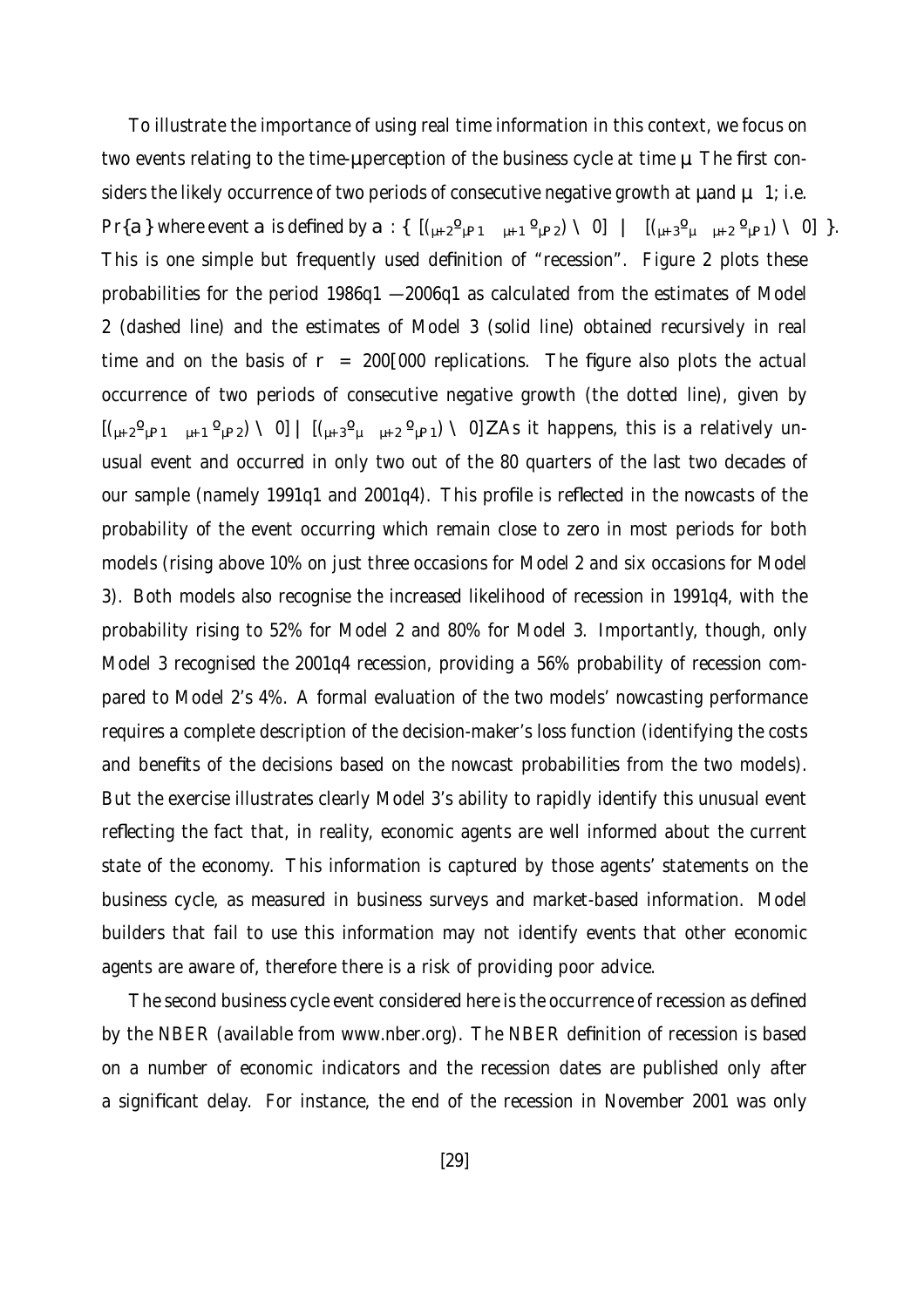announced by the NBER in July 2003. In our exercise, we evaluate our alternative models from the perspective of decision-makers who need to know whether we are in an NBERdefined recession today. The first step in this process is to relate the NBER categorisation to observable data. To this end, a probit model is estimated to explain a dummy variable, NBER<sub>t</sub>, which takes a value of one for all quarterly dates of contraction as defined by the NBER and zero otherwise. Following a relatively straightforward specification search, based on the joint insignificance of longer lags, the regressors in the model consist of the current and one lag of actual output growth  $(t_{+3}y_t - t_{+2}y_{t-1})$ , and the current and one lag of a 'current depth of recession' (CDR) dummy variable. The CDR variable is defined as the gap between the current level of actual output and its historical maximum where CDR<sub>t</sub> = max {<sub>t+3</sub>y<sub>t-s</sub>}<sup>t</sup><sub>s=0</sub> − <sub>t+3</sub> y<sub>t</sub>. Therefore, the CDR dummy variable will take the value of one when output dips below its 'trend' value due to a negative shock and zero otherwise.<sup>32</sup> The estimated Probit model obtained using data for  $1965q4 - 2006q1$  is as follows:

N B E R<sub>t</sub> = 
$$
-0.6452 - 158.3721(t_{+3}y_t - t_{+2}y_{t-1}) - 58.8598(t_{+2}y_{t-1} - t_{+1}y_{t-2})
$$
 (4.7)  
\n $+ 0.0316CD R_t + 1.1532CD R_{t-1} + #_t$   
\n $[0.0579]$ 

where  $#$  N (0, 1) and where t-statistics are reported in [.].

To calculate the "nowcast" probabilities of a NBER-recession, it is assumed that the relationship between N B E R<sub>t</sub> and the measurables in (4.7) is known to agents throughout our sample. We then calculate Pr{B } where event B is defined by B : { N B E R  $_1 > 0$  }, obtained recursively in real time using the same the  $R = 200,000$  simulations of the future as described above. It should be clear here that the nowcast values of NBE  $R_t$  are complicated non-linear functions of forecasts of variables measured at different forecast

 $32$ The asymmetry implied by the CDR term is reflected in the "bounce-back" effect, the tendency for output growth to recover relatively strongly following a recent recession. Hence, the CDR approach treats the historical maximum level of output as an attractor which influences the dynamics of output growth when output falls below its previous peak. Beaudry and Koop (1993) hypothesise that there is a non-linearity in this "peak reversion"; the further output falls from its peak, the greater is the pressure that builds up for output to return to its historical maximum. As a result, the speed at which output recovers varies according to the severity of the recession.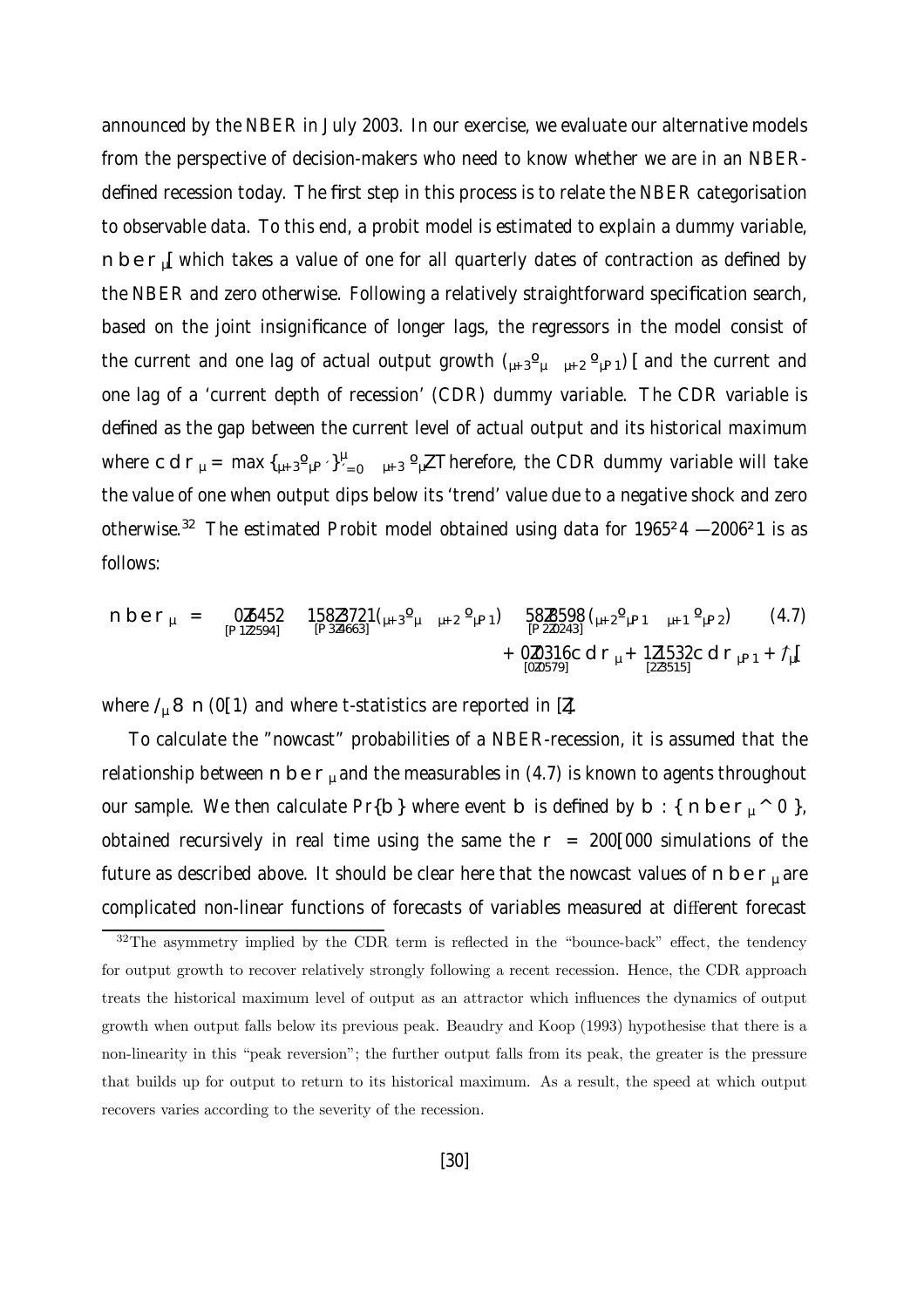horizons, so that the uncertainty surrounding the likely occurrence of an NBER-recession would be extremely difficult to calculate analytically. The estimated probabilities are relatively easily obtained through the simulation exercise, however, and are illustrated for 1986q1 — 2006q1 in Figure 3. This figure shows that contraction was actually observed, according to the NBER, in nine of the 80 quarters considered in the diagram; namely during 1990q3 — 1991q3 and 2001q1 — 2001q4 inclusive. Model 2 performs relatively poorly in identifying these periods in real time. The nowcast probability of NBER-contraction based on Model 2 exceeds 20% on only two occasions through the period and neither correspond to periods subsequently labelled as contractions by NBER. Model 3 on the other hand performs relatively well, with the nowcast probability exceeding 20% on ten occasions, seven of which correspond to NBER dates. Again, a full evaluation of the forecast success requires a detailed description of the loss function faced by the decisionmaker. But the correspondence with the event outcomes based on Model 3 is striking and again shows the considerable information content of survey data and market-based expectations in judging where the economy currently stands. $33$ 

In order to see more precisely the nature of the information content contained in the survey and yield curve data, Table 4 provides further details of the estimated nowcasts of the contraction probabilities for the two periods identified by NBER as periods of contraction. Here, the first row shows the probabilities reported in Figure 3 and based on Model 3 including the spread data  $sp<sub>t</sub>$ , plus the current realisations and one-quarter ahead expectations of inflation and output growth, respectively given by  $[(_tp_f^f -_tp_{t-1})]$ ,  $(ty_t^f - t y_{t-1})$ , and  $[(t p_{t+1}^f - t p_t^f), (t y_{t+1}^f - t y_t^f)]$ , obtained from surveys. The subsequent three rows show the corresponding probabilities obtained if only the spread data were included in the model, only the realisation data were included, and only the one-step ahead expectations data were included, respectively. The results in these three rows are based on misspecified models (having incorrectly dropped statistically significant variables) and should be treated with caution. But they provide indicative information on the source

<sup>&</sup>lt;sup>33</sup>The evaluation criterion here is how well the contraction probabilities match the NBER dates. But the continuum provided by the estimated probabilities, and particulalry the fact that these rose to close to 50% in 1988q2 and 1990q1, is potentially important information in its own right.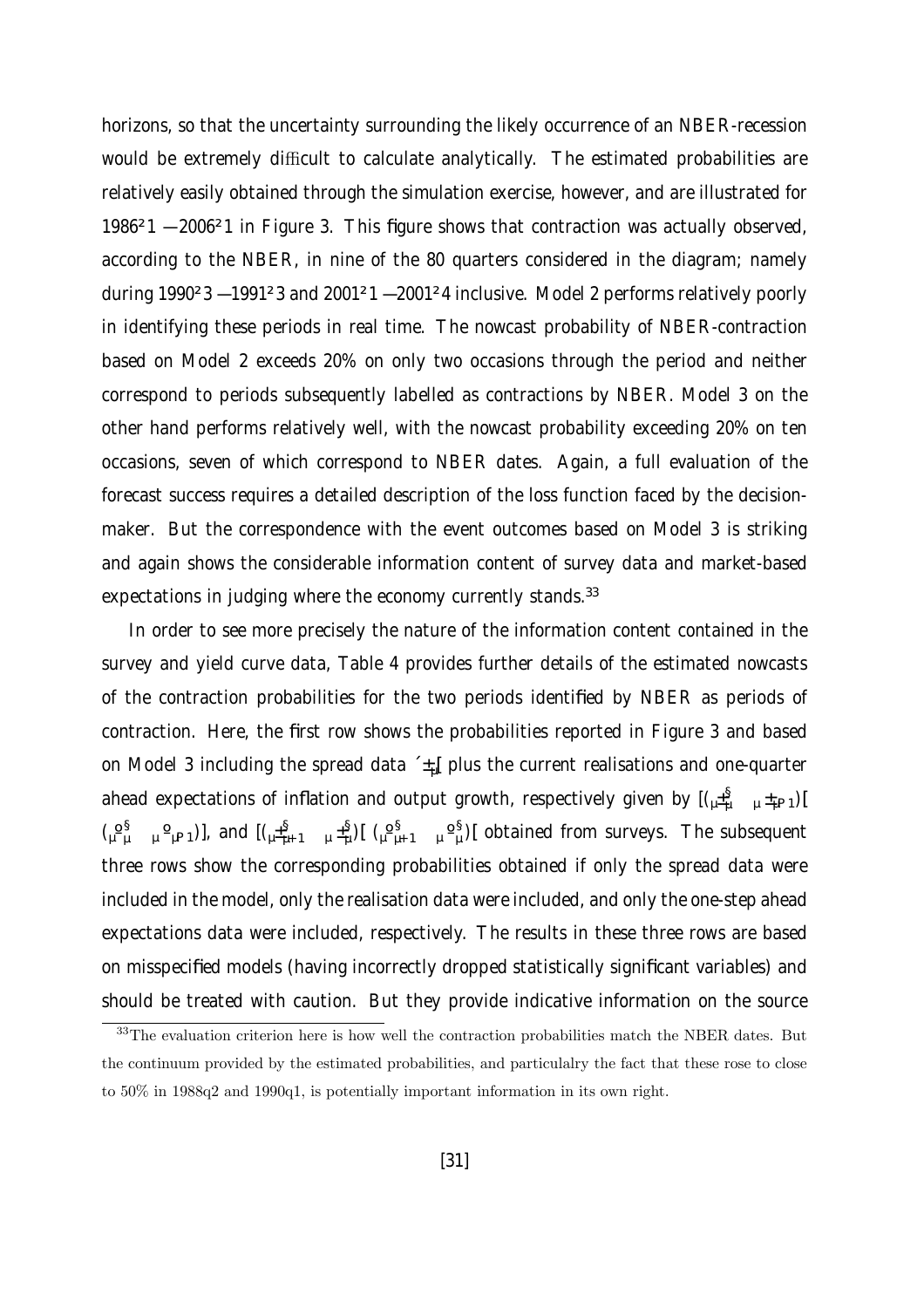of the information useful in forecasting. As it turns out, the relatively high probabilities  $(>35%)$  observed in 1990q3 – 1991q2 and 2001q1 – 2001q4 in Model 3 appear to be driven primarily by the use of the survey-based realisation data. The one-step ahead expectations data are useful too, if used in isolation, but it is the realisation data,  $[(\text{tpf}^{\text{f}}_{t} - \text{tpt-1})$ ,  $(ty_t^f - t y_{t-1})$ , which, in the context of the model that accommodates both first-release and revisions data, allows the model to rapidly identify the state of the business cycle.

The lower half of the table reports in an analogous fashion the contraction probabilities for the same period but based on information available one year before the contraction. Interestingly, these set of results show that it is the spread data which seems most useful. This conclusion is based on the figures provided in the lower half of Table 4 which show reasonably high (>20%) contraction-probabilities even at this forecast horizon based on Model 3, but with the high probabilities showing most clearly in the sub-models incorporating spread data.

# 5 Concluding Comments

This paper addresses issues that arise in both structural and reduced form empirical modelling of macroeconomic time series. For both types of modelling exercises, this paper argues that real time considerations will be of importance and a modelling framework is proposed in which the real time informational context of decision-making is properly reflected.

Structural modelling exercises, ideally, should be cognizant of the real time informational context of decision making. In particular, the fact that expectations formation takes place in real time and that, for many variables, real time values will be different to post revision values, defines a set of restrictions that would be needed to identify structural innovations that is considerably broader than the restrictions typically imposed in empirical analysis. These restrictions would reflect the processes associated with agents' underlying decision making, including expectations formation, and the methodology by which data are measured and subsequently revised. In the absence of a sufficient set of implied restrictions, very careful interpretation of the innovations is required.

The implied reduced form model incorporates market-informed insights on future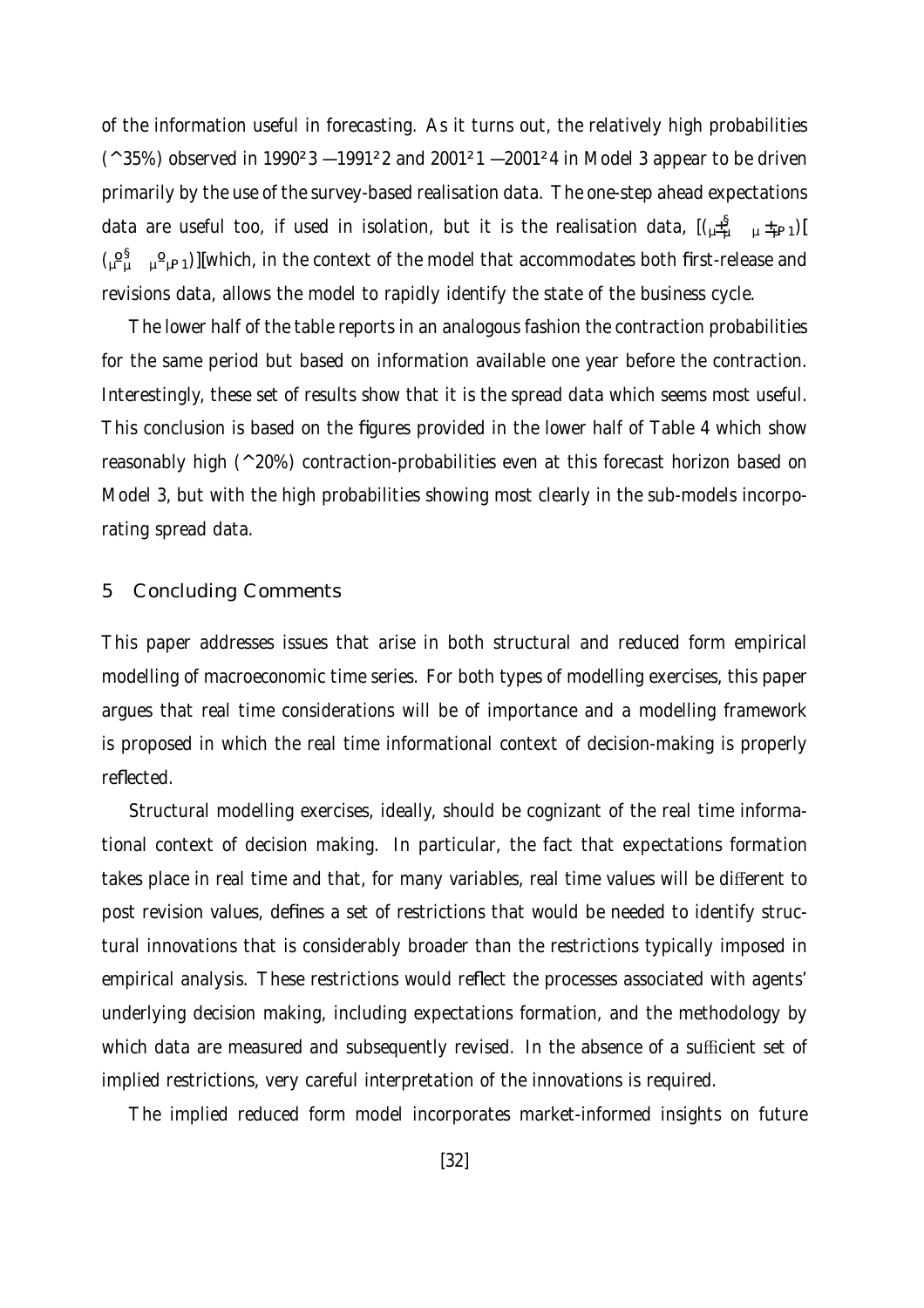macroeconomic conditions and information that was available at the time. Comparisons with 'standard' models, that incorrectly omit this information, can reveal potential specification errors. A real time analysis of quarterly US data, 1968q4-2006q1, shows that the misspecification problems are clearly highlighted using out-of-sample forecasting exercises, and not through the use of diagnostic tests applied to the standard models or typical impulse response analysis. In other words, mispecification issues can be revealed through an analysis which is real time in nature. The empirical findings show that estimated real time models considerably improve out-of-sample forecasting performance, provide more accurate 'nowcasts' of the current state of the macroeconomy and provide more timely indicators of recessions.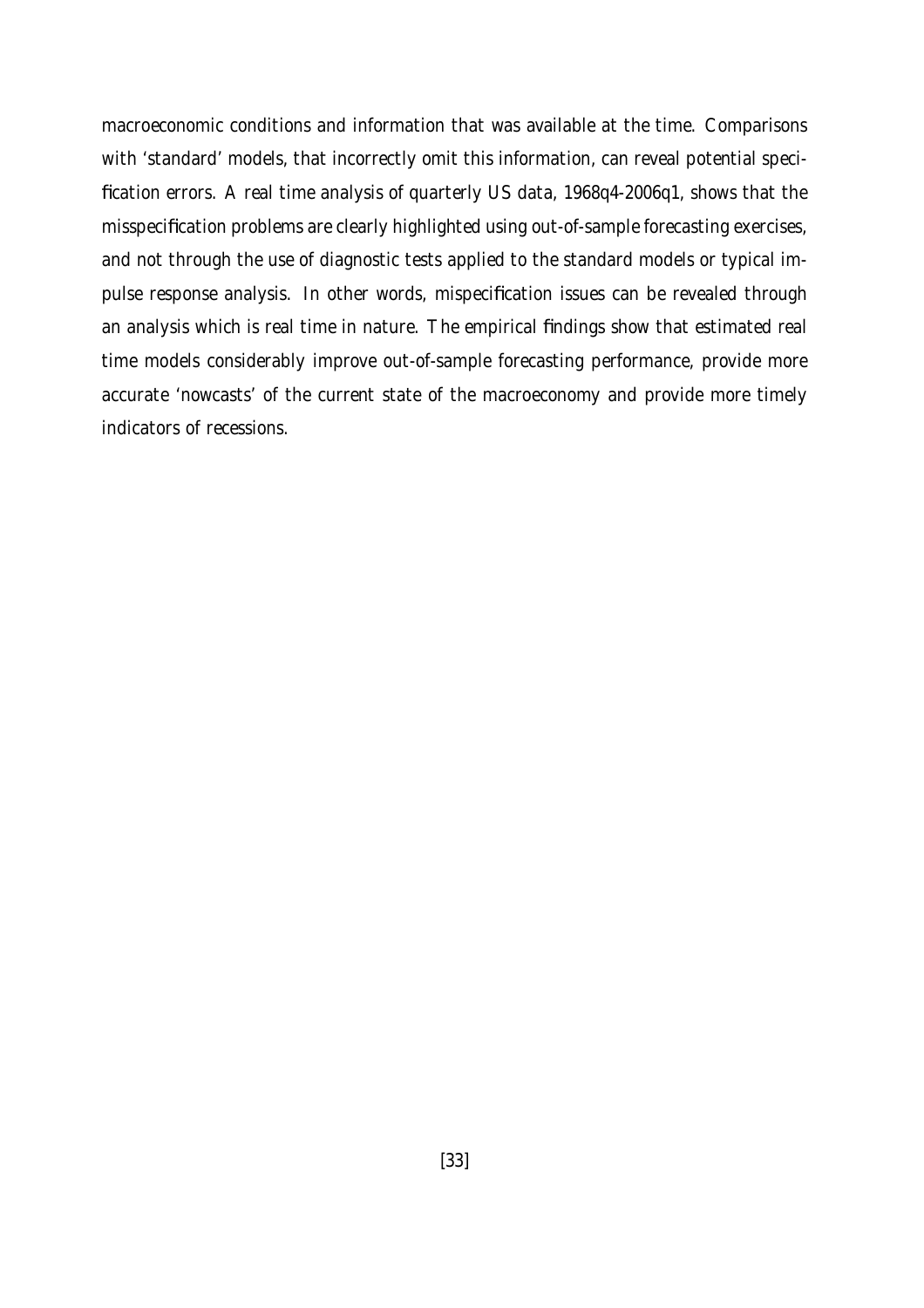| Independent Variable                   |                    | Dependent Variable          |                             |                       |  |  |  |  |  |
|----------------------------------------|--------------------|-----------------------------|-----------------------------|-----------------------|--|--|--|--|--|
|                                        | $T^{r_t}$          | $(\tau y_t - \tau y_{t-1})$ | $({}_T m_t - {}_T m_{t-1})$ |                       |  |  |  |  |  |
| intercept                              | $-0.0170$          | 0.0071<br>0.0021            | $-0.0012$                   | 0.0036                |  |  |  |  |  |
|                                        | (0.0054)<br>0.2054 | $-0.0988$                   | (0.0011)<br>$-0.0265$       | (0.0024)<br>0.0723    |  |  |  |  |  |
| $T^{r}t-1$                             | (0.0948)           | (0.0379)                    | (0.0192)                    | (0.0431)              |  |  |  |  |  |
| $T^{T}t-2$                             | 0.1244             | 0.0267                      | 0.0153                      | $-0.0530$             |  |  |  |  |  |
|                                        | (0.0958)           | (0.0383)                    | (0.0195)                    | (0.0436)              |  |  |  |  |  |
| $T^{r}t-3$                             | 0.3150<br>(0.0957) | 0.0837<br>(0.0383)          | $-0.0309$<br>(0.0194)       | 0.0060<br>(0.0436)    |  |  |  |  |  |
| $T^{r}t-4$                             | 0.2234             | $-0.0392$                   | 0.0222                      | $-0.0035$             |  |  |  |  |  |
|                                        | (0.0989)           | (0.0395)                    | (0.0201)                    | (0.0450)              |  |  |  |  |  |
| $(\tau y_{t-1} - \tau y_{t-2})$        | 0.4358<br>(0.2127) | 0.1669<br>(0.0851)          | 0.0605<br>(0.0432)          | $-0.2082$<br>(0.0968) |  |  |  |  |  |
| $(\tau y_{t-2} - \tau y_{t-3})$        | 0.5588             | 0.2185                      | 0.0181                      | $-0.0567$             |  |  |  |  |  |
|                                        | (0.2145)           | (0.0858)                    | (0.0435)                    | (0.0976)              |  |  |  |  |  |
| $(\tau y_{t-3} - \tau y_{t-4})$        | 0.4157             | $-0.0087$                   | 0.0513                      | 0.0676                |  |  |  |  |  |
|                                        | (0.2205)           | (0.0881)                    | (0.0448)                    | (0.1003)              |  |  |  |  |  |
| $(Ty_{t-4} - T y_{t-5})$               | 0.0736<br>(0.1938) | 0.0242<br>(0.0857)          | 0.1011<br>(0.0393)          | 0.0579<br>(0.0882)    |  |  |  |  |  |
| $\left( T p_{t-1} - T p_{t-2} \right)$ | 1.4051             | $-0.2082$                   | 0.6782                      | $-0.5781$             |  |  |  |  |  |
|                                        | (0.4376)           | (0.1750)                    | (0.0888)                    | (0.1992)              |  |  |  |  |  |
| $\left( T p_{t-2} - T p_{t-3} \right)$ | $-0.1927$          | 0.0150<br>(0.1914)          | – 0.0646                    | 0.4954<br>(0.2178)    |  |  |  |  |  |
| $\left( T p_{t-3} - T p_{t-4} \right)$ | (0.4786)<br>0.7009 | 0.0123                      | (0.0972)<br>0.5416          | $-0.4783$             |  |  |  |  |  |
|                                        | (0.4843)           | (0.1936)                    | (0.0983)                    | (0.2204)              |  |  |  |  |  |
| $(\tau p_{t-4} - \tau p_{t-5})$        | $-0.5794$          | 0.0221                      | $-0.1457$                   | 0.4874                |  |  |  |  |  |
|                                        | (0.4581)           | (0.1832)                    | (0.0930)                    | (0.2085)              |  |  |  |  |  |
| $(Tm_{t-1} - Tm_{t-2})$                | 0.0320<br>(0.1940) | 0.0414<br>(0.0776)          | 0.0220<br>(0.0394)          | 0.5657<br>(0.0883)    |  |  |  |  |  |
| $(Tm_{t-2}-Tm_{t-3})$                  | $-0.0555$          | 0.1356                      | 0.0374                      | 0.1687                |  |  |  |  |  |
|                                        | (0.2205)           | (0.0882)                    | (0.0448)                    | (0.1004)              |  |  |  |  |  |
| $(\tau m_{t-3} - \tau m_{t-4})$        | $-0.1694$          | $-0.0790$                   | 0.0138                      | 0.0821                |  |  |  |  |  |
|                                        | (0.2194)           | (0.0877)                    | (0.0445)                    | (0.0998)              |  |  |  |  |  |
| $(rm_{t-4}-r m_{t-5})$                 | 0.1261<br>(0.1901) | $-0.0106$<br>(0.0760)       | $-0.0216$<br>(0.0386)       | $-0.0545$<br>(0.0865) |  |  |  |  |  |
| $\overline{R^2}$                       | 0.7904             | 0.2839                      | 0.7745                      | 0.5390                |  |  |  |  |  |
|                                        | 0.0185             | 0.0074                      | 0.0038                      | 0.0084                |  |  |  |  |  |
| $F_{SC(4)}$                            | ${0.28}$           | ${0.14}$                    | ${0.16}$                    | ${0.01}$              |  |  |  |  |  |
| $F_{FF}$                               | ${0.12}$           | ${0.02}$                    | ${0.00}$                    | ${0.29}$              |  |  |  |  |  |
| $F_H$                                  | ${0.00}$           | ${0.20}$                    | ${0.04}$                    | ${0.18}$              |  |  |  |  |  |
| $F_N$                                  | ${0.00}$           | ${0.00}$                    | ${0.34}$                    | ${0.65}$              |  |  |  |  |  |
| $F_{STAB}$                             | ${0.02}$           | ${0.58}$                    | ${0.00}$                    | ${0.00}$              |  |  |  |  |  |

Table 1: Model 1: VAR with Conventional Timing: 1967q1 - 2005q4

Notes: Standard errors are given in (.).  $R^2$  is the squared multiple correlation coefficient, and  $\hat{\sigma}$  is the standard error of the regression. The remaining diagnostics are p-values, in {.}, for F-test statistics for serial correlation (SC), functional form (FF), normality (N), heteroscedasticity (H), and a Chow test of the stability of regression coefficients (STAB).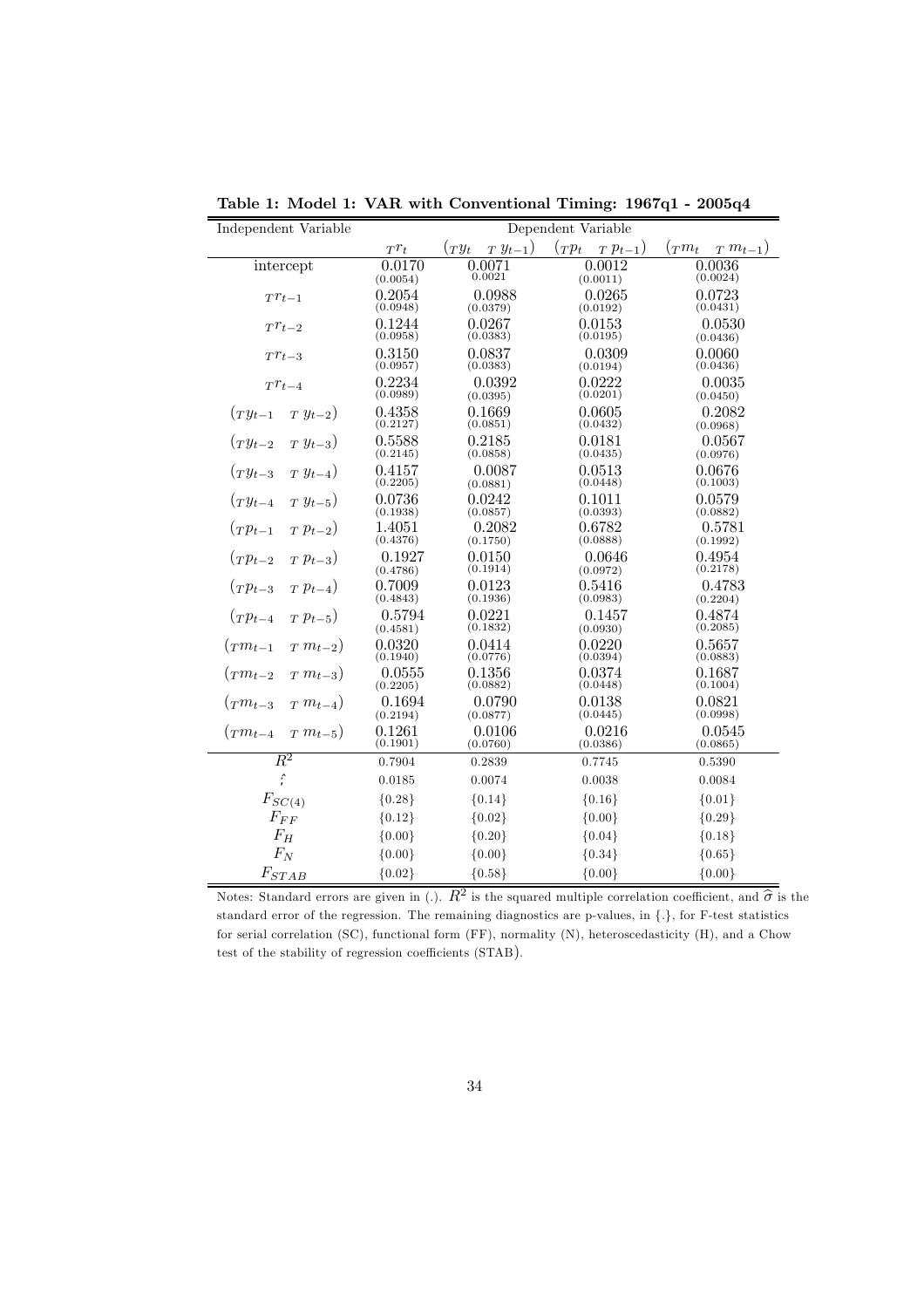| Independent Variable                                                                                               |                       | Dependent Variable            |                               |                                           |                               |                               |  |  |  |
|--------------------------------------------------------------------------------------------------------------------|-----------------------|-------------------------------|-------------------------------|-------------------------------------------|-------------------------------|-------------------------------|--|--|--|
|                                                                                                                    | $_t r_t$              | $(t y_{t-1} - t - 1 y_{t-2})$ | $(t p_{t-1} - t - 1 p_{t-2})$ | $\left(tm_{t-1}-t-1\right)m_{t-2}\right)$ | $(t y_{t-2} - t - 1 y_{t-2})$ | $(t y_{t-3} - t - 1 y_{t-3})$ |  |  |  |
| intercept                                                                                                          | $-0.0122$             | 0.0050                        | 0.0013                        | 0.0018                                    | $-0.0015$                     | $-0.0010$                     |  |  |  |
|                                                                                                                    | (0.0055)<br>0.2967    | (0.0021)<br>$-0.0371$         | (0.0011)<br>0.0810            | (0.0023)<br>$-0.1554$                     | (0.0011)<br>$-0.0320$         | (0.0009)<br>$-0.0097$         |  |  |  |
| $t^{r}t-1$                                                                                                         | (0.0883)              | (0.0342)                      | (0.0179)                      | (0.0364)                                  | (0.0175)                      | (0.0152)                      |  |  |  |
| $t^{\prime}t-2$                                                                                                    | 0.0145                | $-0.0444$                     | $-0.0393$                     | 0.1070                                    | 0.0492                        | 0.0311                        |  |  |  |
|                                                                                                                    | (0.0943)              | (0.0365)                      | (0.0191)                      | (0.0389)                                  | (0.0187)                      | (0.0163)                      |  |  |  |
| $t^{\prime}t-3$                                                                                                    | 0.4013<br>(0.0999)    | $-0.0152$<br>(0.0387)         | $-0.0018$<br>(0.0202)         | $-0.0010$<br>(0.0412)                     | $-0.0118$<br>(0.0198)         | $-0.0083$<br>(0.0172)         |  |  |  |
| $t^{\prime}t-4$                                                                                                    | 0.1304                | 0.0619                        | $-0.0364$                     | 0.0536                                    | $-0.0082$                     | $-0.0084$                     |  |  |  |
|                                                                                                                    | (0.0945)              | (0.0366)                      | (0.0191)                      | (0.0390)                                  | (0.0187)                      | (0.0163)                      |  |  |  |
| $(t-1)y_{t-2} - t-2 y_{t-3})$                                                                                      | 0.9307<br>(0.2626)    | 0.5320<br>(0.1017)            | 0.0542<br>(0.0532)            | $-0.0785$<br>(0.1084)                     | 0.1351<br>(0.0521)            | 0.0448<br>(0.0453)            |  |  |  |
| $(t-2y_{t-3}-t-3y_{t-4})$                                                                                          | 0.1928                | 0.0711                        | $-0.0688$                     | 0.1186                                    | 0.0176                        | 0.0366                        |  |  |  |
|                                                                                                                    | (0.2623)              | (0.1015)                      | (0.0531)                      | (0.1082)                                  | (0.0520)                      | (0.0452)                      |  |  |  |
| $(t-1p_{t-2}-t-2p_{t-3})$                                                                                          | 0.4666<br>(0.4136)    | $-0.4952$<br>(0.1601)         | 0.6215<br>(0.0838)            | $-0.2543$<br>(0.1707)                     | $-0.0785$<br>(0.0820)         | $-0.0579$<br>(0.0713)         |  |  |  |
| $(t-2p_{t-3}-t-3p_{t-4})$                                                                                          | 0.7847                | 0.3932                        | 0.1913                        | 0.3560                                    | 0.1718                        | 0.0763                        |  |  |  |
|                                                                                                                    | (0.4323)              | (0.1674)                      | (0.0876)                      | (0.1784)                                  | (0.0857)                      | (0.0745)                      |  |  |  |
| $\left(t_{-1}m_{t-2}-t_{-2}m_{t-3}\right)$                                                                         | 0.0396<br>(0.1959)    | 0.0211<br>(0.0758)            | 0.0475<br>(0.0397)            | 0.5671<br>(0.0809)                        | 0.0634<br>(0.0388)            | 0.0323<br>(0.0338)            |  |  |  |
| $(t_{-2}m_{t-3}-t_{-3}m_{t-4})$                                                                                    | $-0.0072$             | 0.0966                        | 0.0048                        | 0.1989                                    | $-0.0115$                     | 0.0075                        |  |  |  |
|                                                                                                                    | (0.1954)              | (0.0757)                      | (0.0396)                      | (0.0807)                                  | (0.0388)                      | (0.0337)                      |  |  |  |
| $(t-1y_{t-3}-t-2y_{t-3})$                                                                                          | $-1.1746$<br>(0.9334) | $-0.9674$<br>(0.3614)         | 0.1128<br>(0.1891)            | $-0.8357$<br>(0.3853)                     | $-0.5678$<br>(0.1851)         | $-0.3279$<br>(0.1608)         |  |  |  |
| $(t-2y_{t-4}-t-3y_{t-4})$                                                                                          | 1.2681                | 0.6950                        | 0.0070                        | $-0.3191$                                 | $-0.1550$                     | $-0.2149$                     |  |  |  |
|                                                                                                                    | (0.9581)              | (0.3709)                      | (0.1941)                      | (0.3955)                                  | (0.1900)                      | (0.1651)                      |  |  |  |
| $(t-1)y_{t-4} - t-2 y_{t-4})$                                                                                      | 0.1534<br>(1.0169)    | 0.7188<br>(0.3937)            | $-0.2581$<br>(0.2060)         | 0.9939<br>(0.4197)                        | 0.4068<br>(0.2017)            | 0.2507<br>(0.1752)            |  |  |  |
| $(t-2y_{t-5}-t-3y_{t-5})$                                                                                          | $-1.0178$             | $-0.7758$                     | 0.0601                        | 0.1909                                    | 0.1777                        | 0.1654                        |  |  |  |
|                                                                                                                    | (1.0193)              | (0.3946)                      | (0.2065)                      | (0.4207)                                  | (0.2022)                      | (0.1756)                      |  |  |  |
| $R^2$                                                                                                              | 0.7715                | 0.4107                        | 0.7556                        | 0.5885                                    | 0.1761                        | 0.0940                        |  |  |  |
|                                                                                                                    | 0.0191                | 0.0074                        | 0.0075                        | 0.0117                                    | 0.0037                        | 0.0033                        |  |  |  |
| $F_{SC(4)}$                                                                                                        | ${0.20}$              | ${0.59}$                      | ${0.00}$                      | ${0.08}$                                  | ${0.06}$                      | ${0.33}$                      |  |  |  |
| $\mathcal{F}_{FF}$                                                                                                 | ${0.77}$              | ${0.13}$                      | ${0.05}$                      | ${0.03}$                                  | ${0.94}$                      | ${0.47}$                      |  |  |  |
| $F_H$                                                                                                              | ${0.00}$              | ${0.64}$                      | ${0.11}$                      | ${0.00}$                                  | ${0.91}$                      | ${0.30}$                      |  |  |  |
| $F_N$                                                                                                              | ${0.00}$              | ${0.33}$                      | ${0.95}$                      | ${0.04}$                                  | ${0.00}$                      | ${0.00}$                      |  |  |  |
| $F_{STAB}$ (Model 2)                                                                                               | ${0.05}$              | ${0.06}$                      | ${0.07}$                      | ${0.00}$                                  | ${0.02}$                      | ${0.06}$                      |  |  |  |
| $\chi^2_{LM}(14)$ (for Model 3 variables)                                                                          | ${0.00}$              | ${0.00}$                      | ${0.00}$                      | ${0.43}$                                  | ${0.08}$                      | ${0.26}$                      |  |  |  |
| $\chi^2_{LM}(4)$ (Model 3: $({}_t p_t^f -_t p_{t-1})$ and $({}_t y_t^f -_t y_{t-1})$                               | ${0.00}$              | ${0.00}$                      | ${0.00}$                      | ${0.34}$                                  | ${0.23}$                      | ${0.60}$                      |  |  |  |
| $\chi^{2}_{LM}(4)$ (Model 3: $({}_{t}p_{t+1}^{f} - {_{t}p_{t}^{f}})$ and $({}_{t}y_{t+1}^{f} - {_{t}y_{t}^{f}})$ ) | ${0.01}$              | ${0.09}$                      | ${0.02}$                      | ${0.68}$                                  | ${0.98}$                      | ${0.98}$                      |  |  |  |
| $\chi^2_{LM}(6)$ (for Model 3: $sp_t$ )                                                                            | ${0.00}$              | ${0.00}$                      | ${0.00}$                      | ${0.67}$                                  | ${0.05}$                      | ${0.08}$                      |  |  |  |
| $F_{STAB}$ (Model 3)                                                                                               | ${0.58}$              | ${0.22}$                      | ${0.19}$                      | ${0.43}$                                  | ${0.04}$                      | ${0.52}$                      |  |  |  |

Table 2: Model 2: VAR with Real Time Data and Revisions: 1968q4 - 2006q1

Notes: Standard errors are given in (.).  $R^2$  is the squared multiple correlation coefficient,  $\widehat{\sigma}$  the standard error of the regression and  $F_{SC(4)},\,F_{FF},\,F_H,\,F_N$  and  $F_{STAB}$  report p-values in {.} for F-test statistics for serial correlation (SC), functional form (FF), normality (N) and heteroscedasticity (H) and a Chow test of the stability of regression coefficients. The  $\chi^2_{LM} \, (14)$  gives p-values in {.} from a chi-squared test statistic (with 14 d.f.) for the joint test of zero restrictions on the coefficients of two lags each of forecasts of inflation and output growth  $({}_{t}p_{t}^{f} - {_{t}p_{t-1}}),$  $(t_1y_1^f - t y_{t-1}),\ ({}_tp_{t+1}^f - t p_t^f)$  and  $(t_2y_{t+1}^f - t y_t^f),$  provided by the SPF, and of six lags of the spread  $sp_t.$  The remaining  $\chi^2_{LM}$  statistics provide a breakdown of the contribution of each of these respective variables in Model 3.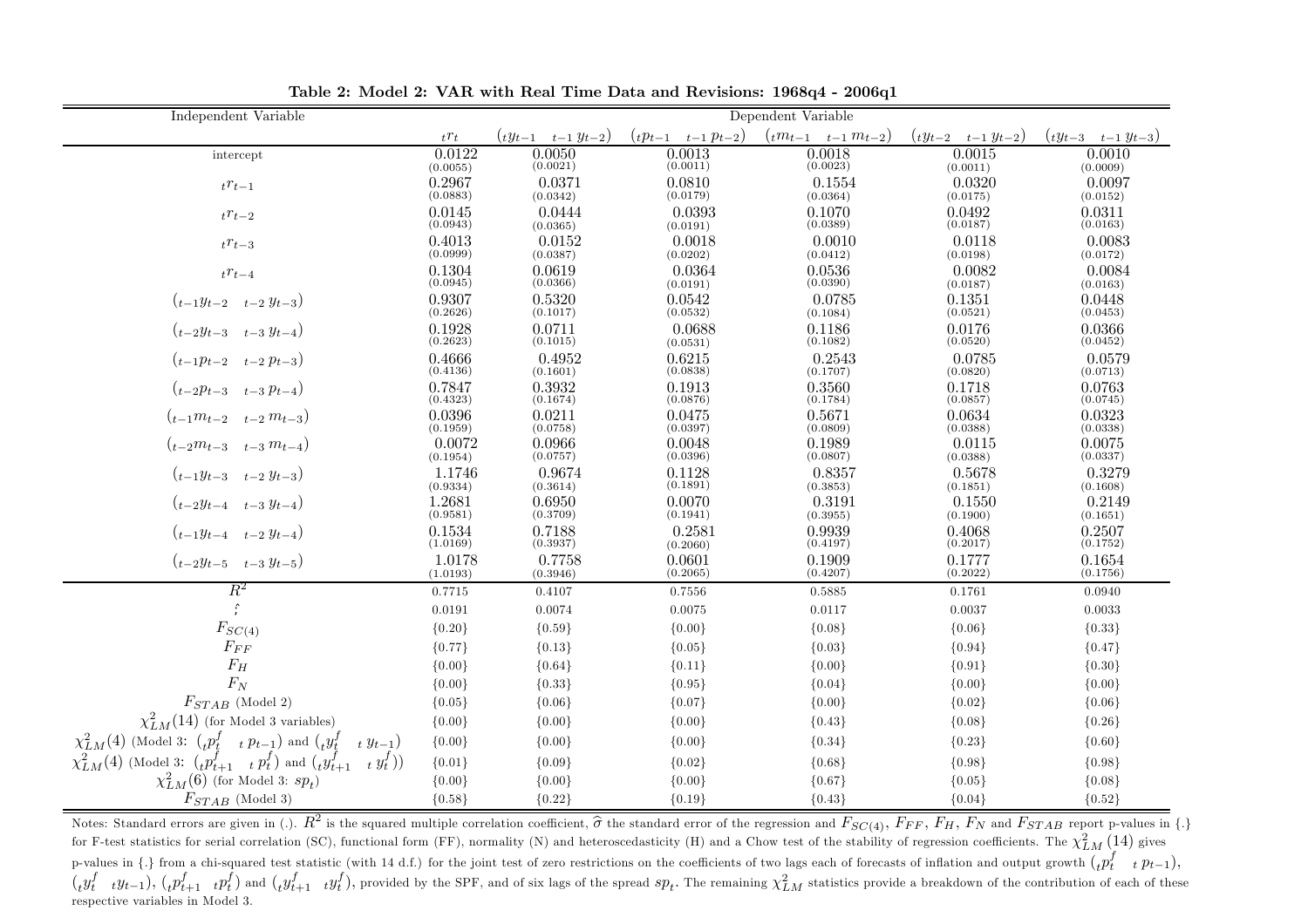|                                                                                                                                                                                                                                                                                                                                                                           |            | RMSE's                | Diebold-Mariano Statistics   |                              |                              |  |
|---------------------------------------------------------------------------------------------------------------------------------------------------------------------------------------------------------------------------------------------------------------------------------------------------------------------------------------------------------------------------|------------|-----------------------|------------------------------|------------------------------|------------------------------|--|
|                                                                                                                                                                                                                                                                                                                                                                           | Model $1'$ | Model 2               | Model 3                      | Model $1'$ vs 2              | Model 2 vs 3                 |  |
| $\sqrt{\frac{1}{N-1}\sum_{\tau=1}^{N-1}(\tau+1)y_{\tau}-\widehat{\tau+1}y_{\tau}})^2$                                                                                                                                                                                                                                                                                     | 0.0108     | 0.0073                | $0.0064^{\dagger\dagger}$    | 3.3508                       | 1.9328                       |  |
| $\sqrt{\frac{1}{N-3}\sum_{\tau=1}^{N-3}(\tau+3y_{\tau}-\widehat{\tau+3y_{\tau}})^2}$                                                                                                                                                                                                                                                                                      | 0.0127     | 0.0092                | $0.0091$ <sup>††</sup>       | [0.001]<br>2.6287<br>[0.010] | [0.057]<br>0.1063<br>[0.916] |  |
| $\sqrt{\frac{1}{N-5}\sum_{\tau=1}^{N-5}(\tau+5y_{\tau+2}-\tau+5y_{\tau+2})^2}$                                                                                                                                                                                                                                                                                            | 0.0183     | 0.0187                | $0.0165^{\dagger\dagger}$    | $-.21033$<br>[0.834]         | 1.2359<br>[0.220]            |  |
| $\sqrt{\frac{1}{N-7}\sum_{\tau=1}^{N-7}(\tau+7\mathcal{Y}_{\tau+4}-\tau+7\mathcal{Y}_{\tau+4})^2}$                                                                                                                                                                                                                                                                        | 0.0236     | 0.0265                | $0.0247^{\dagger\dagger}$    | $-1.4565$<br>[0.150]         | 0.6654<br>[0.508]            |  |
| $\sqrt{\frac{1}{N-1}\sum_{\tau=1}^{N-1}(\tau+1)p_{\tau}-\widehat{\tau+1}p_{\tau}})^2$                                                                                                                                                                                                                                                                                     | 0.0057     | 0.0058                | $0.0035^{\dagger\dagger}$    | $-.73011$<br>[0.467]         | 3.8269<br>[0.000]            |  |
| $\sqrt{\frac{1}{N-1}\sum_{\tau=1}^{N-1}(\tau+4p_{\tau+3}-\tau+4p_{\tau+3})^2}$                                                                                                                                                                                                                                                                                            | 0.0039     | 0.0041                | $0.0030^{\dagger\dagger}$    | $-1.1854$<br>[0.240]         | 2.6333<br>[0.010]            |  |
| $\frac{1}{N} \sum_{\tau=1}^{N} \left( \tilde{x}_{\tau}^{r}   \Omega_{\tau} - \tilde{x}_{\tau}^{f}   \Omega_{T} \right)^{2}$                                                                                                                                                                                                                                               |            | 0.0084                | $0.0078^{\dagger\dagger}$    |                              |                              |  |
| $\begin{array}{l} \frac{1}{N}\sum_{\tau=1}^N \left(g_\tau^r \Omega_\tau-g_\tau^f \Omega_T\right)^2 \; \text{for}\; \lambda=0.1\\ \frac{1}{N}\sum_{\tau=1}^N \left(g_\tau^r \Omega_\tau-g_\tau^f \Omega_T\right)^2 \; \text{for}\; \lambda=0.3\\ \frac{1}{N}\sum_{\tau=1}^N \left(g_\tau^r \Omega_\tau-g_\tau^f \Omega_T\right)^2 \; \text{for}\; \lambda=0.5 \end{array}$ |            | $2.07 \times 10^{-5}$ | $1.87 \times 10^{-5\dagger}$ |                              |                              |  |
|                                                                                                                                                                                                                                                                                                                                                                           |            | 0.0017                | $5.60 \times 10^{-5}$        |                              |                              |  |
|                                                                                                                                                                                                                                                                                                                                                                           |            | 0.0017                | $9.34 \times 10^{-5}$        |                              |                              |  |

Table 3: RMSE's and Diebold-Mariano Statistics

Notes: The table reports RMSE and Diebold-Mariano statistics for the model specifications described in the text.  $\tilde{x}_r^r |\Omega_\tau$  and  $\tilde{z}_r^r$  in the text.  $\tilde{x}_r^r |\Omega_\tau$  and  $\widetilde{x}_{\tau}^f|\Omega_T$  respectively denote the real time and final output gap, as described in the text, and  $g_{\tau}|\Omega_{\tau} = \lambda(\widetilde{x}_{\tau}|\Omega_{\tau}) + (\tau + 1}p_{\tau} - \tau p_{\tau-1})^2$ .<br>The models are estimated for  $t = 1968q4, ..., \tau$ ,  $\tau = 1985q4$ -20 p-values. The† and †† denote the results of the test that the difference between the RMSE of Model 2 and 3 are the same under the null that the data is generated under Model 2; the symbols denote significance at the 10% and 5% levels, respectively.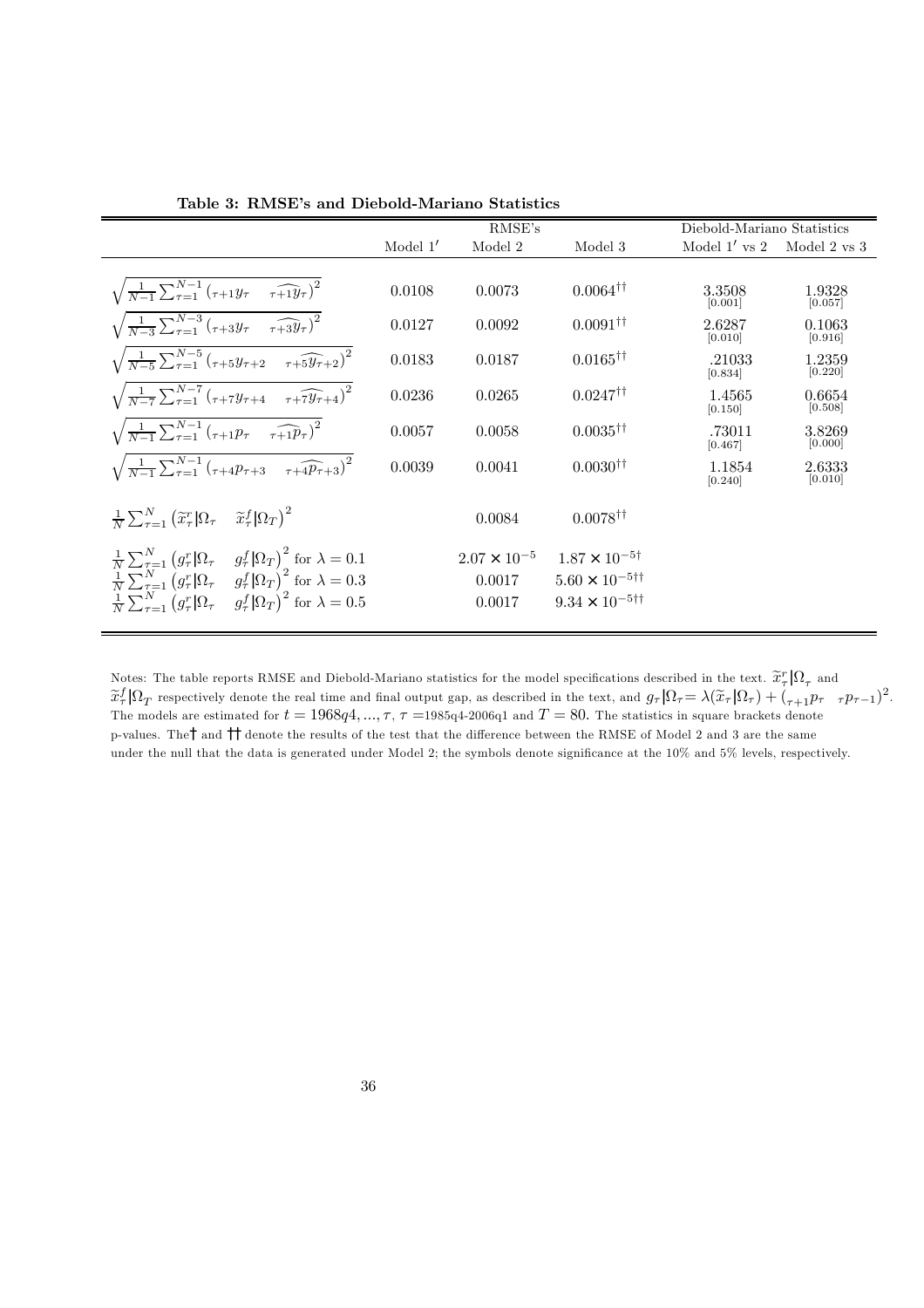|                                                                                                      | 1990a3 | 1990q4 | 1991q1 | 1991q2 | 1991q3 | 2001q1 | 2001q2 | 2001q3 | 2001q4 |
|------------------------------------------------------------------------------------------------------|--------|--------|--------|--------|--------|--------|--------|--------|--------|
|                                                                                                      |        |        |        |        |        |        |        |        |        |
| Nowcast $(h = 0)$                                                                                    |        |        |        |        |        |        |        |        |        |
| $[sp_t], [(p_t^f -_t p_{t-1}), (q_t^f -_t y_{t-1})], [(q_t^f +_1 -_t p_t^f), (q_t^f +_1 -_t y_t^f)]$ | 0.5503 | 0.4774 | 0.9134 | 0.6887 | 0.0933 | 0.3520 | 0.4249 | 0.7392 | 0.9712 |
| $sp_t$                                                                                               | 0.1446 | 0.1012 | 0.5404 | 0.3480 | 0.0954 | 0.2087 | 0.2736 | 0.3246 | 0.0797 |
| $\left(t_{t}p_{t}^{f}-t_{t}p_{t-1}\right)$ and $\left(t_{t}p_{t}^{f}-t_{t}p_{t-1}\right)$            | 0.5373 | 0.7871 | 0.9688 | 0.7097 | 0.1136 | 0.4695 | 0.3975 | 0.7915 | 0.9885 |
| $(\, _t p_{t+1}^f - t \, p_t^f)$ and $(\, _t y_{t+1}^f - t \, y_t^f)$                                | 0.4261 | 0.3664 | 0.7758 | 0.4557 | 0.1269 | 0.2250 | 0.2210 | 0.3876 | 0.2528 |
| Four period ahead forecast $(h = 4)$                                                                 |        |        |        |        |        |        |        |        |        |
| $[sp_t], [(p_t^f -_t p_{t-1}), (y_t^f -_t y_{t-1})], [(p_{t+1}^f -_t p_t^f), (y_{t+1}^f -_t y_t^f)]$ | 0.6373 | 0.2379 | 0.2681 | 0.2379 | 0.1682 | 0.1481 | 0.1783 | 0.2152 | 0.1835 |
| $sp_t$                                                                                               | 0.8238 | 0.2718 | 0.2359 | 0.2248 | 0.1525 | 0.1330 | 0.1554 | 0.2625 | 0.2099 |
| $\frac{f}{t} - t p_{t-1}$ and $\left(t y_t^f - t y_{t-1}\right)$<br>$(_{t}p_{t}^{J}$                 | 0.1386 | 0.0969 | 0.1006 | 0.1813 | 0.0906 | 0.1090 | 0.0799 | 0.0664 | 0.0498 |
| $\left( \frac{t}{t} p_{t+1}^f - t p_t^f \right)$ and $\left( \frac{t}{t+1} - t p_t^f \right)$        | 0.2604 | 0.2394 | 0.2246 | 0.3129 | 0.3131 | 0.2993 | 0.2271 | 0.2182 | 0.2824 |

Table 4: Model 3 Nowcast and Forecast Conditional Event Probabilities of NBER-dated Contractions

Notes: The table reports nowcast event probabilities of NBER-dated contractions, conditioning on information sets consisting of various combinations of the forward-looking variables. The variables are categorised into three sets of information set, namely, the spread,  $_t sp_t$ , the SPF time- $t$  forecasts of inflation and output growth,  $({}_t p_t^f -_t p_{t-1})$ ,  $(t_{t}y_{t}^{f} - t y_{t-1}),$  and the time- $t + 1$  SPF forecasts of output growth and inflation.  $(t_{t}p_{t+1}^{f} - t p_{t}^{f}),$   $(t_{t}y_{t+1}^{f} - t y_{t}^{f})$ . The information sets listed in the table implies their inclusion in the respective simulation experiment. The simulation experiment underlying the computation of these probabilities is the same as that for the nowcast probabilities <sup>p</sup>lotted in Figure 3, and is as detailed in the text.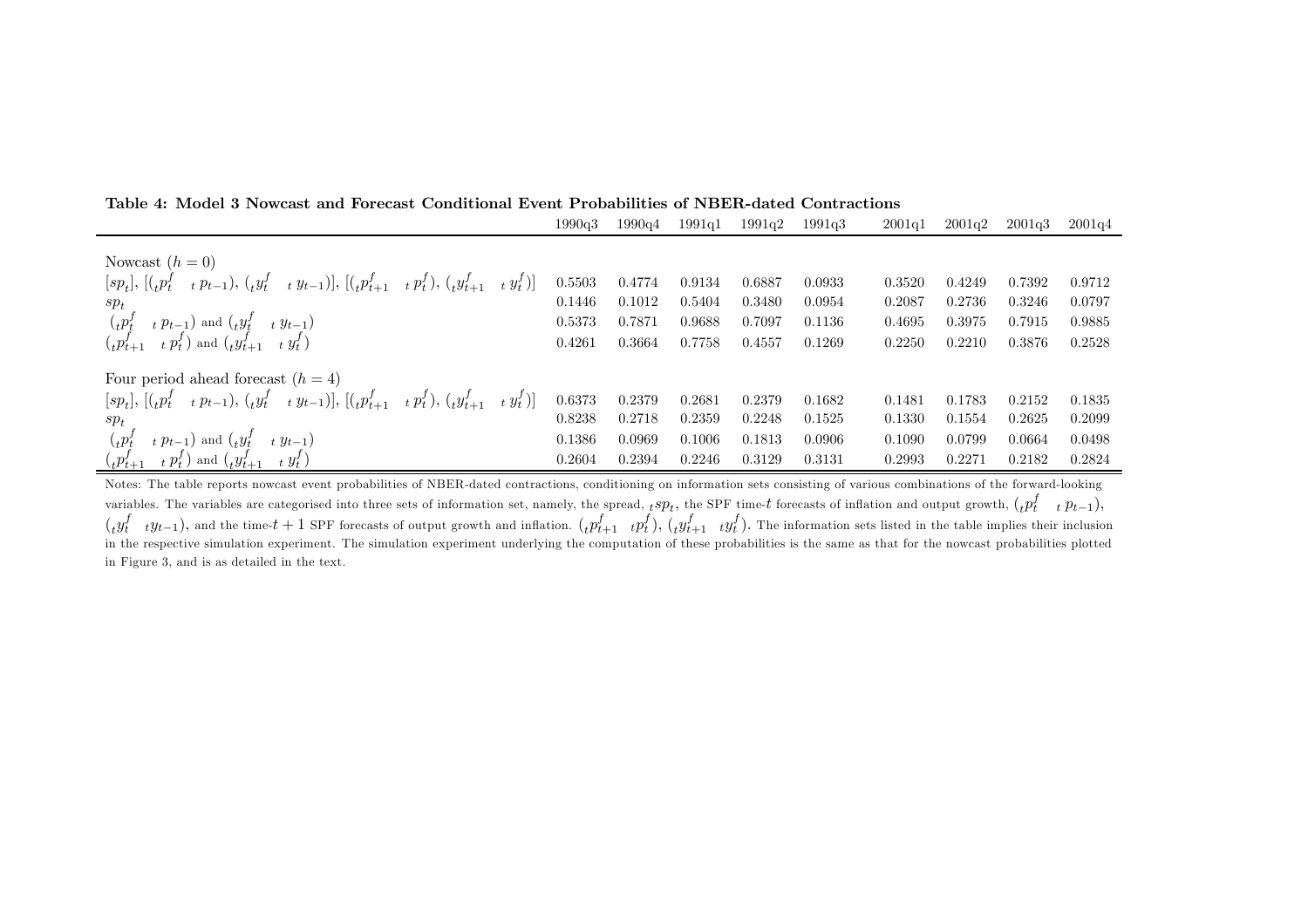

Figure 1: Impulse Responses of a Federal Funds Rate Shock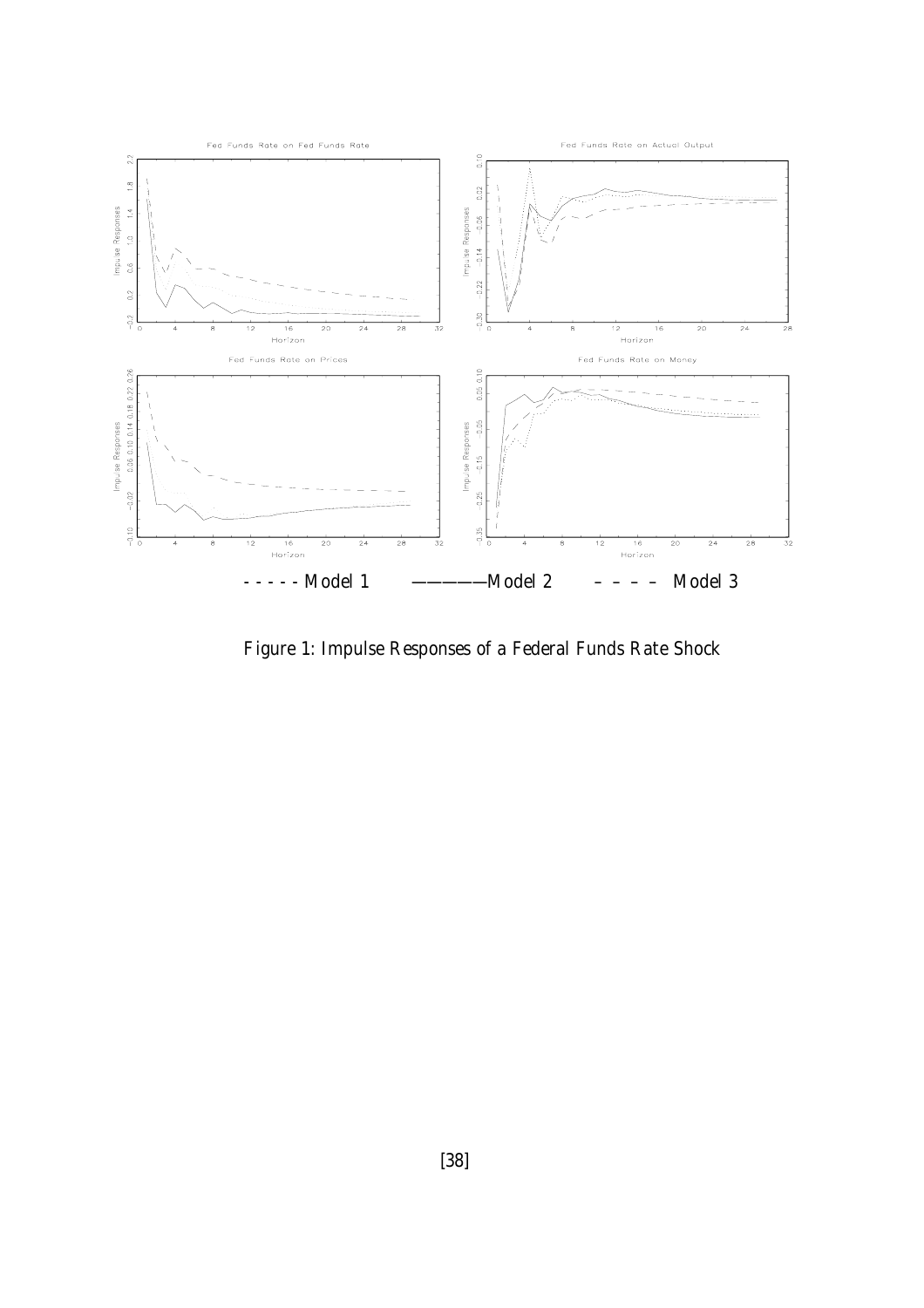

Figure 2: "Nowcast" probabilities of two periods of consecutive negative growth; pr  ${[(t+2)t-1-t+1]t-2} < 0$ ]  $[(t+3)t-t+2]t-1$  < 0]}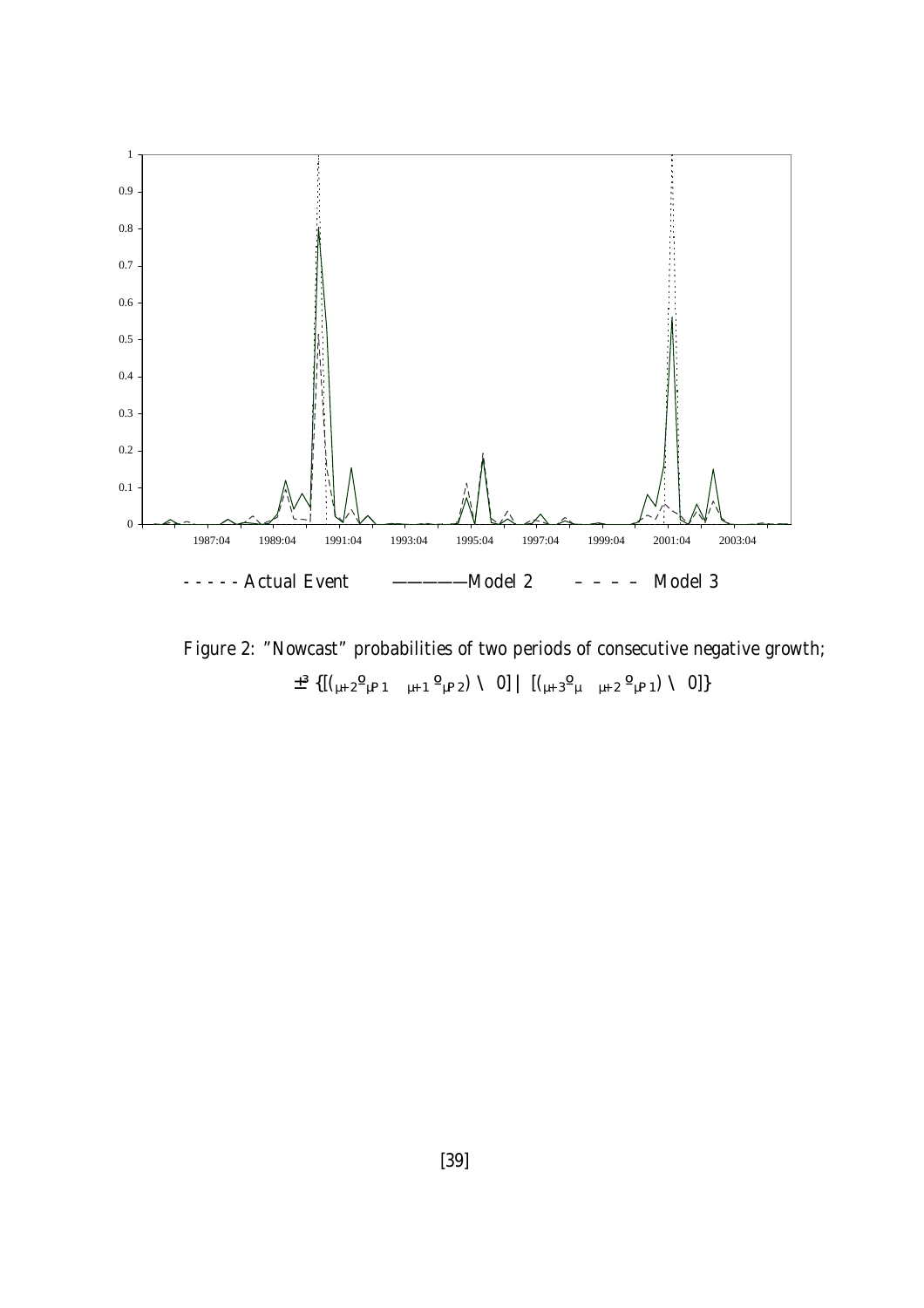

Figure 3: "Nowcast" probabilities of NBER Periods of Contraction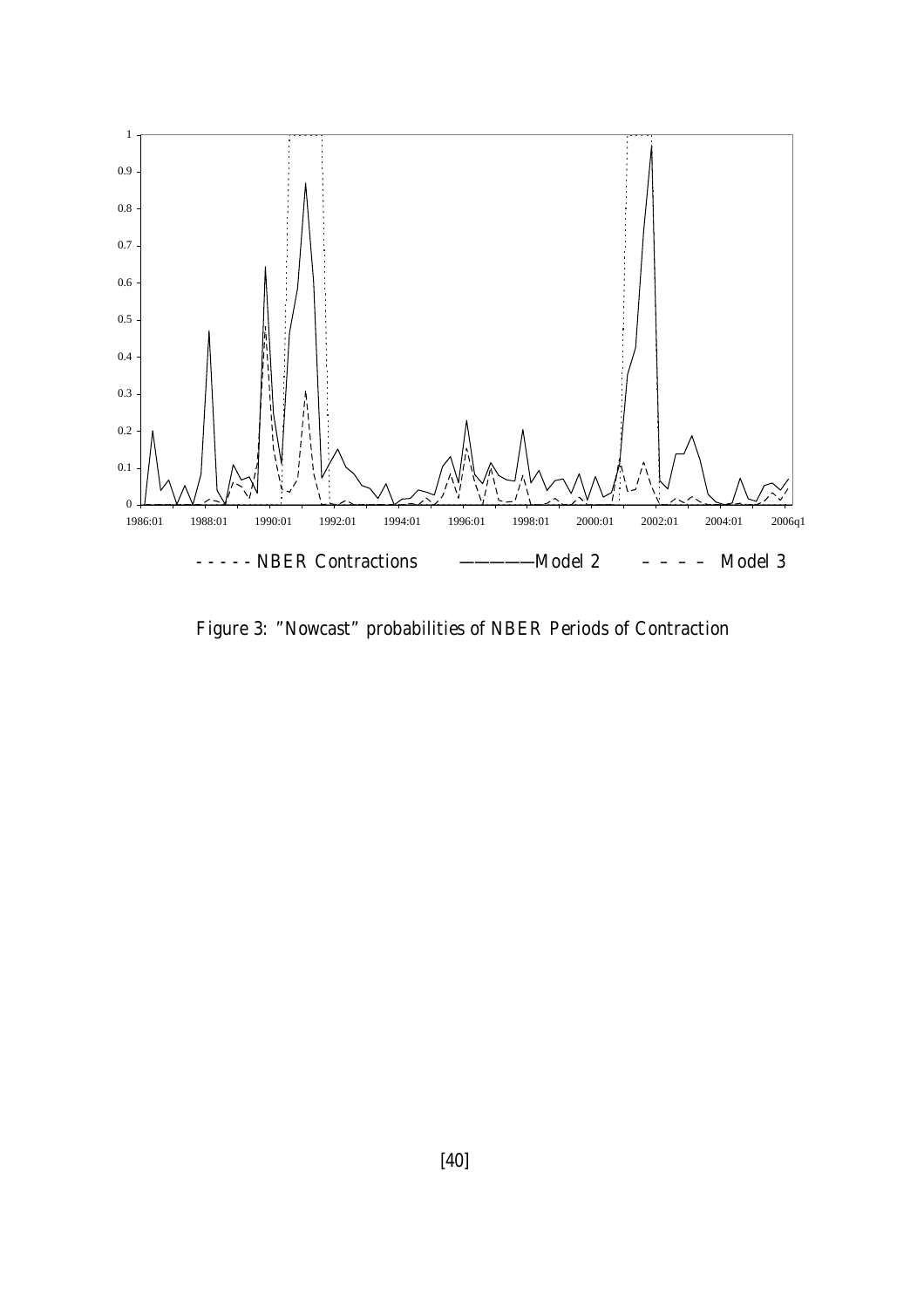#### References

Batchelor, R. (1986), "Quantitative versus Qualitative Measures of Inflation Expectations", Oxford Bulletin of Economics and Statistics, Vol. 48, pp. 99-120.

Beaudry, P. and G. Koop. (1993) "Do Recessions Permanently Change Output?" Journal of Monetary Economics, 31, 149-63.

Bernanke, B.S and I. Mihov (1998), "Measuring Monetary Policy", Quarterly Journal of Economics, 113, 869-902.

Blinder, A., (1997), "What Central Bankers Could Learn from Academics - And Vice-Versa", Journal of Economic Perspectives, 11, 2, pp. 3-19.

Bordo, M. D and J. G. Haubrich (2008), "The Yield Curve as a Predictor of Growth: Long-Run Evidence, 1875—1997", The Review of Economics and Statistics, 90, 182- 185.

Brunner, A.D. (2000), "On the Derivation of Monetary Policy Shocks: Should We Throw the VAR Out with the Bath Water?", Journal of Money Credit and Banking, 32, 254-279.

Christiano, L.J., M. Eichenbaum and C.L. Evans (1999), "Monetary Policy Shocks: What Have We Learned and to What End?" Chapter 2 in J.B Taylor and M. Woodford (eds.), Handbook of Macroeconomics, Volume 1A. North-Holland, Elsevier: Amsterdam.

Clark, T. and M. McCracken (2001), "Tests of Equal Forecast Accuracy and Encompassing for Nested Models", Journal of Econometrics, Vol. 105, pp. 85-110.

Clements, M. and D. Hendry (2005), "Information in Economic Forecasting", Oxford Bulletin of Economics and Statistics, 67 (Supplement), 713-753.

Cogley, T. J. and T. Sargent (2005), "The conquest of US inflation: Learning and Robustness to Model Uuncertainty", Review of Economic Dynamics, Vol. 8(2), pp. 528-563.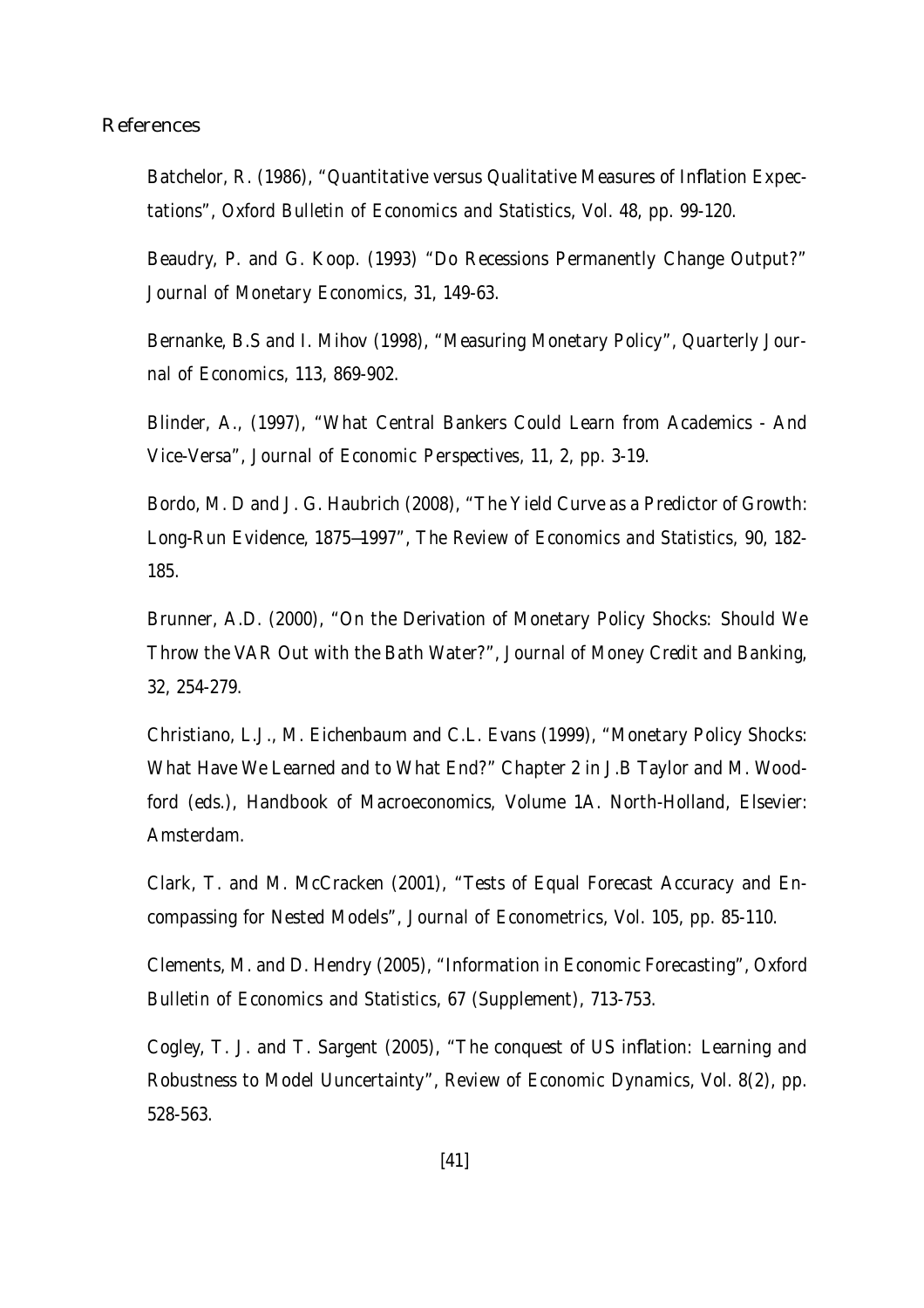Croushore, D. and C. Evans (2006), "Data Revisions and the Identification of Monetary Policy Shocks", Journal of Monetary Economics, Vol. 53, pp. 1135—1160.

Diebold, F. X. and R. S. Mariano (1995), "Comparing Predictive Accuracy", Journal of Business and Economic Statistics, Vol. 13, pp. 253-265.

Estrella, A. and M. Trubin, (2006), "The Yield Curve as a Leading Indicator: Some Practical Issues", Current Issues in Economics and Finance, Vol. 12, No. 5, pp. 1-7.

Evans, G.W. and S. Honkapohja, (2001), Learning and Expectations in Economics, Princeton University Press, Princeton, NJ.

Gali, J. and M. Gertler (2007), "Macroeconomic Modelling for Monetary Policy Evaluation", Journal of Economic Perspectives, vol. 21, 4, pp. 25-46.

Garratt, A., K.C. Lee, E, Mise and K Shields (2008), "Real Time Representations of the Output Gap", The Review of Economics and Statistics, forthcoming.

Garratt, A., K. C. Lee, M.H. Pesaran and Y. Shin (2003a), "A Long Run Structural Macroeconometric Model of the UK", Economic Journal, 113, 487, 412-455.

Garratt, A., K. C. Lee, M.H. Pesaran and Y. Shin (2003b), "Forecast Uncertainty in Macroeconometric Modelling: An Application to the UK Economy", Journal of the American Statistical Association, 98, 464, 829-838.

Garratt, A., K.C. Lee, M.H. Pesaran and Y. Shin, (2006), Global and National Macroeconometric Modelling: A Long-Run Structural Approach, Oxford University Press, Oxford.

Hamilton, J. D. (1994), Time Series Analysis, Princeton University Press.

Jacobs, J. P. A. M and S. van Norden (2006) "Modeling Data Revisions: Measurement Error and Dynamics of "True" Values", CCSO Working Paper 2006-07.

Kim, K. and A.R. Pagan (1995), "The Econometric Analysis of Calibrated Macroeconomic Models," Chapter 7 in Handbook of Applied Econometrics: Macroeconomics. edited by M.H. Pesaran and M. Wickens. Oxford: Basil Blackwell.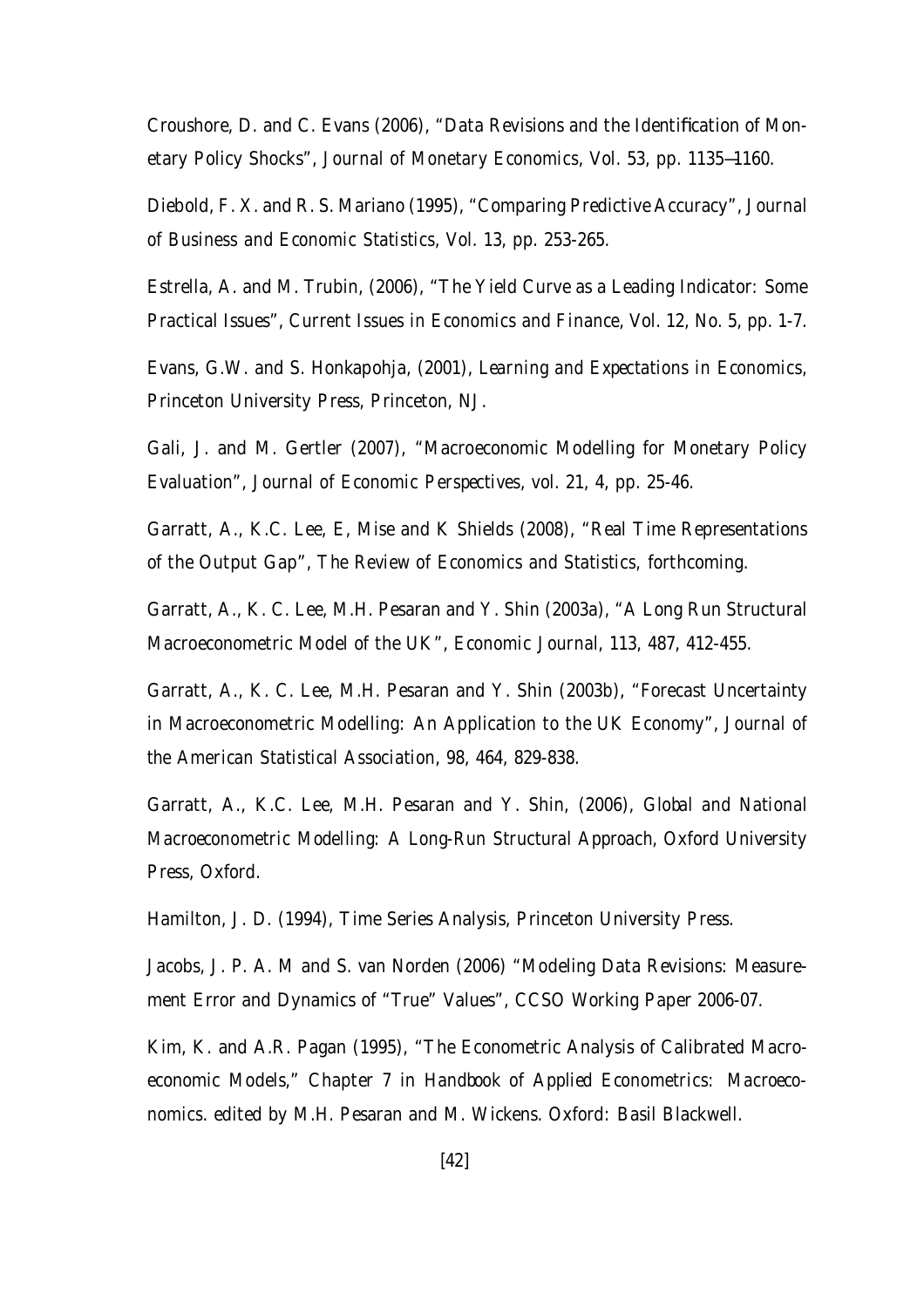Koenig, E., S. Dolmas and J. Piger (2003), "The Use and Abuse of Real-Time Data in Economic Forecasting", Review of Economics and Statistics, 85, 618-628.

Koop, G., M.H. Pesaran and S.M. Potter (1996), "Impulse Response Analysis in Nonlinear Multivariate Models," Journal of Econometrics, 74, 119-47.

Lee, K.C. (1994), Formation of Price and Cost Inflation Expectations in British Manufacturing Industries: A Multisectoral Analysis, Economic Journal, 104, 372- 386.

Lee, K.C. and K. Shields (2000), "Expectations Formation and Business Cycle Fluctuations; An Empirical Analysis of Actual and Expected Output in UK Manufacturing, 1975-1996", Oxford Bulletin of Economics and Statistics, 62, 4, 463-490.

Mankiw, G. and M.D. Shapiro (1983), "News or Noise: An Analysis of GNP Revisions", Survey of Current Business, 66, 20-25.

Mankiw, G., R. Reis and J. Wolfers (2003), "Disagreement about Inflation Expectations", NBER Macroeconomic Annual, 209 - 248.

Orphanides, A. (2001), "Monetary Policy Rules Based on Real-Time Data", American Economic Review, 91, 964-985.

Orphanides, A., R.D. Porter, D. Refschneider, R. Tetlow and F. Finan (2000), "Errors in the Measurement of the Output Gap and the Design of Monetary Policy", Journal of Economics and Business, 52, 117-141.

Orphanides, A. and J. C. Williams (2002), Imperfect Knowledge, Inflation Expectations and Monetary Policy, NBER Working Paper 9884.

Pesaran, M. H. and R. Smith (2006), "Macroeconomic Modelling with a Global Perspective", The Manchester School, Vol. 74, Supplement 1, pp. 24-49.

Roberts, J. (1995), "New Keynesian Economics and the Phillips curve", Journal of Money, Credit and Banking, 27, 975-984.